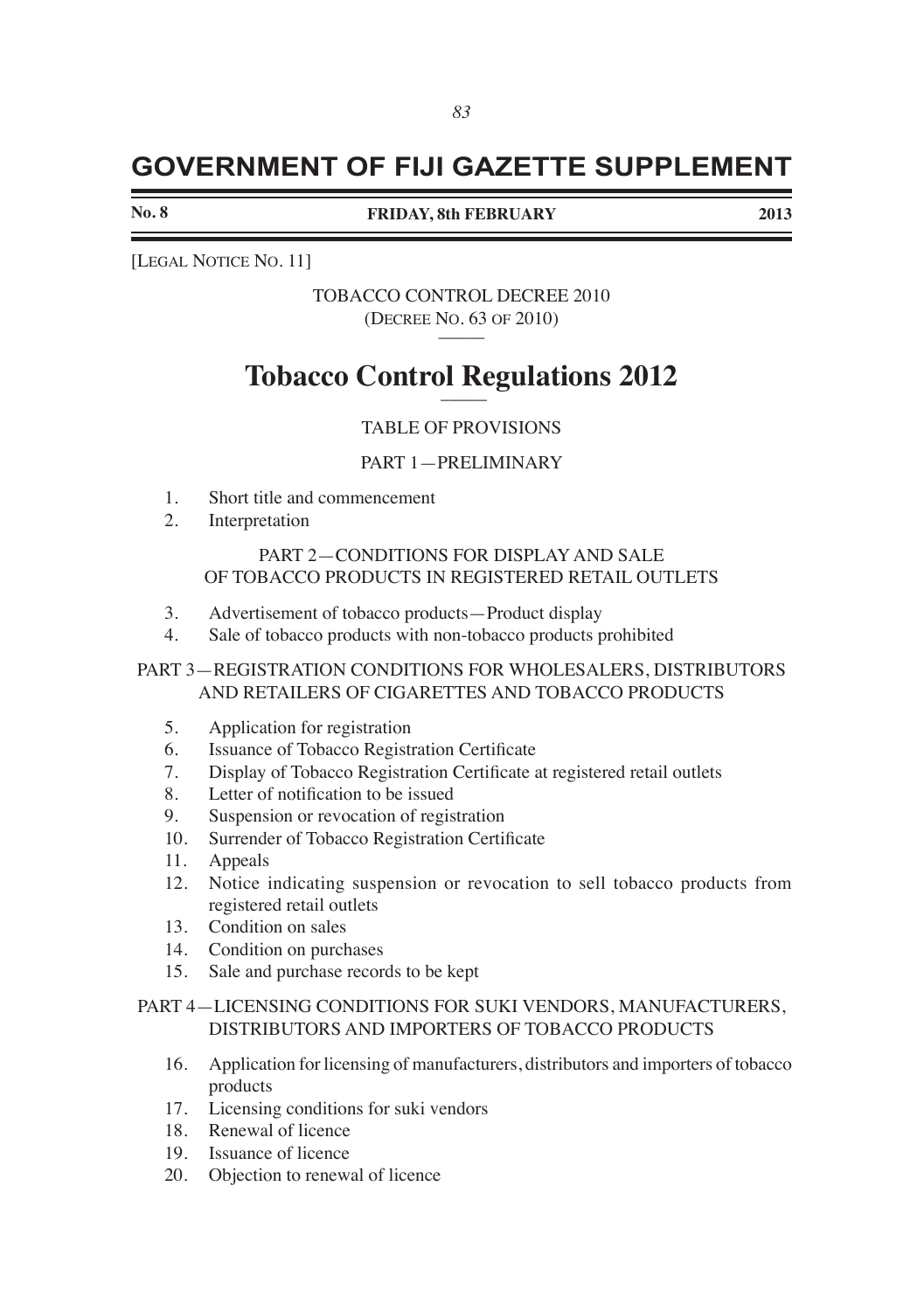- 21. Surrender of licence
- 22. Purchase records by importers only<br>23. Sale records
- Sale records
- 24. Manufacturers and importers to report quarterly
- 25. Offence to give false or misleading information
- 26. Information to be confidential
- 27. Suspension or revocation of licensed manufacturers, distributors and importers of tobacco products
- 28. Appeals procedure for re-determination of denied licence

## PART 5—PROHIBITED SCHEMES

29. Free gifts promoting tobacco product or smoking prohibited

# PART 6—LABELLING OF TOBACCO PRODUCT CONTAINERS IN DOMESTIC RETAIL AND DUTY FREE OUTLETS

- 30. Fiji Government Health Warning
- 31. Labelling of retail containers
- 32. Format of textual warning message—cigarettes and loose or pipe tobacco
- 33. Rotation of messages and graphics—cigarettes, loose or pipe tobacco, cigars and other tobacco products
- 34. Messages and corresponding graphics not to be obscured or obliterated
- 35. Corresponding graphics—permitted variations
- 36. Statement of tar and nicotine content—general
- 37. Position of statement of tar and nicotine content
- 38. Format of statement of tar and nicotine content
- 39. Area of statement of tar and nicotine content
- 40. Meaning of side of a retail container of cigarettes
- 41. Warnings not to be obscured or obliterated
- 42. Testing methods

#### PART 7—SMOKE-FREE AREAS

- 43. Prescribed smoke-free areas
- 44. Signage at smoke-free buildings, eating houses and smoke-free areas

### PART 8—EXEMPTIONS

- 45. Application for exemption of person, advertisement or event
- 46. Extension of application period
- 47. Legal obligations
- 48. Management advertisements and certain advertisements as to availability or recall of products
- 49. Trade Communications
- 50. Advertisements in telephone directories

## PART 9—ENFORCEMENT

51. Authorised officers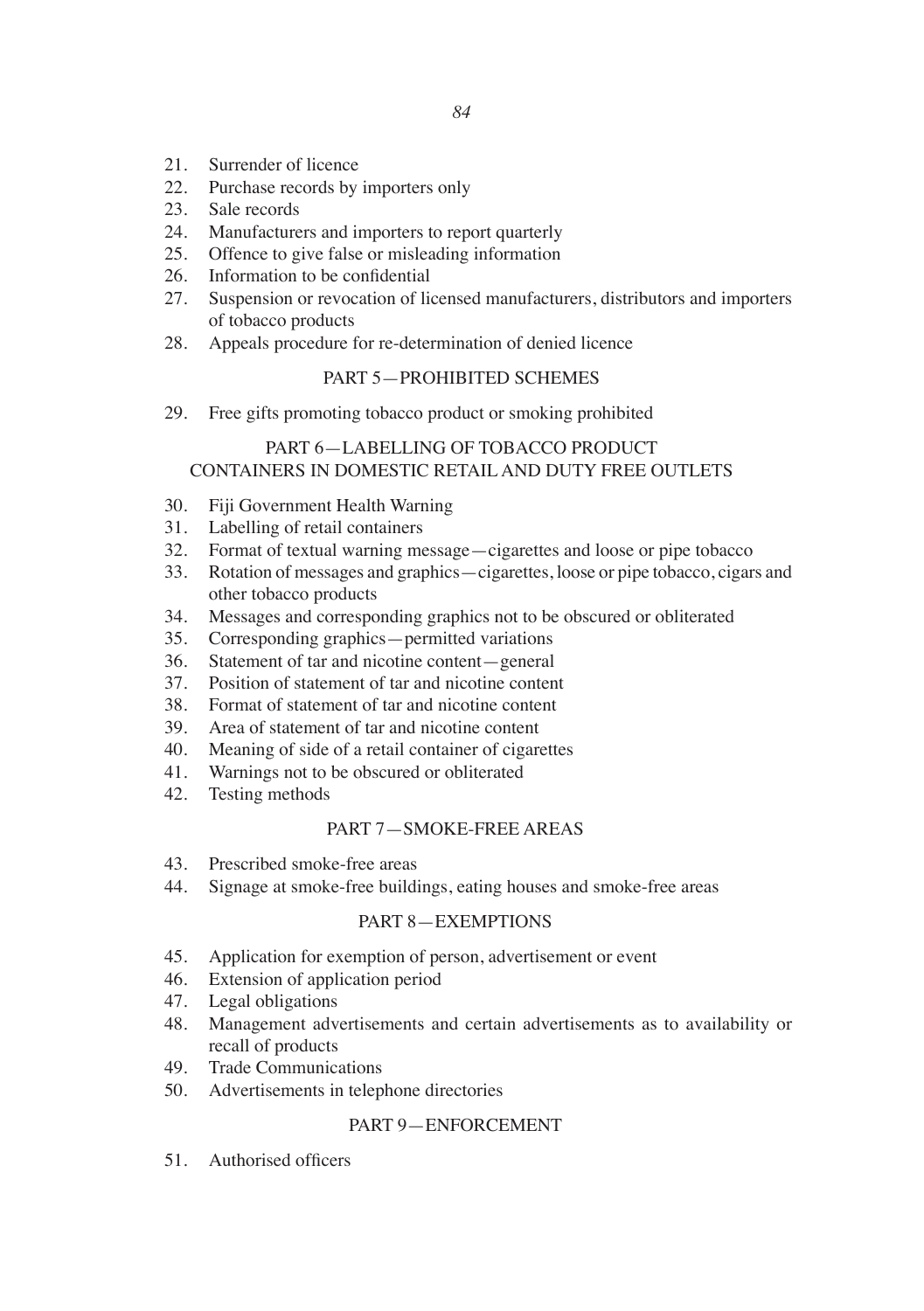- 52. Council or local authority may bring proceedings
- 53. Repeals
	- Schedule 1 Requirements for labelling of retail containers
	- Schedule 2 Warning messages and corresponding graphics
	- Schedule 3 Layout for labelling of retail containers
	- Schedule 4 Figures for describing average amount of tar and nicotine

Schedule 5 – Registration fees

- Schedule 6 Notice of suspension/revocation
- Schedule 7 Manufacturer and importer quarterly report form

### TOBACCO CONTROL DECREE 2010 (Decree NO. 63 of 2010) \_\_\_\_\_

## TOBACCO CONTROL REGULATIONS 2012

In exercise of the powers conferred on me by section 40 of the Tobacco Control Decree 2010, I hereby make these Regulations—

# PART 1—PRELIMINARY

*Short title and commencement*

1. These Regulations may be cited as the Tobacco Control Regulations 2012 and shall come into force on 1st July, 2013.

#### *Interpretation*

- $2.-(1)$  In these Regulations, unless the context otherwise requires—
	- "Central Board of Health" means the Board established by section 3 of the Public Health Act (Cap. 111);
	- "cigar" means a roll of cut tobacco for smoking enclosed in a tobacco leaf or the leaf of another plant;
	- "cylindrical cylinder" includes a container that is in one plane elliptical, rather than circular, in cross-section;

"Decree" means the Tobacco Control Decree 2010;

"face" in relation to a tobacco retail container means—

- *(a)* a flat area of the surface of the retail container bounded by its edges; and
- *(b)* in the case of a pouch pack, includes a curved area of the surface of the package between two faces;

"flip-top pack" means a retail container of the kind commonly called a flip-top pack or hinge-top pack;

- "health warning" means one of the warning messages specified in the English, *i*Taukei and Hindi language under section 9 of the Decree;
- "image" means any image and includes any representation or illustration, whether or not of any actual thing or word;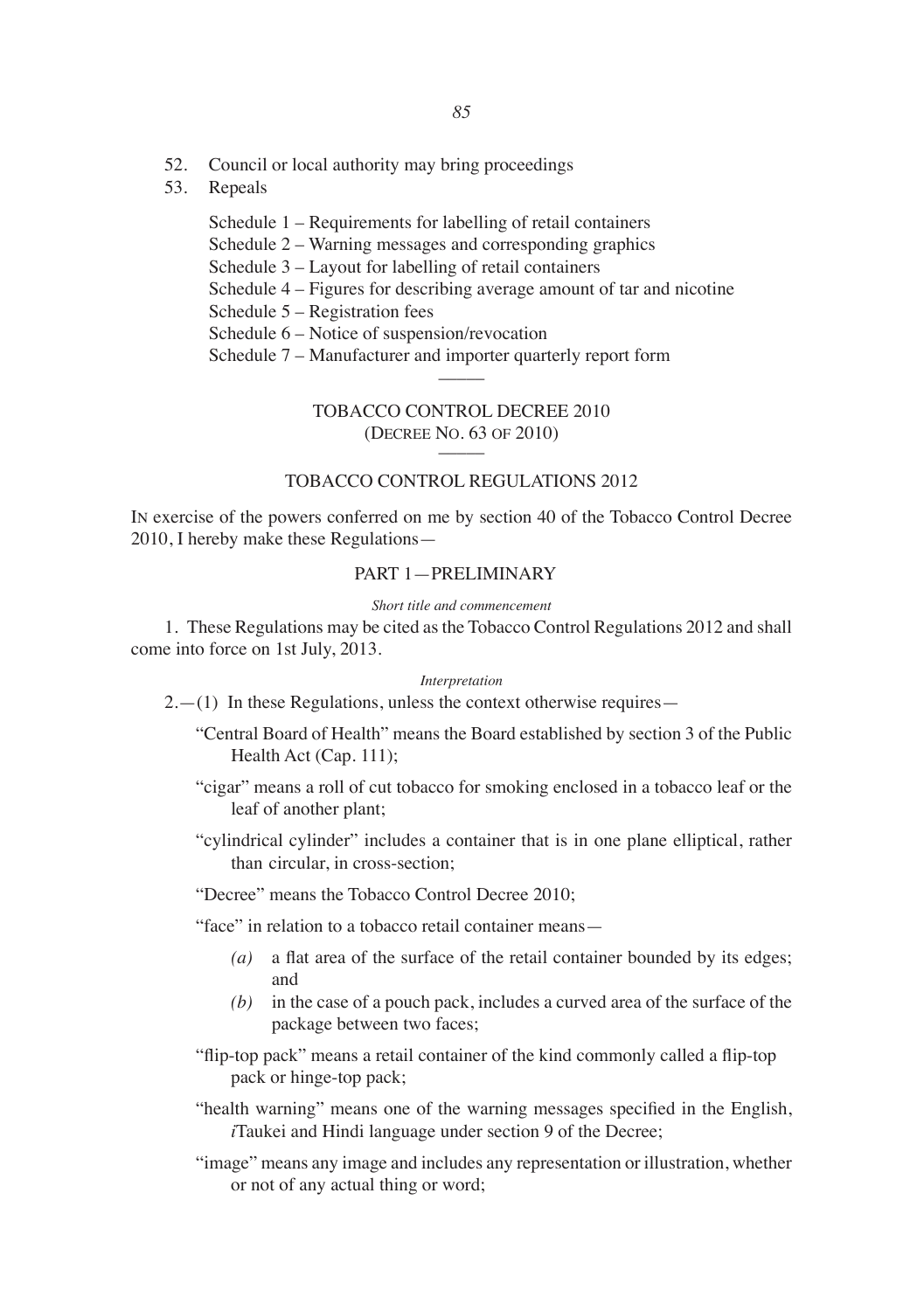"manufacturer, distributor or retailer of tobacco products" includes a reference to a person who manufactures, distributes or sells a range of products, some of which are tobacco products;

"Minister" means the Minister for Health;

"Permanent Secretary" means the Permanent Secretary for Health;

"pouch" means a retail container that—

- *(a)* is made from flexible material; and
- *(b)* takes the form of a rectangular pocket with a flap that covers the opening;

"retail container" means—

- *(a)* a container including a tin, pouch or packet, but does not include any outer wrapper, cellophane, box, carton or other transparent material; and
- *(b)* if several containers are contained inside a larger container, for example packets of cigarettes in a carton, and the whole is offered for retail sale as one unit, includes the larger container and each smaller container therein;

but does not include—

- (i) a display case that is sold with the tobacco product displayed in it;
- (ii) a wrapper on, or a container containing a single cigar; or
- (iii) a larger container which is formed by an outer wrapper of cellophane or other transparent material;
- "retail outlet" includes a kiosk, cart or any other structure if a tobacco product is offered for retail sale to the public from that kiosk, cart or any other structure;
- "soft-pack" means a retail container of that kind commonly called a soft pack or soft cup;
- "statement as to tar and nicotine content" means the statement required by section 10 of the Decree as set out in regulations 36 to 39;
- "surface" in relation to a retail container of which the outer surface includes two or more flat areas that are bounded by edges of the container, means any of the flat areas;
- "tobacco products" means any tobacco, cigarette, cigar, piped tobacco, cigarillos or any other product which has as its main ingredient, tobacco and which is designed for human consumption by smoking;
- "Tobacco Registration Certificate" means a certificate issued by the Ministry of Health to registered wholesalers, distributors and retailers of tobacco products; and
- "Regulations" means any regulation made under section 40 of the Decree and includes these Regulations.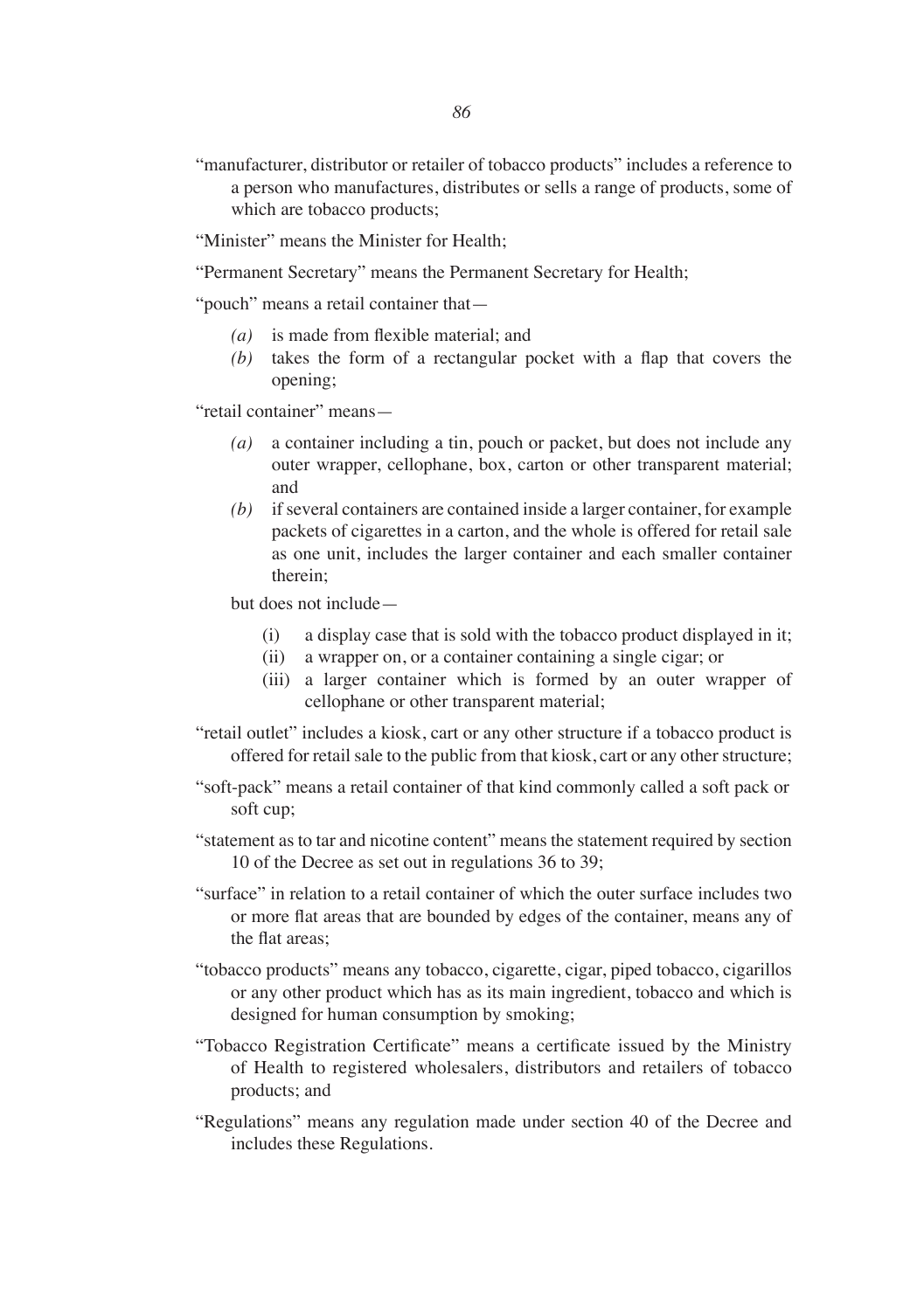(2) For the purpose of the Decree and the Regulations, unless the contrary intention appears—

- *(a)* openings, gaps or edges that are created on a surface of a retail container when the container is opened are to be disregarded;
- *(b)* an area of a surface that bears decorative ridges, bulges or other irregularities but is otherwise flat, is taken to be a flat area;
- *(c)* a soft pack is taken to be a solid that has all its surfaces rectangular and edges equal in length to the edges of the smallest rectangular solid inside, which the soft pack will fit when it is not compressed;
- *(d)* a surface that has rounded corners but is otherwise square or rectangular is taken to be a square or rectangle, as the case requires;
- *(e)* the total surface area of a retail container is the area that is covered by the outer layer of the container if it were opened out and pressed flat; and
- *(f)* if a retail container is normally sold wrapped, including but not limited to a transparent wrapper normally removed from the retail container when opened, the wrapper is not part of the retail container.

(3) Any sign or notice required to be placed in any area or place under these Regulations shall be in the English, *i*Taukei and Hindi language or any other language commonly understood in an area or place.

# PART 2—CONDITIONS FOR DISPLAY AND SALE OF TOBACCO PRODUCTS IN REGISTERED RETAIL OUTLETS

*Advertisement of tobacco products – Product display*

# $3-1$ ) A retailer shall not display-

- *(a)* any tobacco product advertisement including header cards or tobacco branded printed materials within the vicinity of the licensed retail shop; or
- *(b)* any tobacco product for sale on any counter top or similar surface.
- (2) A retailer shall ensure—
	- *(a)* a maximum of one tobacco display unit per checkout counter;
	- *(b)* the message "SMOKING KILLS" is printed in the English language on a rectangular sign with Black text (Helvetica) on white background, with the longer sides horizontal (30 cm) and the shorter sides vertical (10 cm), placed appropriately around the tobacco product display area; and
	- *(c)* a maximum of 15 Price cards (90mm x 55mm) is included and attached to the display unit which shall only contain the name and price of the tobacco product in black fonts against a white background.

(3) A person who fails to comply with sub-regulation (1) commits an offence and is liable upon conviction to a fine not exceeding \$1000.00 and in the case of a body corporate, to a fine not exceeding \$5000.00.

## *Sale of tobacco products with non-tobacco products prohibited*

4.—(1) This regulation applies to a tobacco product if it is packed, distributed or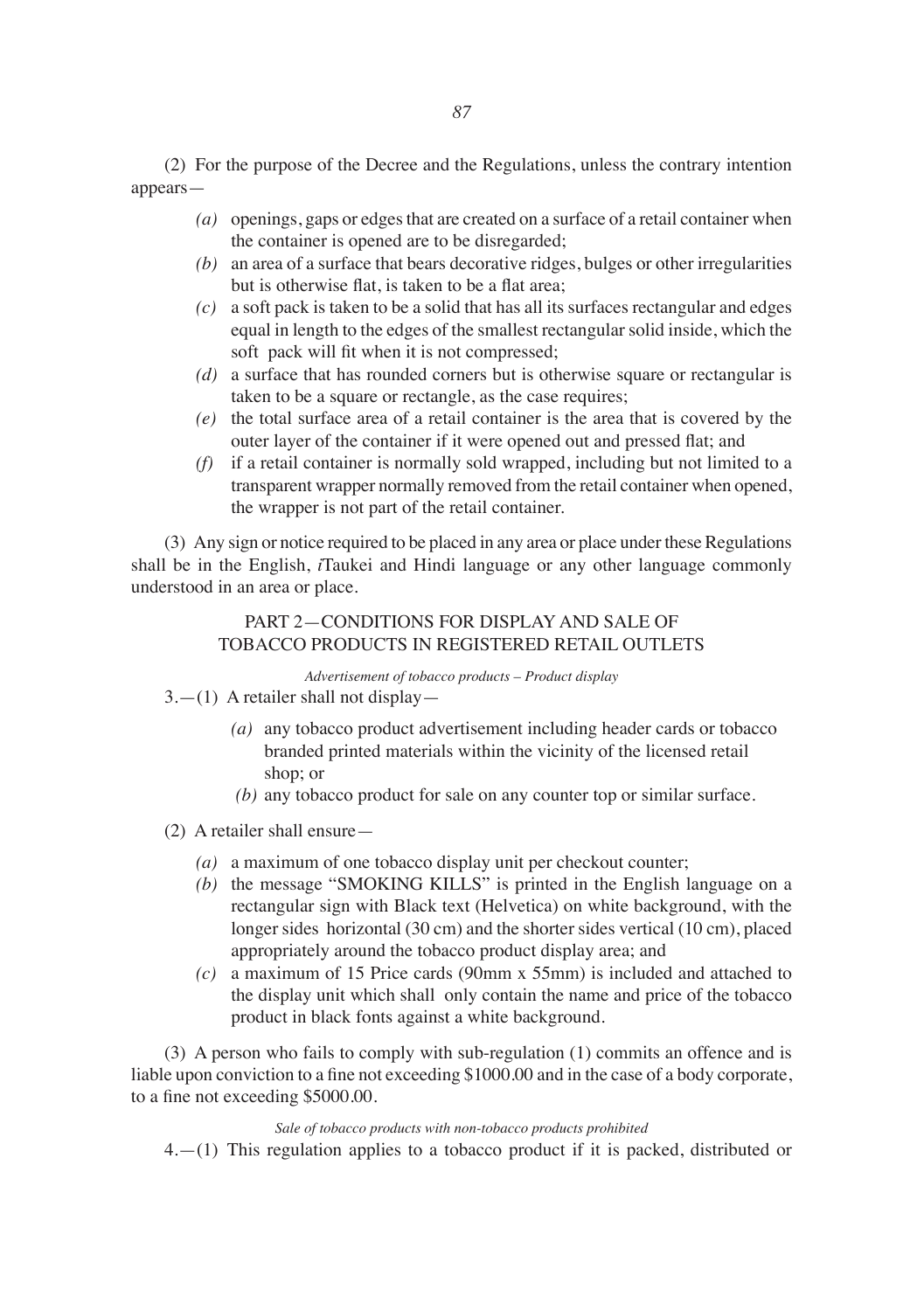supplied together with a product that is not a tobacco product, and sold at a single price.

- (2) A manufacturer, distributor, importer, or retailer of tobacco products shall not—
	- *(a)* distribute a tobacco product to which sub-regulation (1) applies;
	- *(b)* supply a tobacco product to which sub-regulation (1) applies to another person for later distribution; or
	- *(c)* in the case of a retailer, supply a tobacco product to which sub-regulation (1) applies to another retailer for the purpose of that retailer's business.

(3) A person who fails to comply with sub-regulation (1) commits an offence and is liable upon conviction to a fine not exceeding \$1000.00 and in the case of a body corporate, to a fine not exceeding \$5000.00

# PART 3—REGISTRATION CONDITIONS FOR WHOLESALERS, DISTRIBUTORS AND RETAILERS OF CIGARETTES AND TOBACCO PRODUCTS

#### *Application for registration*

5.—(1) A wholesaler, distributor or retailer who sells or distributes tobacco products must make an application to be registered before 31 January each year.

(2) All applications for registration shall be made to the Permanent Secretary and shall—

- *(a)* be in the prescribed form as set out in Schedule 5 of the Decree;
- *(b)* include registration certificate number for renewal purposes and nature of business of the applicant stipulated under the business licence;
- *(c)* be accompanied by a certified copy of Tax Identification Number (TIN) and company registration;
- *(d)* be accompanied by a valid business licence from local authority or municipal council for the same location;
- *(e)* be accompanied by the prescribed fees under Schedule 5 of the Regulations; and
- *(f)* signature of applicant affirming contents of the application to be complete, true and correct.

(3) An applicant who owns or controls more than one retail outlet shall obtain a separate Tobacco Registration Certificate for each retail location.

(4) Any person who signs a statement pursuant to sub-regulation (2) *(f)* asserting the truth of any matter that he or she knows to be false, commits an offence and is liable upon conviction to a fine not exceeding \$1000.00 or imprisonment for a term not exceeding three months or both.

#### *Issuance of Tobacco Registration Certificate*

6. The Permanent Secretary shall issue a Tobacco Registration Certificate to a tobacco wholesaler, distributor or retailer if satisfied that registration conforms to the provisions of the Decree and these Regulations, and where the wholesaler, distributor or retailer has not been issued with a notice of suspension or revocation of registration on grounds of violation of the Decree or these Regulations.

*Display of Tobacco Registration Certificate at registered retail outlets*

7.—(1) A Tobacco Registration Certificate—

*(a)* shall be conspicuously displayed at each retail outlet in a manner visible to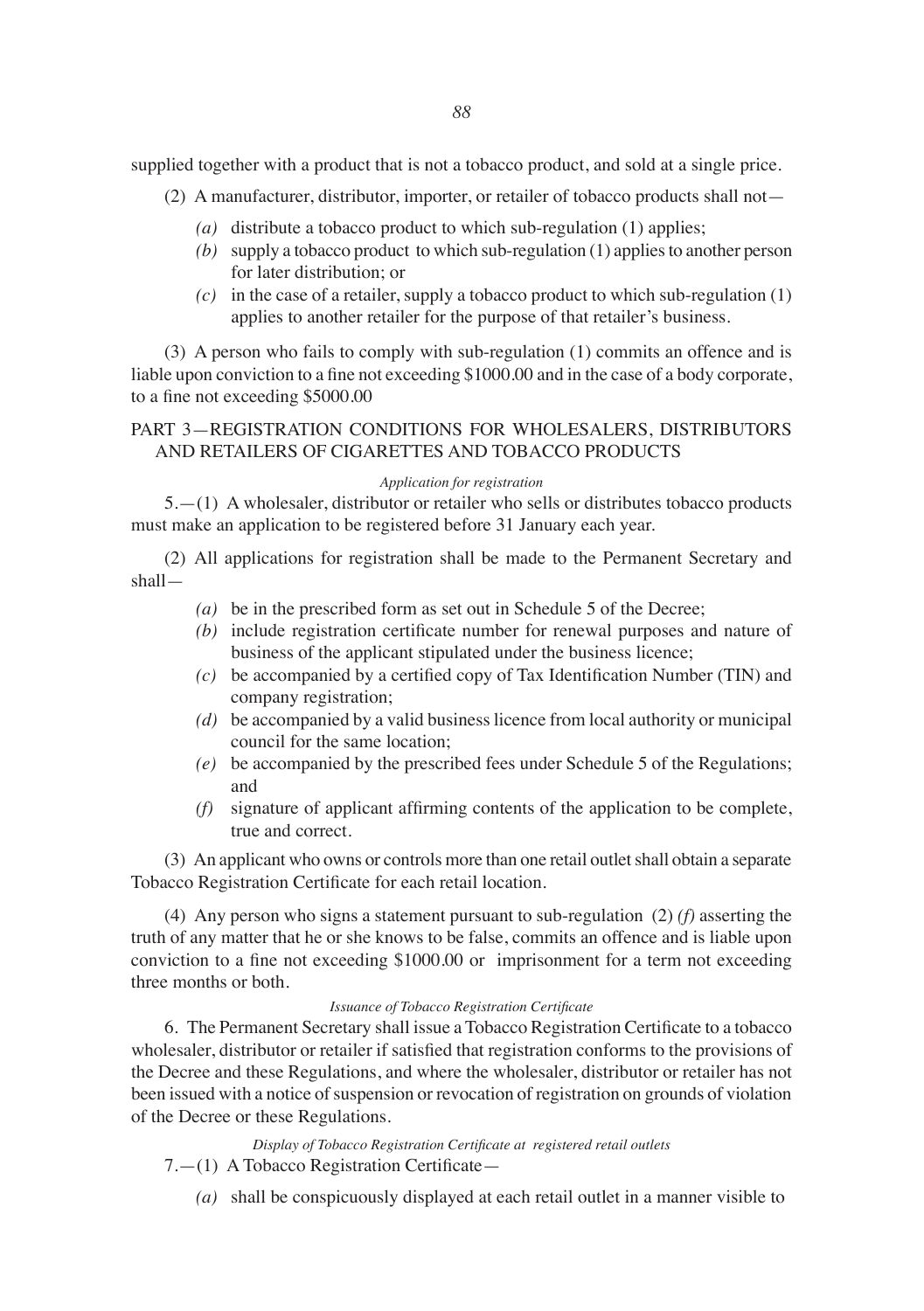the public;

- *(b)* is valid for a period of one (1) year; and
- *(c)* is not assignable or transferable.

(2) Subject to sub-regulation (1), any registered wholesaler, distributor or retailer who intentionally fails or neglects to display the Tobacco Registration Certificate as required under these Regulations, commits an offence and is liable upon conviction to a fine not exceeding \$100.00.

#### *Letter of notification to be issued*

8.—(1) If the Permanent Secretary suspends, revokes or refuses to grant registration, a letter of notification shall be issued immediately to the applicant in writing of the decision, including reasons for refusal, suspension or revocation.

(2) Subject to sub-regulation (1), a letter of notification shall include—

- *(a)* instructions for appealing the registration refusal, suspension or revocation; and
- *(b)* state a—
	- $(i)$  3 month suspension of authorisation for the first conviction;
	- (ii) 6 months suspension of authorisation if there are two convictions; or
	- (iii) 12 months suspension or revocation of authorisation if there are 3 or more convictions from the same business location,

relating to an offence committed under section 3, 4,13,16,17 and 18 of the Decree.

#### *Suspension or revocation of registration*

9. The Permanent Secretary may suspend or revoke registration if a registered wholesaler, distributor or retailer has received one or more convictions with respect to the same registered business entity.

## *Surrender of Tobacco Registration Certificate*

10.—(1) Any wholesaler, distributor or retailer registered under this Part but does not commence or ceases to do business in the manner specified or designated in the Tobacco Registration Certificate or is notified that the registration has been suspended or revoked, shall immediately return the original Tobacco Registration Certificate to the Permanent Secretary or authorised officer.

(2) A person who fails to comply with sub-regulation (1) commits an offence and is liable upon conviction to a fine not exceeding \$1000.00 and in the case of a body corporate, to a fine not exceeding \$5000.00.

#### *Appeals*

 $11.$ — $(1)$  The decision to suspend or revoke may be appealed 30 (thirty) days from the date the letter of notification made pursuant to regulation 8 (1), was issued.

(2) All appeals shall be submitted in writing to the Minister.

*Notice indicating suspension or revocation to sell tobacco products from registered retail outlets*  $12.-(1)$  If a letter of notification has been issued under regulation 8 (1), there shall be displayed a notice in accordance with Schedule 6 and in a conspicuous manner visible to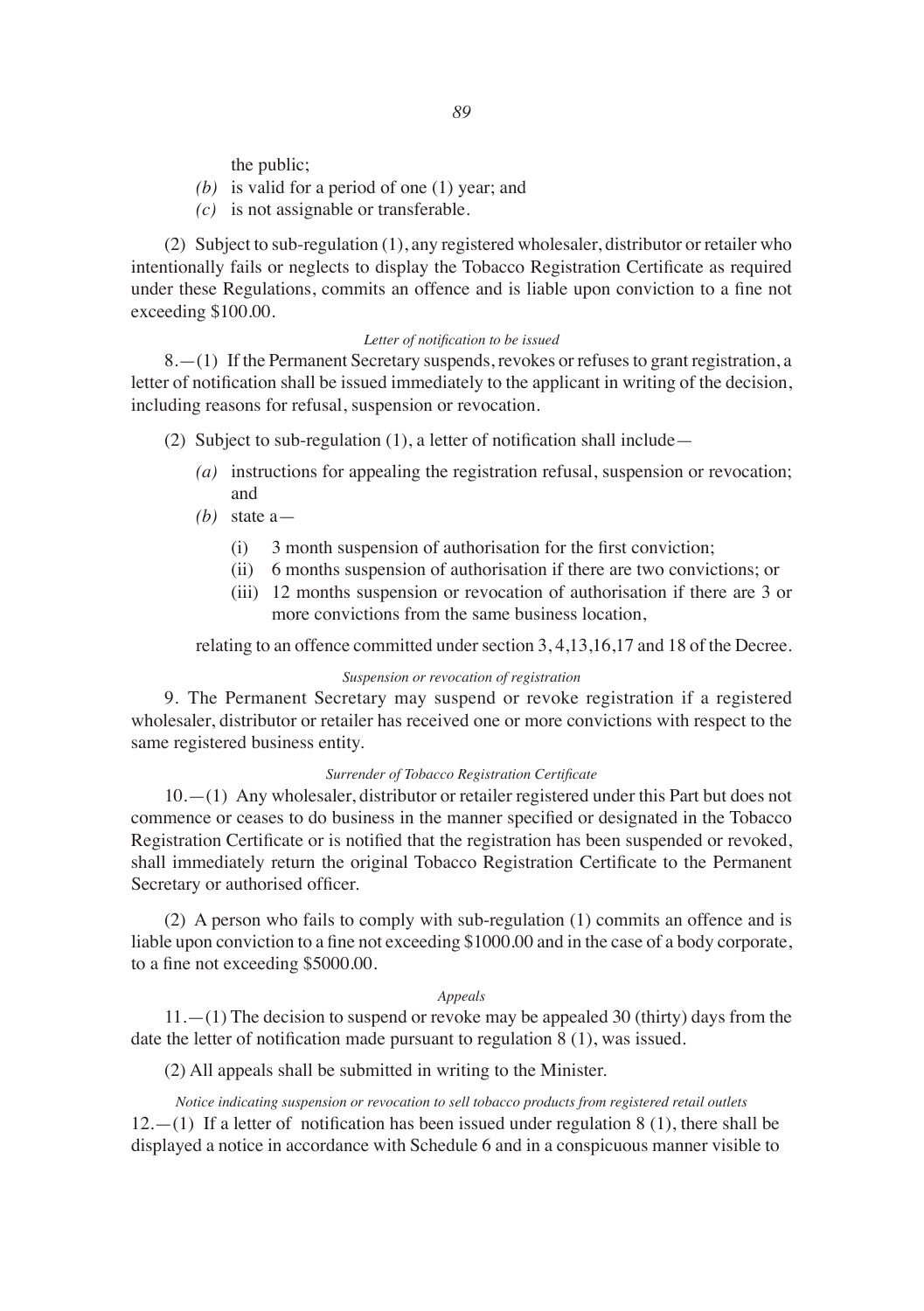the public until the date as specified in the letter of notification.

- (2) The notice shall—
	- *(a)* be posted at each public entrance of the retail outlet and by each cash register;
	- *(b)* directly face any person entering the retail outlet;
	- *(c)* be posted between 4 to 9 feet from the floor for the entire period required; and
	- *(d)* not be tampered, altered or removed before the end of the required posting period.

(3) The notice shall also indicate or state that authorisation to sell tobacco products has been suspended for that business location and shall include any other information required by the Regulations.

(4) Any person who fails to post a notice as required under sub-regulation (1) commits an offence and shall be liable upon conviction to a fine of \$1000.00 and in the case of a body corporate, to a fine not exceeding \$5000.00.

#### *Condition on sales*

13.—(1) A wholesaler or distributor shall not sell tobacco products to any unregistered retailer, partnership, corporation or other business entity.

(2) Any wholesaler or distributor who fails to comply with this regulation commits an offence and is liable upon conviction to a fine not exceeding \$50,000.00.

## *Condition on purchases*

14.—(1) A wholesaler, distributor or retailer shall not purchase tobacco products from any unregistered wholesaler, distributor or unlicensed manufacturer.

 (2) Any wholesaler, distributor or retailer who fails to comply with this regulation commits an offence and is liable upon conviction to a fine not exceeding \$50,000.00.

#### *Sale and purchase records to be kept*

15.—(1) Wholesalers, distributors and retailers of tobacco products shall retain all sale and purchase records for cigarette or tobacco products.

(2) The records shall be maintained for a period of two (2) years from the date of sale or purchase on the wholesaler's, distributor's or retailer's premises as identified on the Tobacco Registration Certificate for inspection by authorised officers.

(3) Any wholesaler, distributor or retailer who fails to comply with this regulation commits an offence and is liable upon conviction to a fine not exceeding \$1000.00 and in the case of a body corporate, to a fine not exceeding \$5000.00.

## PART 4—LICENSING CONDITIONS FOR SUKI VENDORS, MANUFACTURERS, DISTRIBUTORS AND IMPORTERS OF TOBACCO PRODUCTS

*Application for licensing of manufacturers, distributors and importers of tobacco products*

16.—(1) Pursuant to section 25 (2) of the Decree, an application for a licence by a manufacturer or an importer of tobacco products shall be made 3 months prior to commencement of business, importation or distribution in the prescribed form as set out in Schedule 4 of the Decree and shall include the following—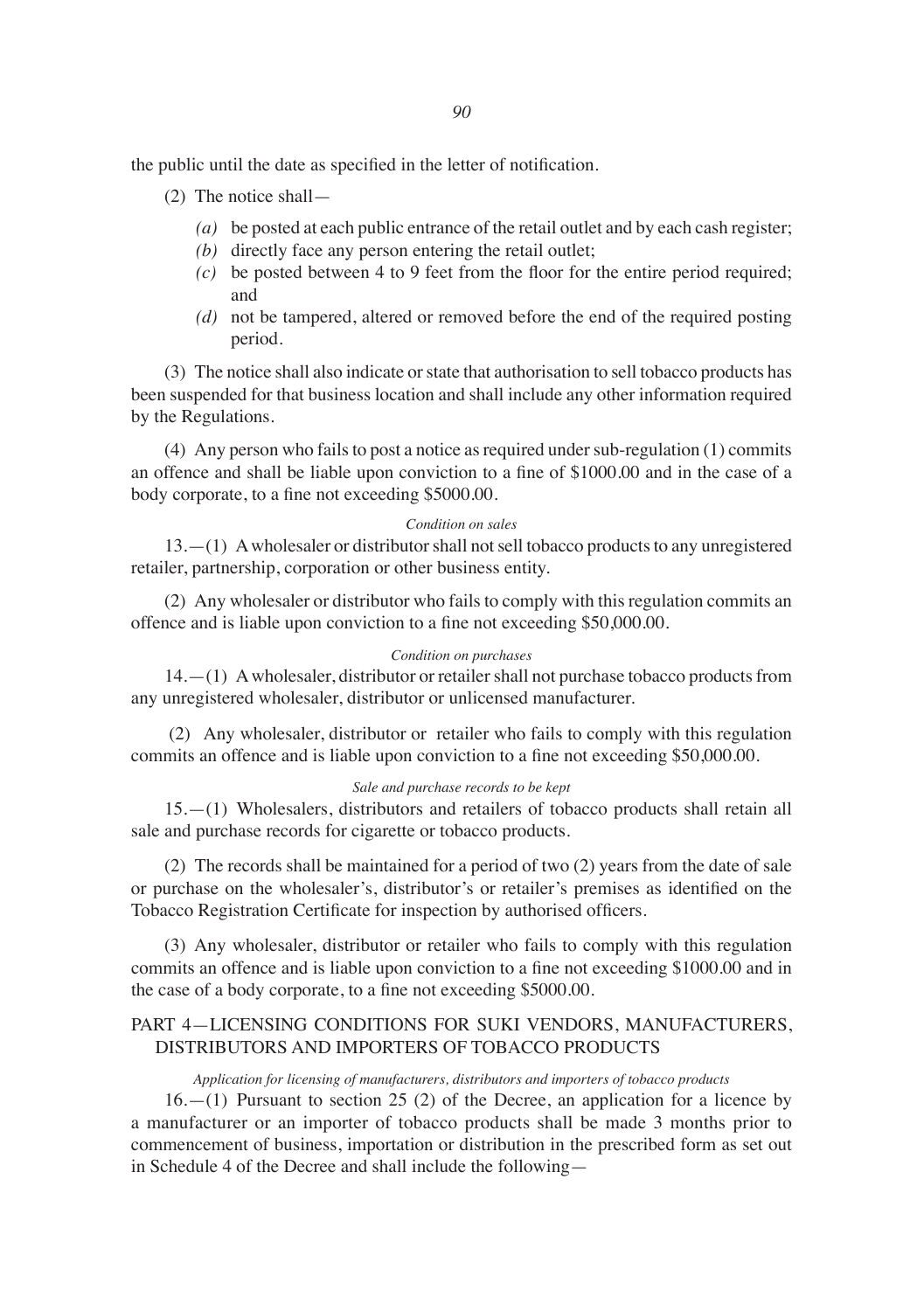- *(a)* name, address and telephone number of the applicant;
- *(b)* Tax registration number and business registration number;
- *(c)* valid business licence from the local authority or municipal council for the same location;
- *(d)* in the case of renewal of licence, the licence number then in effect;
- *(e)* in the case of a new manufacturer, a certified copy of the Foreign Investment Registration certificate, and shall use at least 75% locally grown and processed tobacco in all domestic cigarette production;
- *(f)* for a new manufacturer or importer, a certified copy of General bonded Warehouse or Excise Warehouse Bond Certificate, issued by Fiji Revenue and Customs Authority;
- *(g)* a list of all brands of tobacco products manufactured or imported; and
- *(h)* a signed application form by the applicant affirming the content of the application to be complete, true and correct.

(2) A manufacturer or importer shall update the list of all brands of tobacco products manufactured or imported by them whenever a new or additional brand is manufactured or imported or if a listed brand is no longer manufactured or imported.

(3) A licence issued under this regulation is only valid with respect to the manufacturer, distributor or importer designated on the licence, and may not be transferred or assigned to another person, manufacturer or importer.

(4) Pursuant to section 25 (5) of the Decree, any person or corporation that operates without a licence commits an offence and is liable upon conviction to a fine not exceeding \$50,000.00.

#### *Licensing conditions for suki vendors*

17.—(1) Pursuant to section 26 (2) of the Decree, an application for a suki vendor licence shall be made in the prescribed form as set out in Schedule 4 of the Decree and shall include the following—

- *(a)* name, address and telephone number of the applicant;
- *(b)* Tax Registration Number and business registration number;
- *(c)* valid business licence from the local authority or municipal council for that same location;
- *(d)* in case of renewal of licence, the licence number then in effect; and
- *(e)* a signed application form affirming the contents of the application to be complete, true and correct.

(2) Pursuant to section 26 (4) of the Decree, any person who operates without a licence commits an offence and is liable upon conviction to a fine of \$5,000.00.

#### *Renewal of licence*

18. An application for renewal of licence shall be—

- *(a)*  filed within 2 months before expiry of the current licence; and
- *(b)* accompanied by the prescribed fee as set out in Schedule 5 of these Regulations.

#### *Issuance of licence*

19. The decision as signified under the hand of the Permanent Secretary to grant a licence or renewal thereof, shall be sufficient authority to the licensing officer to issue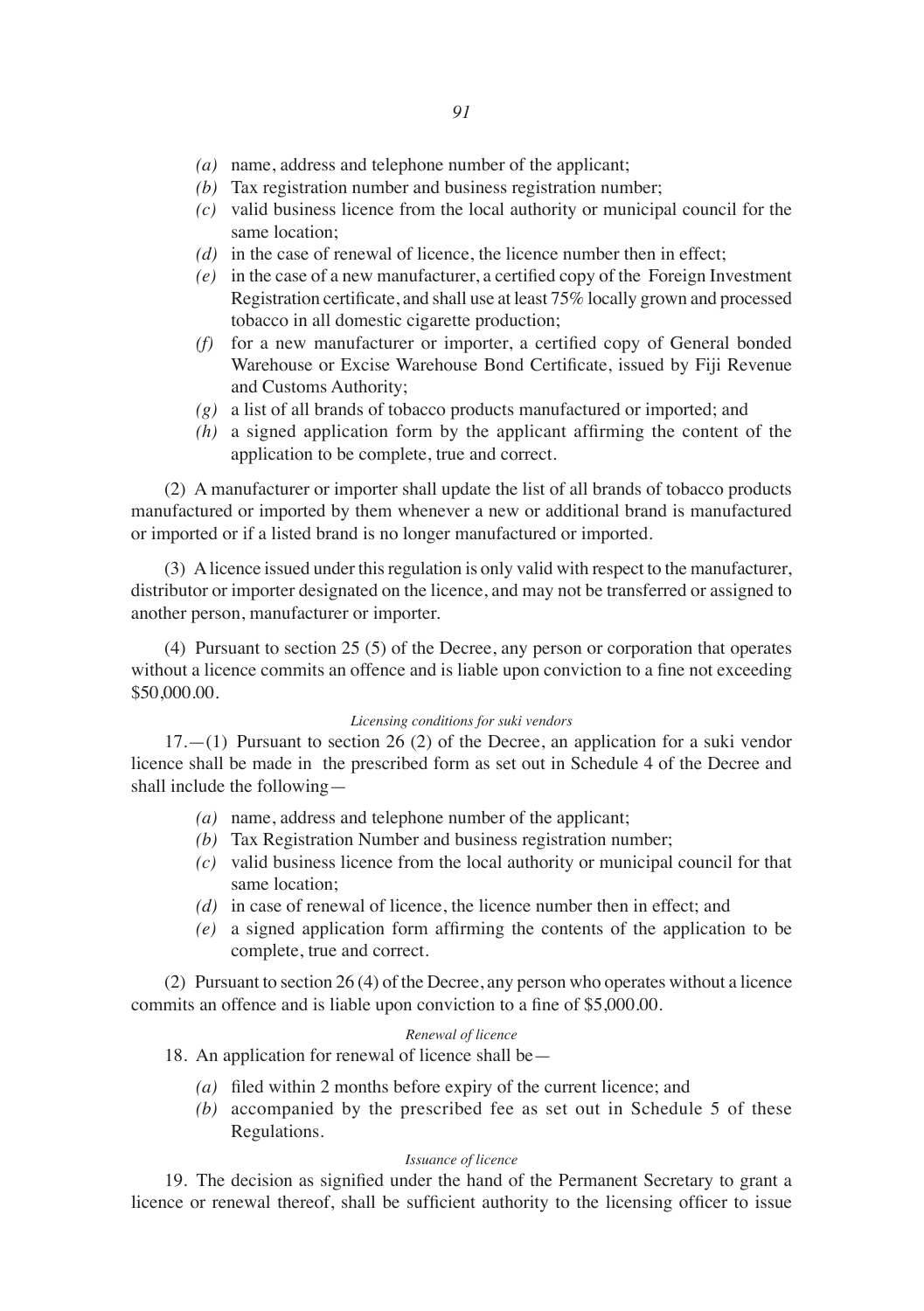or renew the licence, as the case may be, upon payment of the prescribed fee set out in Schedule 5 of these Regulations.

### *Objection to renewal of licence*

20.—(1) Any interested person or group may object to the renewal of a suki vendor licence upon filing a written submission to the Permanent Secretary.

(2) The objection shall be filed within 14 days of lodgment of the application for a licence under regulations 16, 17 and 18, and shall be made in relation to the following matters—

- *(a)* the suitability of the licence applicant;
- *(b)* prior breaches to any section of the Decree or Regulations; and
- *(c)* selling to persons under the age of 18 years.

(3) Pursuant to regulation (2), the Permanent Secretary shall inform the licence applicant of the objection and shall provide the licence applicant an opportunity to rebut such grounds of objection to renewal of licence.

#### *Surrender of licence*

21.—(1) Any manufacturer or importer issued with a licence under this Part but does not commence or ceases to do business in the manner specified or designated in the licence or is notified that the licence has been suspended or revoked, shall immediately return the original licence to the Permanent Secretary.

(2) A person who fails to comply with sub-regulation (1) commits an offence and is liable upon conviction to a fine not exceeding \$1000.00 and in the case of a body corporate, to <sup>a</sup> fine not exceeding \$5000.00.

#### *Purchase records by importers only*

22.—(1) All licensed importers under these Regulations shall retain purchase records for all tobacco products purchased.

(2) The records shall be maintained and be made available for a period of two (2) years from the date of purchase, on the importer's premises as identified on the Tobacco Registration Certificate, for inspection by authorised officers.

(3) Any person or body corporate who fails to comply with this regulation commits an offence and is liable upon conviction to a fine not exceeding \$50,000.00.

#### *Sale records*

23.—(1) All manufacturers or importers of cigarette or tobacco products licensed under these Regulations shall maintain accurate and complete records including but not limited to receipts and invoices relating to the sale of tobacco products as may be required by the Permanent Secretary or Minister.

(2) The records shall be maintained for a period of two (2) years from the date of purchase, on the importer's premises as identified on the Tobacco Registration Certificate and be made available for inspection by the authorised officers. 

(3) A manufacturer or importer who fails to comply with this regulation commits an offence and is liable upon conviction to a fine not exceeding \$50,000.00.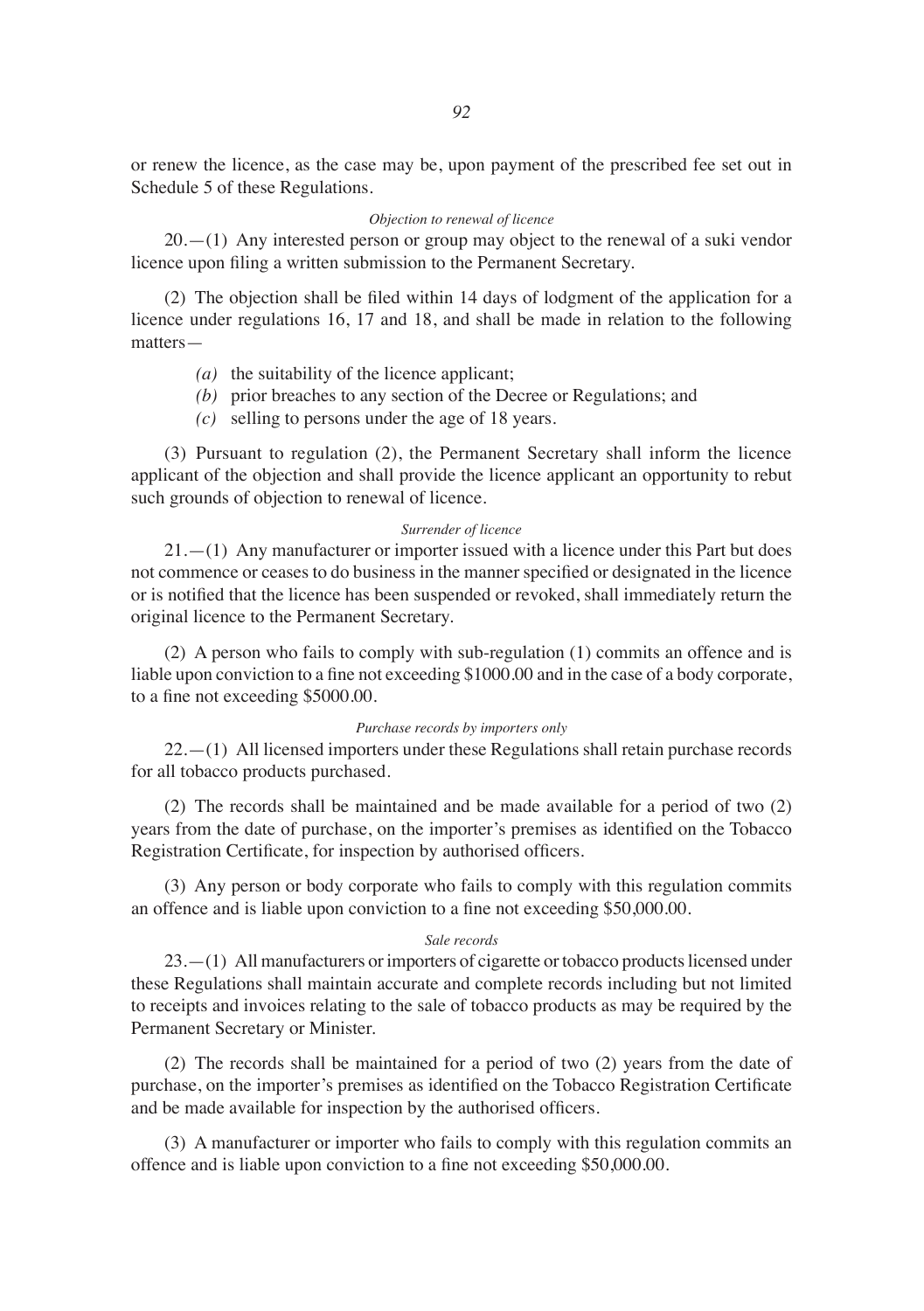#### *Manufacturers and importers to report quarterly*

24.—(1) A licensed manufacturer or importer of tobacco products shall submit a written report to the Permanent Secretary, in relation to each brand of tobacco product manufactured or imported by the person or business entity during the preceding quarter of the year.

## (2) A report shall be—

- *(a)* made in respect of each quarter of the calendar year;
- *(b)* in the form prescribed as set out in Schedule 7; and
- *(c)* delivered to the Permanent Secretary within one calendar month at the end of the quarter.
- (3) Pursuant to regulation 24 (1), a report shall state the following—
	- *(a)* total number of retail containers of each brand of tobacco product that has been manufactured and imported during the preceding quarter;
	- *(b)* total number of retail containers of each brand of tobacco product during the preceding quarter on which each of the different health warnings has been placed;
	- *(c)* total number of retail containers of each brand of tobacco product that has been sold or distributed;
	- *(d)* total number of retail containers of each brand of tobacco sold or distributed on which each of the different health warnings has been placed;
	- *(e)* how the person or business entity intends to comply with the requirements of section 9 (4) of the Decree during the remaining part of the calendar year; and
	- $(f)$  any other information relating to the labelling of retail containers of tobacco products that the Minister may, from time to time, specify in writing.

(4) Failure to submit a report under this regulation within the time specified is an offence and the manufacturer or importer shall be liable upon conviction to a—

- *(a)* fine not exceeding \$20,000.00 and a warning letter for a first offence;
- *(b)* fine not exceeding \$40,000.00 and 30 days suspension for a second offence; or
- *(c)* suspension or revocation of licence for a subsequent offence.

#### *Offence to give false or misleading information*

25. Subject to regulation 24 and section 29 (5) of the Decree, a person who intentionally makes a false statement or omits to state a matter so as to mislead the Minister, commits an offence and is liable upon conviction to a—

- *(a)* fine not exceeding \$5,000.00 and a warning letter for a first offence;
- *(b)* fine not exceeding \$10,000.00 and 30 days suspension for a second offence; or
- *(c)* suspension or revocation of licence for a subsequent offence.

#### *Information to be confidential*

26.—(1) The Permanent Secretary or any person acting under the Permanent Secretary's direction shall not, without the permission of the author of the report, disclose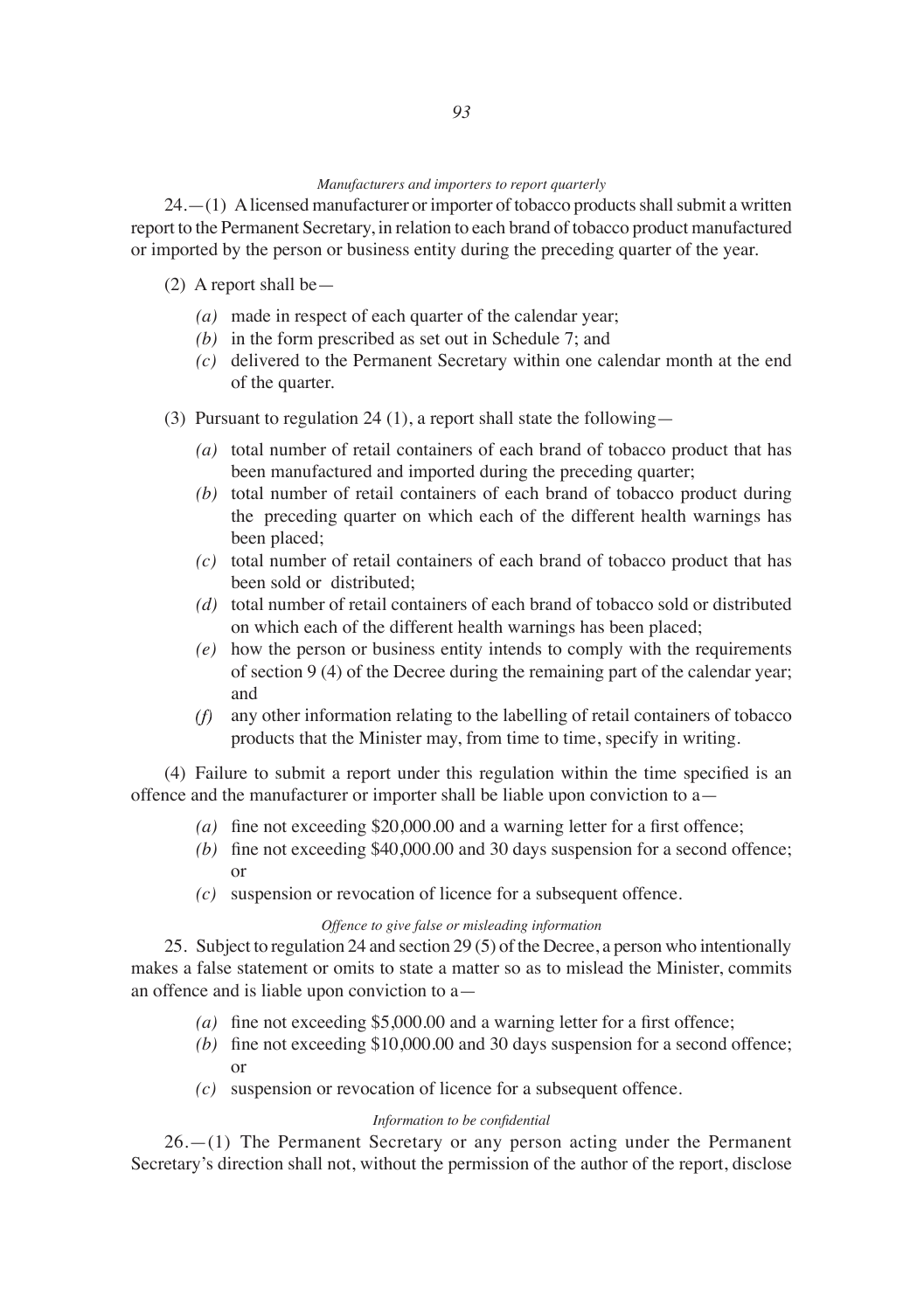any information obtained under regulation 24 in a form or manner that discloses the trading performance of the author, except as is necessary for the performance of the Permanent Secretary's functions under the Decree, Regulations or any other law, or for the purposes of prosecution for an offence under the Decree or these Regulations.

(2) Nothing contained in this regulation is to be taken as preventing the Permanent Secretary or Minister or any person acting under the Minister's direction from referring generally to the levels of manufacture, importation, distribution, sales or consumption of tobacco products or to any matter concerning a person's compliance with the requirements of the Decree or Regulations.

*Suspension or revocation of licensed manufacturers, distributors or importers of tobacco products* 27.—(1) In addition to penalties provided by the Regulations for a manufacturer or importer who has violated any regulation—

- *(a)* a first offence of violation of any of the following provisions shall result in the issuance of a warning letter to the licensed or unlicensed person or business entity on the—
	- (i) importer's failure to retain purchase records on premises under regulation 22;
	- (ii) misleading information on the application form;
	- (iii) failure to retain sale records on premises under regulation 23; and
	- (iv) failure to comply with the reporting requirement under regulation 24; and
- *(b)* a second or subsequent offence for a violation of the following provisions shall result in a thirty (30) day suspension or revocation of the licence, and a fine—
	- (i) failing to comply with the labelling requirement under Part 6 of these Regulations;
	- (ii) sale by a manufacturer or an importer to an unregistered wholesaler, distributor or retailer; and
	- (iii) sale by a manufacturer or an importer to a registered retailer, wholesaler or distributor with a suspended or revoked licence.

(2) Once a licence has been suspended or revoked, a letter of notification shall be issued to the manufacturer, distributor, importer or suki vendor, delineating the circumstances of the suspension or the revocation of licence and the duration of the suspended licence.

(3) The decision to suspend or revoke a licence under regulations 16, 17 and 18 may be appealed 30 (thirty) days from the date the letter of notification made pursuant to subregulation (2), was issued.

(4) All appeals shall be submitted in writing to the Minister.

#### *Appeals procedure for re-determination of denied licence*

28.—(1) Any manufacturer or importer denied a licence may apply to the Minister for re-determination of a denied licence within thirty (30) days of service of notice of a denied licence to the manufacturer or importer taking into consideration—

*(a)* if an application for re-determination is not filed within the thirty (30) day period, the denied licence becomes final at the expiration of the thirty (30)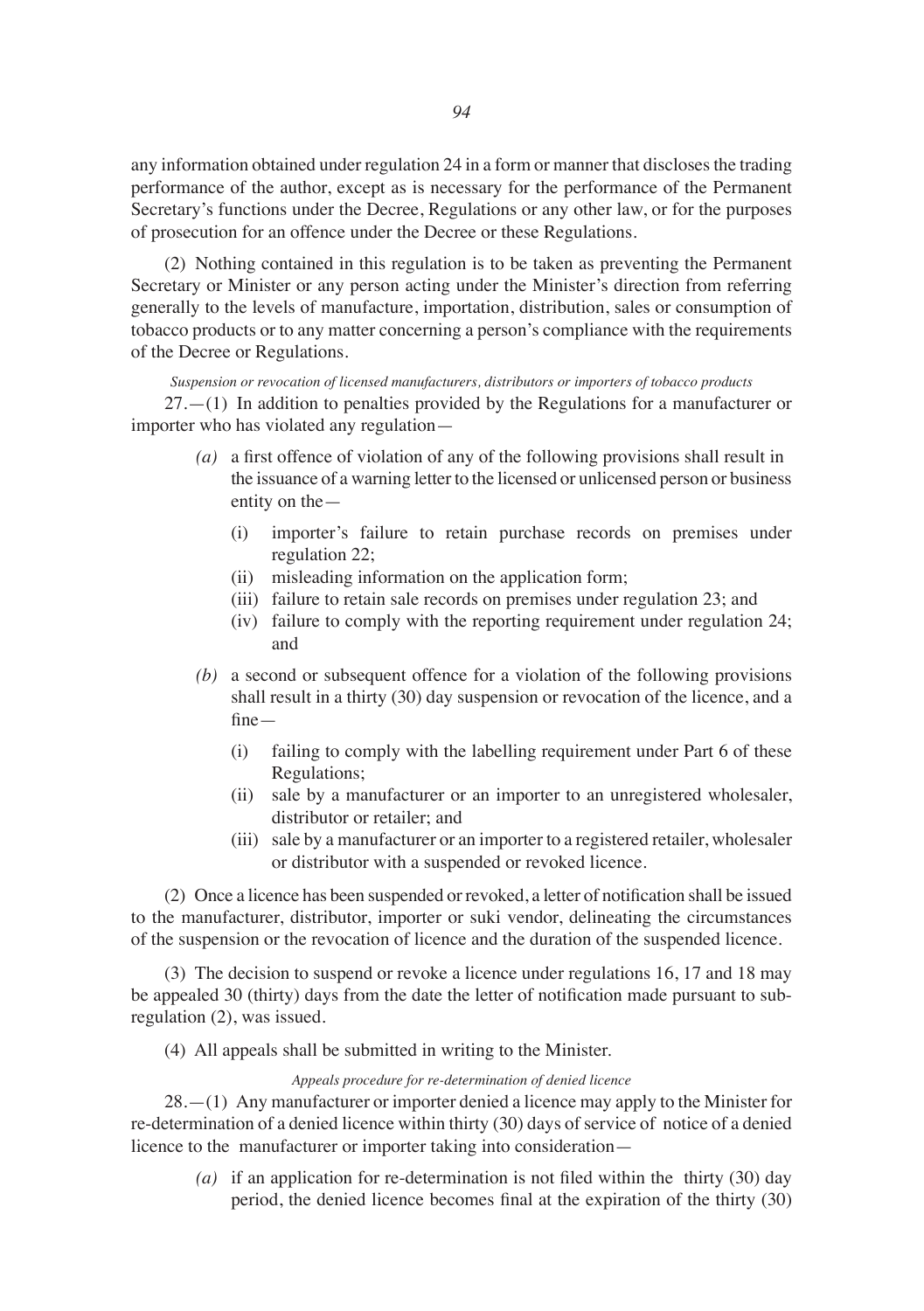day period;

- *(b)* every application for re-determination shall be in writing, addressed to the Minister and shall state the specific grounds upon which the application is made; and
- *(c)* the application may be amended to state additional grounds at any time prior to the date on which the Minister issues his or her decision on the application for re-determination of a denied licence.

(2) If an applicant has requested in the application, the Minister may grant an oral hearing and give the manufacturer, distributor, importer or suki vendor at least ten (10) days' notice of the time and place of hearing.

#### PART 5—PROHIBITED SCHEMES

#### *Free gifts promoting tobacco products or smoking prohibited*

29. For the purpose of section 6 (1) *(b)* of the Decree, the offer, supply or distribution to the public of a free sample of a product which is not a tobacco product, but which is intended to promote the sale of a tobacco product or smoking generally, is a scheme for that purpose.

# PART 6—LABELLING OF TOBACCO PRODUCT CONTAINERS IN DOMESTIC RETAIL AND DUTY FREE OUTLETS

#### *Fiji Government Health Warning*

30.—(1) For the purpose of section 9 (2) of the Decree, this regulation applies to the warning message that shall be displayed on the front or back face of a retail container containing cigarettes, loose or pipe tobacco or cigars and other tobacco products.

(2) The health warning shall include the attribution "Fiji Government Health Warning" printed below the rest of the warning message typed in font size not greater than 40% of that used for the remainder of the message.

(3) The attribution "Fiji Government Health Warning" included in a health warning is part of the text of the message and provisions relating to health warnings shall apply accordingly.

#### *Labelling of retail containers*

 $31.$  -(1) For the purpose of section 9 (1) of the Decree, a retail tobacco container with cigarettes shall be labelled in accordance with—

- *(a)* Part 1 of Schedule 1;
- *(b)* Schedule 2; and
- *(c)* Part 1 of Schedule 3.

(2) For the purpose of section 9 (1) of the Decree a retail container with loose or pipe tobacco shall be labelled in accordance with—

- *(a)* Part 2 of Schedule 1;
- *(b)* Schedule 2; and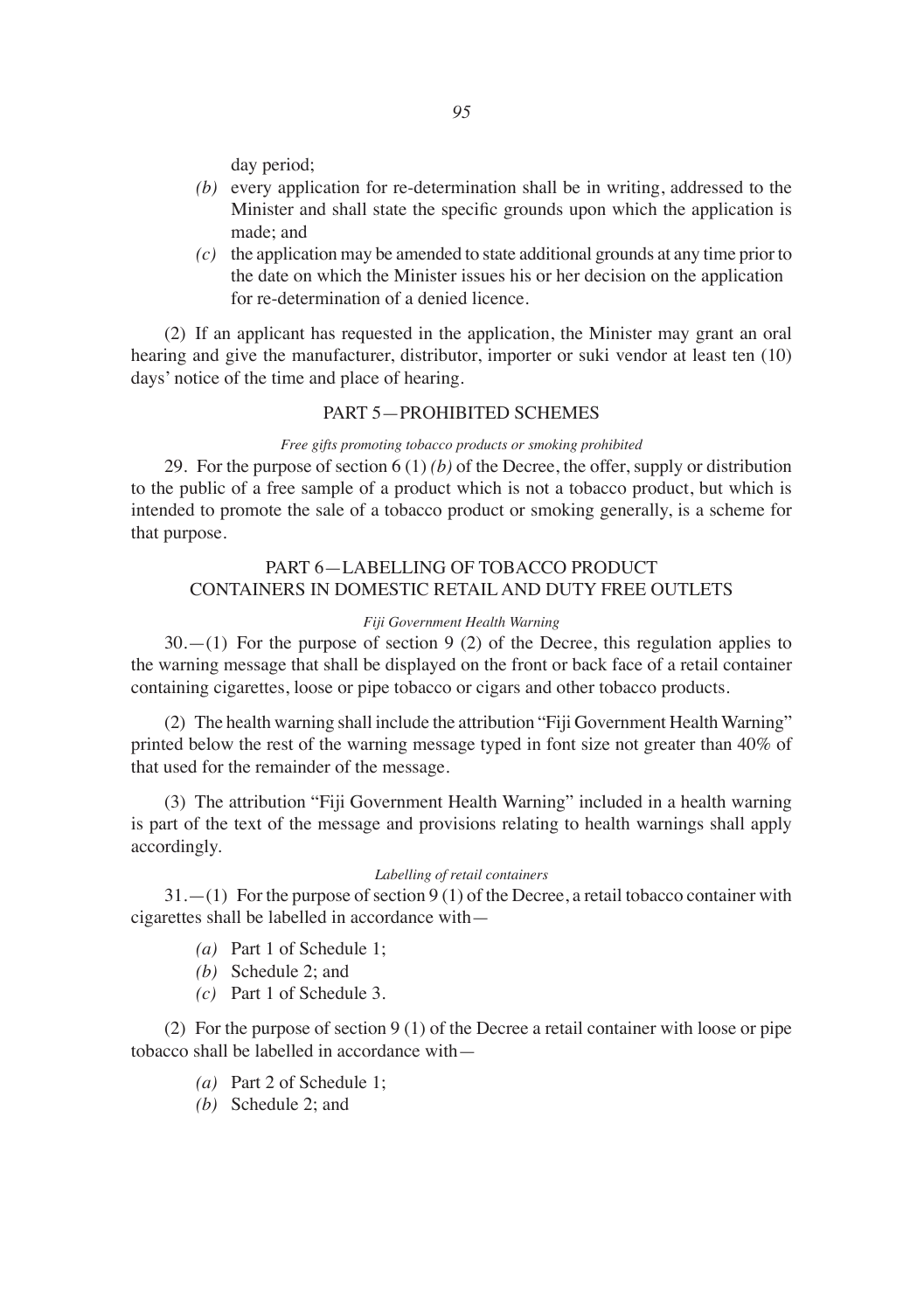*(c)* Part 1 of Schedule 3.

(3) A retail container with cigars and other tobacco products shall be labelled in accordance with—

- *(a)* Part 3 of Schedule 1;
- *(b)* Schedule 2; and
- *(c)* Part 2 of Schedule 3.

*Format of textual warning message – cigarettes and loose or pipe tobacco*

32.—(1) The text of the warning message in English to be displayed on the upper front face of a retail container shall be printed in—

- *(a)* black on a white background;
- *(b)* type face known as Helvetica;
- *(c)* bold type and in upper and lower-case letters as set out in Schedule 2 which is to be clear, legible and fills the background on which it is printed; and
- *(d)* if required, within a black rectangular border (up to 1.0 mm wide) to prevent printing colour bleeds.

(2) The text of the warning message in *i*Taukei and Hindi language to be displayed on the back face of a retail package shall be printed—

- *(a)* in black on a white background;
- *(b)* in the type face known as Helvetica; and
- *(c)* in bold type and in upper and lower-case letters as set out in Schedule 2 which is to be clear, legible and fills the background on which it is printed.
- (3) For the purposes of sub-regulation  $(2)$ 
	- *(a)* the textual *i*Taukei element of the warning message shall comprise the top 20% out of 90% of the total back surface for the warning message; and
	- (b) the textual Hindi element of the warning message shall comprise the  $20\%$ out of 90% of the warning message, immediately below the textual *i*Taukei element.

*Rotation of messages and graphics—cigarettes, loose or pipe tobacco, cigars and other tobacco products*

33. The manufacturer and importer of retail containers of cigarettes, loose or pipe tobacco, cigars and other tobacco products shall—

- *(a)* print the relevant warning messages and corresponding graphics on the retail packages (or ensure that they are printed on the retail containers of cigarettes, loose or pipe tobacco, cigars and other tobacco products as the case may be); and
- *(b)* ensure that each warning message and corresponding graphic appears on as nearly as possible on equal number of retail containers of each different brand of cigarette, loose or pipe tobacco, cigars and other tobacco products on an annual basis.

#### *Messages and corresponding graphics not to be obscured or obliterated*

34.—(1) A warning message or corresponding graphic must not be likely to be obliterated, removed, or rendered permanently unreadable when the retail container on which it is printed is opened in the normal way.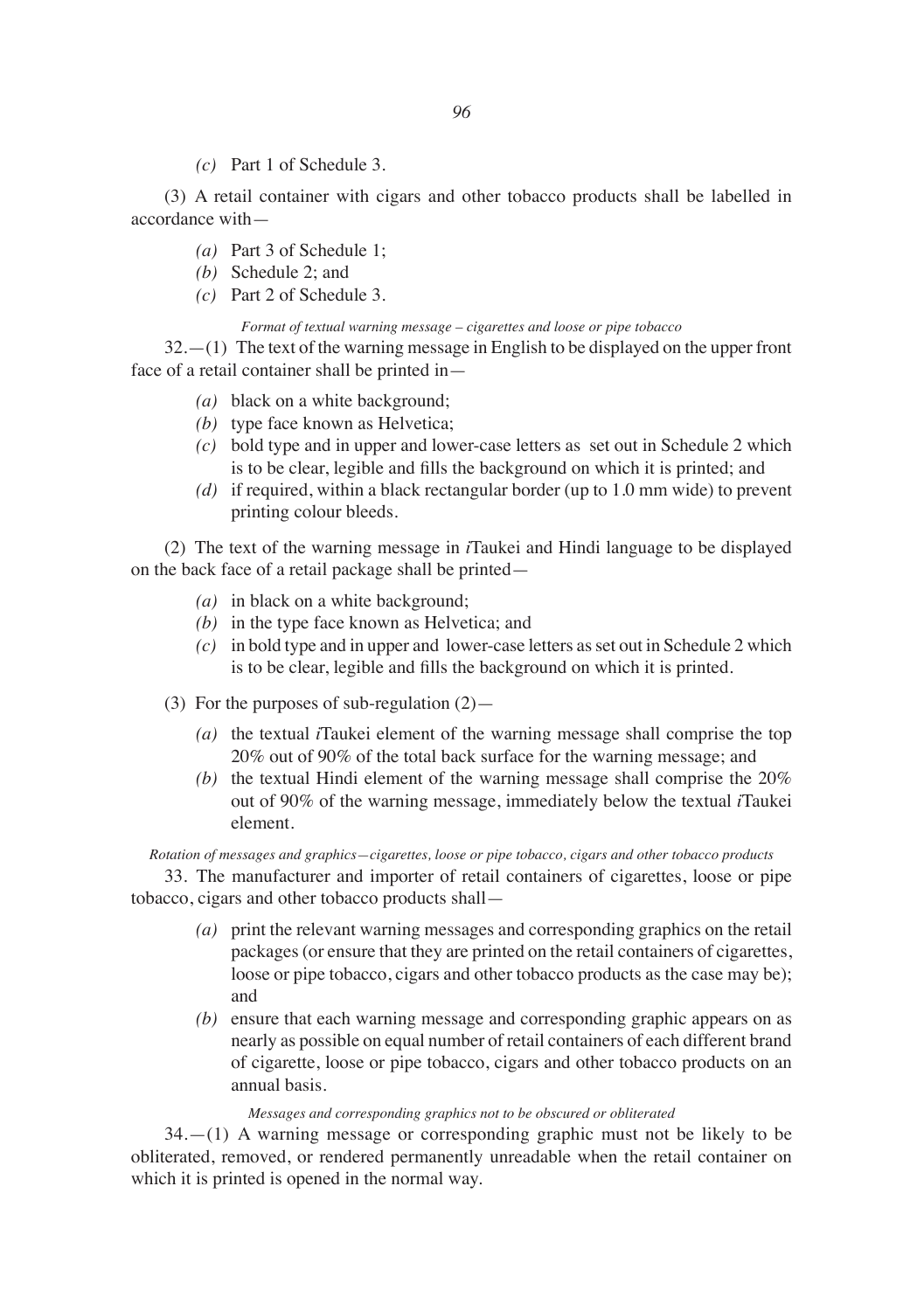(2) If a warning message or corresponding graphic required by this Part to be printed on a retail container is likely to be obscured or obliterated by a wrapper on the retail container, the message or graphic shall be printed on both the wrapper and the retail container.

## *Corresponding graphics—permitted variations*

35.—(1) A corresponding graphic that is required by this Part to be printed on a retail container may be cropped only if—

- *(a)* it is necessary to do so in so as to fit the graphic onto the retail container; and
- *(b)* the overall effect of the graphic is not affected by the cropping.

(2) If a corresponding graphic required by this Part to be printed on a retail container contains an overlay of a message in the text, the overlay may be placed in a different position only if—

- *(a)* the overlay is completely contained within the graphic; and
- *(b)* the overall effect of the graphic is not affected by the new position of the overlay.

## *Statement of tar and nicotine content—general*

36. The following statement shall be printed on a retail container of cigarettes—

"The smoke from each cigarette contains, on average:

- *(yy)* milligrams or less of tar
- *(zz)* milligrams or less of nicotine"

where " $(yy)$ " or " $(zz)$ " are to be replaced by —

- *(a)* the average amount of tar and nicotine respectively produced by a cigarette of the kind contained in the retail container;
- *(b)* the average amount of tar produced by a cigarette does that not exceed 15 milligrams; or
- *(c)* the average amount of nicotine produced by a cigarette that does not exceed 1.5 milligrams, a figure worked out by taking from the column of Schedule 4 that relates respectively to tar or nicotine, the lowest figure that is greater than the average amount of tar and nicotine, respectively, produced by a cigarette of that kind,

where cigarettes are of the kind tested according to the testing methods specified in regulation 42.

#### *Position of statement of tar and nicotine content*

37.—(1) For the purpose of section 10 (2) of the Decree, if a retail container contains cigarettes and is a—

- *(a)* flip-top pack;
- *(b)* soft pack;
- *(c)* retail container (except a pouch), all the surfaces of which are rectangular or square; or
- *(d)* cylindrical container

the statement required by section 10 of the Decree shall be printed—

(i) if both or all of the sides of the container are the same in area, on one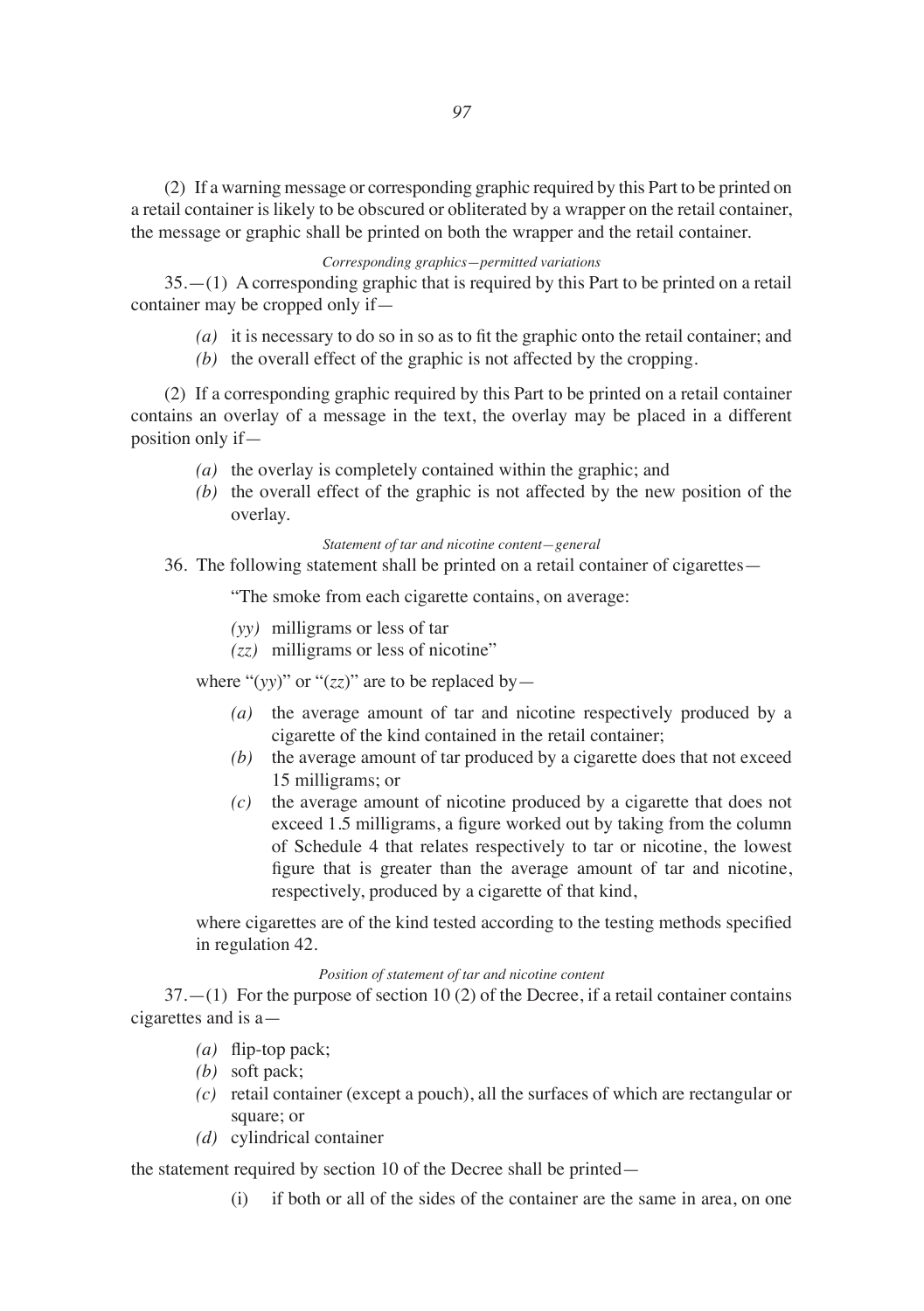side of the container;

- (ii) if one side of the container is larger than the other or others, on the larger or largest side;
- (iii) if 2 or more sides of the container are larger than the other or others, on one of those larger sides.

(2) If a retail container containing cigarettes is not a kind described in sub-regulation (1), the statement required by regulation 36 may be printed or marked anywhere on the container.

#### *Format of statement of tar and nicotine content*

38. For the purpose of section 10 (2) of the Decree, the statement of tar and nicotine content required by regulation 36 shall be—

- *(a)* clear and legible;
- *(b)* black in color;
- *(c)* of a size that the text as nearly as possible fills the background on which it is printed; and
- *(d)* if the statement is required to appear on the side of the container, oriented so that the lines making up the statement are parallel to the longest edges of the surface on which the statement is printed.

*Area of statement of tar and nicotine content*

- 39. The statement of tar and nicotine content shall occupy—
	- *(a)* in the case of a flip-top pack, at least 60% of one side not including the part of the side that forms part of the top;
	- *(b)* in the case of a carton, at least 25% of the side on which the statement is printed;
	- *(c)* in the case of a retail container which is not of a kind described in regulation 37 (1), at least 9% of the total surface area of the container; and
	- *(d)* in the case of a retail container other than a flip-top pack, carton or an irregular container, the whole of one side.

## *Meaning of side of a retail container of cigarettes*

40.—(1) For the purpose of these Regulations, a reference to the sides of a retail container containing cigarettes is a reference—

- *(a)* in the case of a cylindrical retail container, to those parts of the curved surface of the container that, if the vertical center-line of the largest brand-name of the curved surface of the container is taken to be at 0 degrees, extend—
	- (i) from 60 degrees to 120 degrees; and
	- (ii) from 240 degrees to 300 degrees, around the circumference of a flat surface of the container;
- $(b)$  in the case of a container that has 2 surfaces that are hexagonal or octagonal, and of which all the other surfaces are square or rectangular, to the square or rectangular surfaces of the container, other than the front and the back;
- *(c)* in the case of a carton, to the larger 2 of the 4 surfaces other than the front and back; and
- *(d)* in any other case, to the surfaces of the container, other than the back and front, that are vertical when the container is held so that the axis of the cigarettes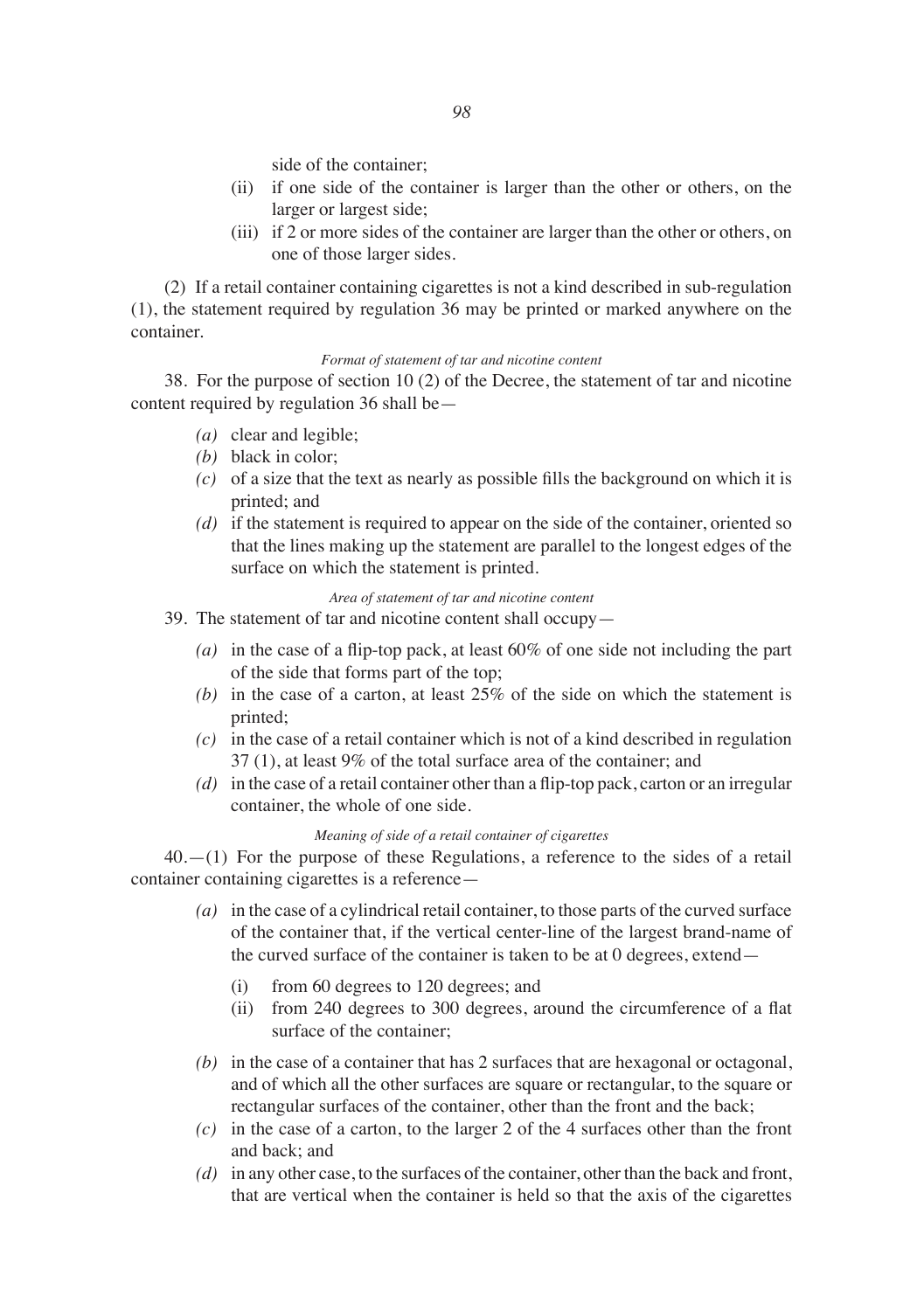within it is vertical.

- (2) For the purpose of sub-regulation  $(1)$ 
	- *(a)* the front of a retail container (other than a pouch) which is a rectangular block in shape is the surface of the container on which the health warning in English is required to be printed; and
	- *(b)* the back of a retail container of a kind described in regulation 37 (1) is the surface of the container on which the health warning in *i*Taukei and Hindi language is required to be printed.

#### *Warnings not to be obscured or obliterated.*

41.—(1) A health warning and the statement as to tar and nicotine content must not be likely to be obliterated, removed or rendered permanently unreadable when the retail container on which it is printed is opened in the normal way.

(2) If a health warning or the statement as to tar and nicotine content is likely to be obscured or obliterated by a wrapper on the container, the warning or statement shall be printed on both the wrapper and the container.

#### *Testing methods*

 $42$ .—(1) For the purpose of section 10 of the Decree and these Regulations, the testing methods to be used to determine the average amount of tar and nicotine produced by a cigarette are the following standard methods published by the International Standards Organization—

- *(a)* tar—ISO 4387 (Determination of total and nicotine-free dry particulate matter using a routine analytical smoking machine); and
- *(b)* nicotine—ISO 10315 (Cigarettes—determination of nicotine in smoke condensates—gas chromatographic method).

(2) The testing methods specified in sub-regulation (1) are to be used in accordance with the following standards published by the International Standards Organization-

- *(a)* ISO 3380 (Routine analytical cigarette-smoking machine definitions and standard conditions);
- *(b)* ISO 8243 (Cigarettes sampling); and
- *(c)* ISO-3402 (Tobacco and tobacco products atmosphere for conditioning and testing).

# PART 7—SMOKE-FREE AREAS.

#### *Prescribed smoke-free areas*

43.—(1) For the purpose of section 20 (1) of the Decree, the following areas are prescribed as smoke-free areas—

- *(a)* any workplace to which the public has access;
- *(b)* any enclosed entranceway, foyer, lobby, stairway, passageway, elevator or toilet to which the public have, or more than one worker has, access;
- *(c)* any room in which educational instruction is being given;
- *(d)* any area of a shop or other retail place to which the public has access;
- *(e)* eating houses to which the public has access; and
- *(f)* designated no smoking areas in taverns, bars and night clubs to which the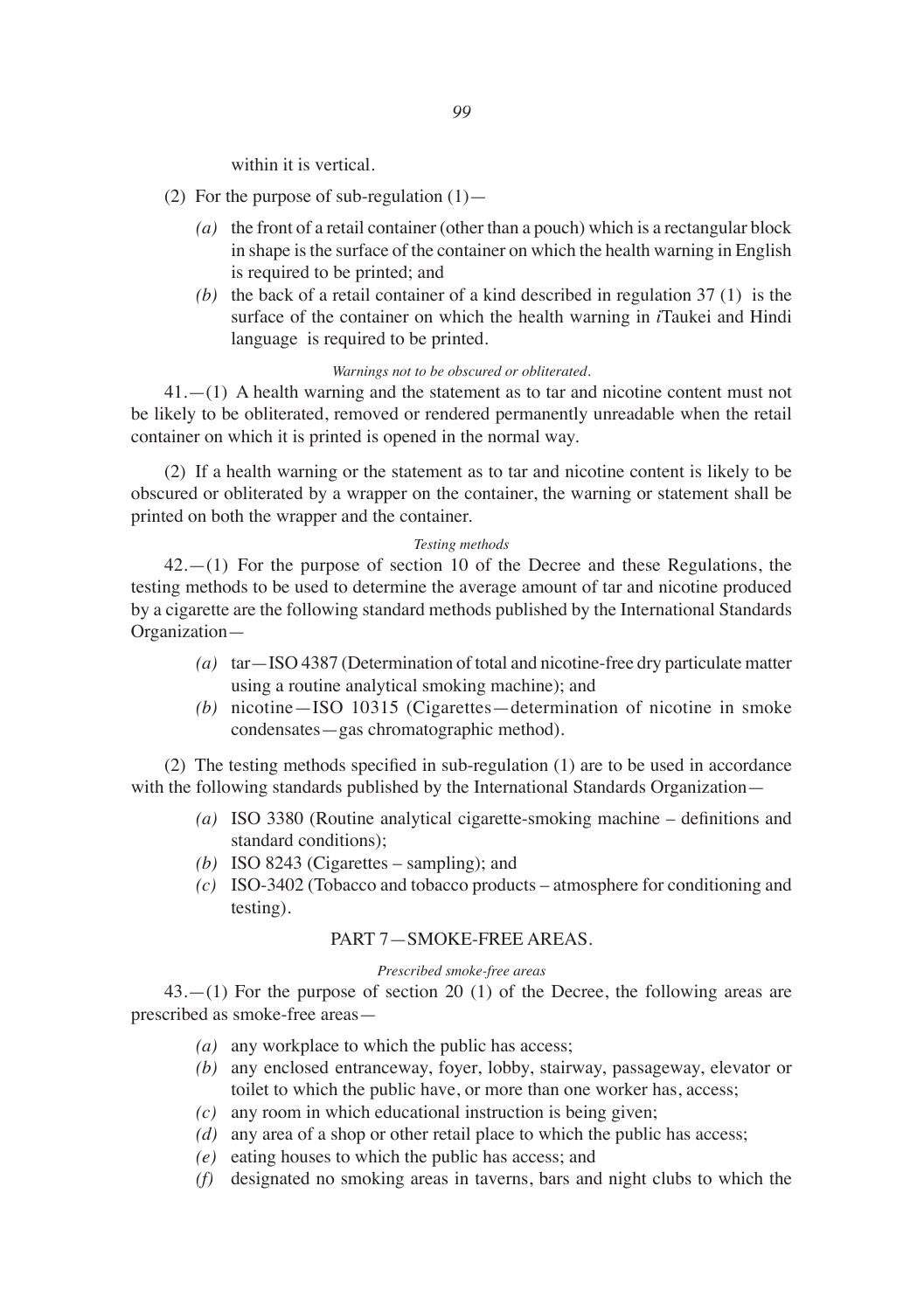*100*

public has access.

- (2) Sub-regulation (1) *(a)* does not apply to any work place which is—
	- *(a)* a room wholly enclosed and independently ventilated;
	- *(b)* occupied for the time being by only one worker; and
	- *(c)* not a place the public normally has access to.

(3) The proprietor and the person in charge of any tavern, bar or night club shall ensure that a smoking zone is separated, well ventilated and fully enclosed from areas where smoking is prohibited.

(4) In this regulation—

- *(a)* 'worker' includes an employee and a private contractor; and
- *(b)* 'workplace' means any premises, whether owned or occupied by the Government or private sector or where workers are employed.

(5) Any person or business who fails to comply with this regulation commits an offence and is liable to a fixed penalty in Schedule 7 of the Decree.

#### *Signage at smoke-free buildings, eating houses and smoke-free areas*

44.—(1) The occupier and person in charge of any eating house shall display on each table, a wall or other surface of an eating house a sign clearly visible from all seats in the eating house, prohibiting smoking.

(2) The owner and the person in charge of any-

- *(a)* amusement center, theatre or sports stand;
- *(b)* hospital or clinic;
- *(c)* elevator;
- *(d)* airport terminal building;
- *(e)* prescribed smoke-free building; or
- *(f)* other prescribed smoke-free area

shall at the entrance to such a place clearly and prominently display a sign prohibiting smoking in the area or premises.

(3) A person who fails to comply with this regulation commits an offence and is liable to a fixed penalty in Schedule 7 of the Decree.

## PART 8—EXEMPTIONS

#### *Application for exemption of person, advertisement or event*

45.—(1) A person may apply to the Minister to have a particular person, advertisement or event exempted by an order made under section 34 (2) of the Decree.

(2) An application shall be made at least 3 months before the day or first day, as the case requires, on which the event is to be held or the exemption is otherwise required.

(3) The Minister may exercise discretion in considering an application received after the due date pursuant to sub-regulation (1).

(4) The application shall be in writing and shall set out the grounds on which the application is being made.

(5) Subject to sub-regulation (4), the Minister may ask for further information for the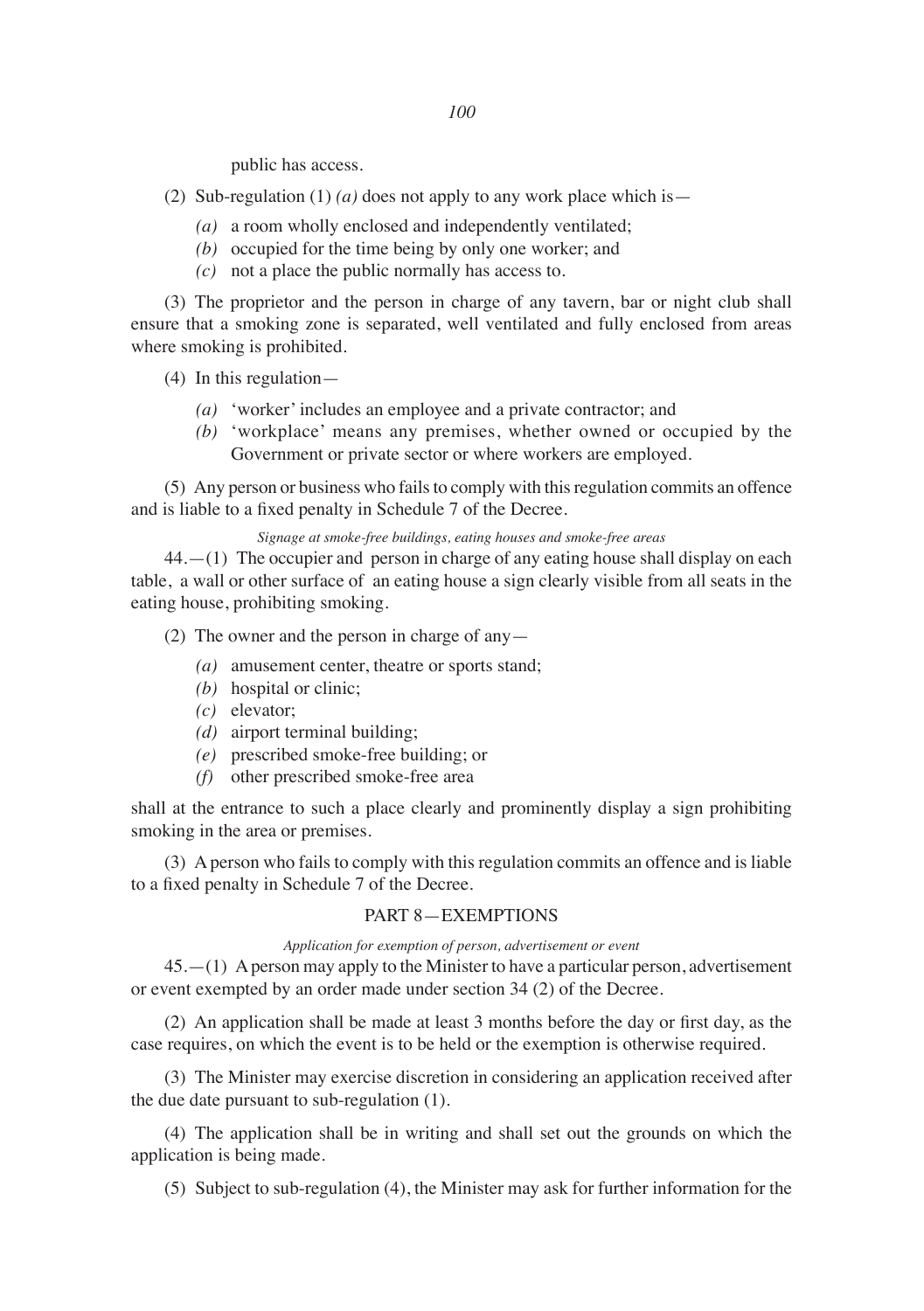purposes of deciding on an application if the Minister considers it necessary.

## *Extension of application period*

46.—(1) The Minister shall decide on an application made under these Regulations within 30 (thirty) days from the date of receipt of an application but may extend the period up to 30 (thirty) days if the Minister thinks necessary.

(2) A written notice shall be issued to the applicant within 30 (thirty) days from the date of receipt of the application concerned, informing the applicant of an extended period whereby the Minister shall make a decision within the extended time.

(3) Subject to sub-regulations (1) and (2), if an application has not been decided upon within the required time, the application is deemed to have been withdrawn without prejudice to the right to re-apply.

(4) Nothing in this regulation limits the power of the Minister to make a decision under section 34 (1) or 34 (2) of the Decree other than an application under this regulation.

#### *Legal obligations*

47. Any requirement as prescribed by any other written law shall not constitute a tobacco product advertisement under the Decree or these Regulations.

#### *Management advertisements and certain advertisements as to availability or recall of products*

48. The following are exempt from the operation of section 3 (1) of the Decree and do not constitute tobacco product advertisements for the purposes of the Decree or the Regulations—

- *(a)* an advertisement relating to the internal management of the business of a manufacturer, distributor or retailer of tobacco products, that does not promote a tobacco product or smoking;
- *(b)* an advertisement by a manufacturer or distributor of tobacco products indicating that tobacco products, or tobacco products of a particular kind, are available from the manufacturer or distributor, as the case may be, if the advertisement does not—
	- (i) state the brand name of any individual product;
	- (ii) contain any other matter that enables any individual product to be identified;
	- (iii) promote, or give publicity to any individual product; or
	- (iv) offer a tobacco product for sale by retail; and
- *(c)* the taking of any action to prevent a product from causing injury to anyone, including action to—
	- (i) seize a product;
	- (ii) disclose a defect in, or a dangerous characteristic of a product;
	- (iii) disclose circumstances in which the use of a product is or may be dangerous;
	- (iv) disclose procedures for disposing of a product; or
	- (v) inform persons who have bought a product that the product shall be repaired or replaced, or that the price of the product shall be refunded.

## *Trade Communications*

49. For the purposes of the Decree and the Regulations, information that is or includes a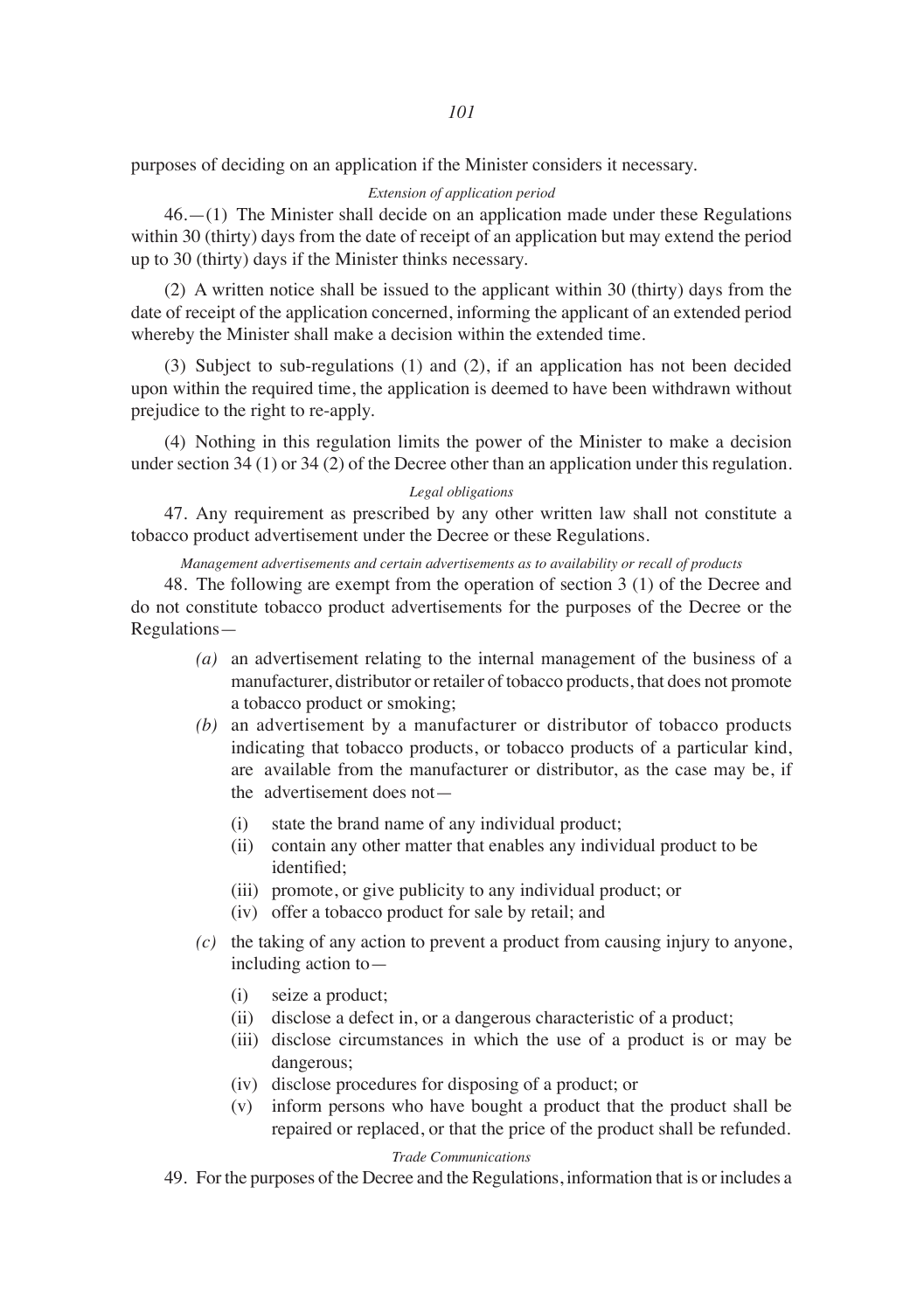tobacco product advertisement communicated to a group of people, all of whom are involved in the manufacture, distribution or sale of tobacco products, is exempt from the operation of section 3 (1) of the Decree and its communication does not, of itself, amount to the display, distribution, exhibition, announcement or publication of a tobacco product advertisement.

## *Advertisements in telephone directories*

50. The publication of the name of a manufacturer, distributor or retailer of tobacco products in a telephone directory or other trade directory is exempt from the operation of sections 3 (1) and 5 of the Decree and does not, of itself, amount to the display, distribution, exhibition, announcement or publication of a tobacco product advertisement for the purposes of the Decree and the Regulations.

### PART 9—ENFORCEMENT

### *Authorised officers*

51.—(1) For the purposes of section 27 (1) of the Decree, the following are prescribed as authorised officers for the purposes of the Decree and the Regulations—

- *(a)* a police officer;
- *(b)* a health inspector or sanitary inspector in the service of the Government, the Central Board of Health, the council of a municipality or any local authority;
- *(c)* a labour inspector or labour officer within the meaning of section 2 of the Employment Relations Promulgation 2007;
- *(d)* an inspector within the meaning of section 5 of the Health and Safety at Work Act 1996;
- *(e)* an inspector within the meaning of section 4 of the Fair Trading Decree 1992;
- *(f)* an officer designated by the Minister responsible for *i*Taukei Affairs; and
- *(g)* a gazetted customs officer under section 27 (1) of the Decree as employed by the Fiji Revenue and Customs Authority.

#### *Council or local authority may bring proceedings*

52.—(1) Any proceeding for an offence or for the recovery of a fine under the Decree or these Regulations may be brought by or on behalf of—

- *(a)* the council of a municipality, if the offence was committed within the boundaries of that municipality;
- *(b)* a local authority, if the offence was committed within the district for which that authority is responsible; or
- *(c)* the Central Board of Health.

(2) The Central Board of Health, the Council of a municipality or local authority may appear before any court or in any legal proceedings under the Decree or these Regulations by an officer or member authorized generally or specifically to appear on its behalf which the Central Board of Health, the Council of municipality or local authority is authorised to institute or carry out.

(3) Nothing in this regulation makes any person liable to be prosecuted twice for the same offence.

# *Repeals*

53. The provisions of the Tobacco Control Regulations 2000 that are specified under section 41 of the Decree are hereby repealed.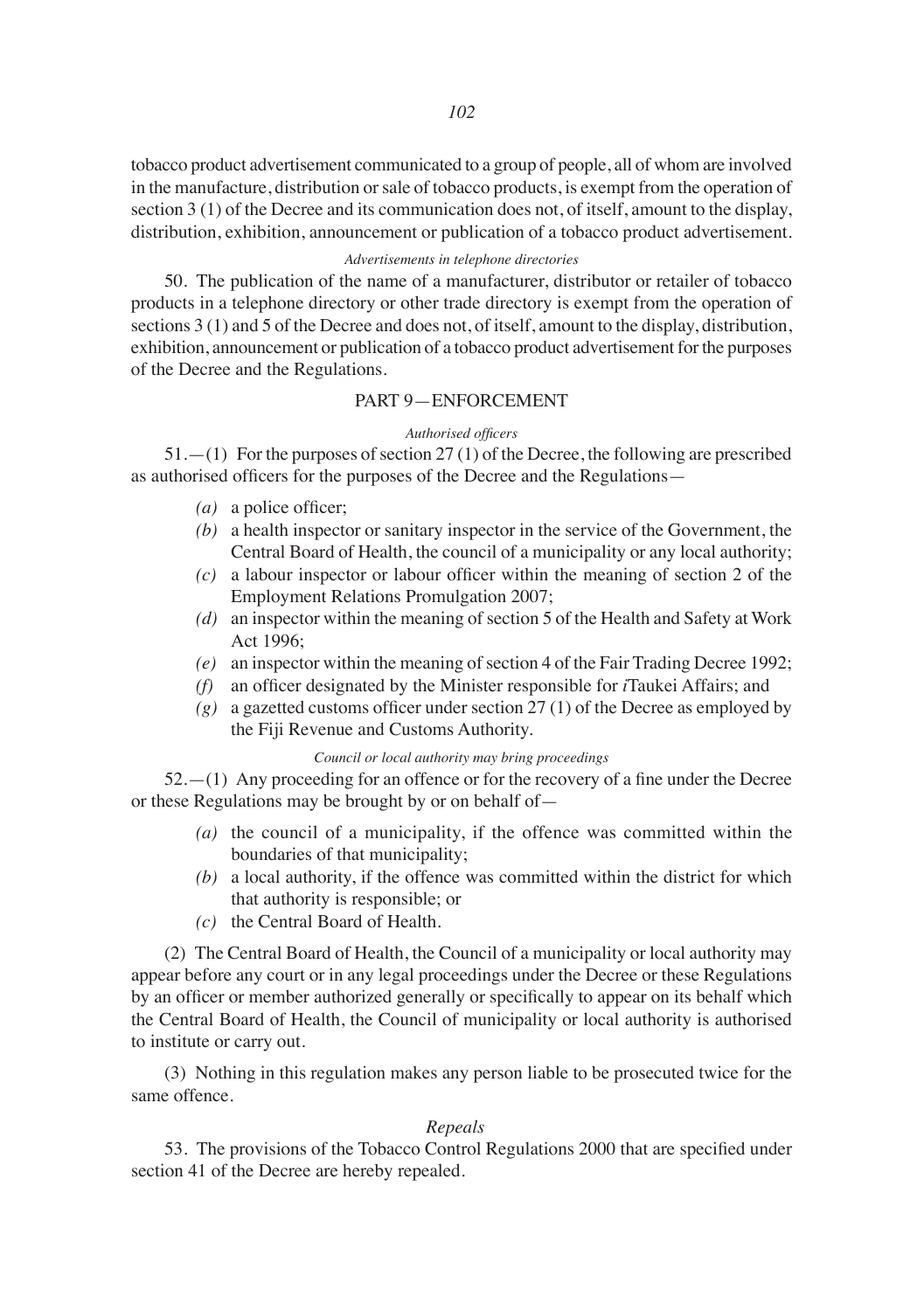# SCHEDULE 1 *(Regulation 31)*

# REQUIREMENTS FOR LABELLING OF RETAIL CONTAINERS

| Item 1            | Flip top pack                                                                                                                                                                                                                                                                                                                                              |                                                                                                                                                                                                                                                                                                                                                                       |                                                                                                                                                                                                                       |
|-------------------|------------------------------------------------------------------------------------------------------------------------------------------------------------------------------------------------------------------------------------------------------------------------------------------------------------------------------------------------------------|-----------------------------------------------------------------------------------------------------------------------------------------------------------------------------------------------------------------------------------------------------------------------------------------------------------------------------------------------------------------------|-----------------------------------------------------------------------------------------------------------------------------------------------------------------------------------------------------------------------|
| Face              | Front                                                                                                                                                                                                                                                                                                                                                      | <b>Back</b>                                                                                                                                                                                                                                                                                                                                                           | Side                                                                                                                                                                                                                  |
| Content           | Warning message<br>in English with<br>corresponding graphic.                                                                                                                                                                                                                                                                                               | Warning message in<br>$i$ Taukei and Hindi with<br>corresponding graphic.                                                                                                                                                                                                                                                                                             | Statement of tar and<br>nicotine content.                                                                                                                                                                             |
| Specifications    | The warning message<br>in English and<br>corresponding graphic<br>$shall -$<br>(a)<br>cover at least 30\%<br>of the total area of<br>the front face:<br>(b)<br>be positioned<br>parallel to, and as<br>close as possible<br>to, the top edge of<br>the front face; and<br>extend as close as<br>(c)<br>possible to the side<br>edges of the front<br>face. | The warning message in<br>Hindi and <i>i</i> Taukei and<br>corresponding graphic<br>shall<br>(a)<br>cover at least 90\%<br>of the total area of<br>the back face:<br>(b)<br>be positioned<br>parallel to, and as<br>close as possible<br>to, the top edge of<br>the back face; and<br>extend as close<br>(c)<br>as possible to the<br>side edges of the<br>back face. | The statement of tar<br>and nicotine shall<br>cover the total area<br>of one $(1)$ side of the<br>pack (right side of<br>the principal display<br>area-front), except<br>the area that forms<br>part of the flip-top. |
| Layout            | Front layout 1 specified<br>in Part 1 of Schedule 3.                                                                                                                                                                                                                                                                                                       | Back layout 1 specified<br>in Part 1 of Schedule 3.                                                                                                                                                                                                                                                                                                                   |                                                                                                                                                                                                                       |
| Item <sub>2</sub> | Soft pack with seal that is not clear                                                                                                                                                                                                                                                                                                                      |                                                                                                                                                                                                                                                                                                                                                                       |                                                                                                                                                                                                                       |
| Face              | Front                                                                                                                                                                                                                                                                                                                                                      | <b>Back</b>                                                                                                                                                                                                                                                                                                                                                           | Side                                                                                                                                                                                                                  |
| Content           | Warning message<br>in English with<br>corresponding graphic.                                                                                                                                                                                                                                                                                               | Warning message in<br><i>i</i> Taukei and Hindi with<br>corresponding graphic.                                                                                                                                                                                                                                                                                        | Statement of tar $\&$<br>nicotine content.                                                                                                                                                                            |

# Part 1—Cigarettes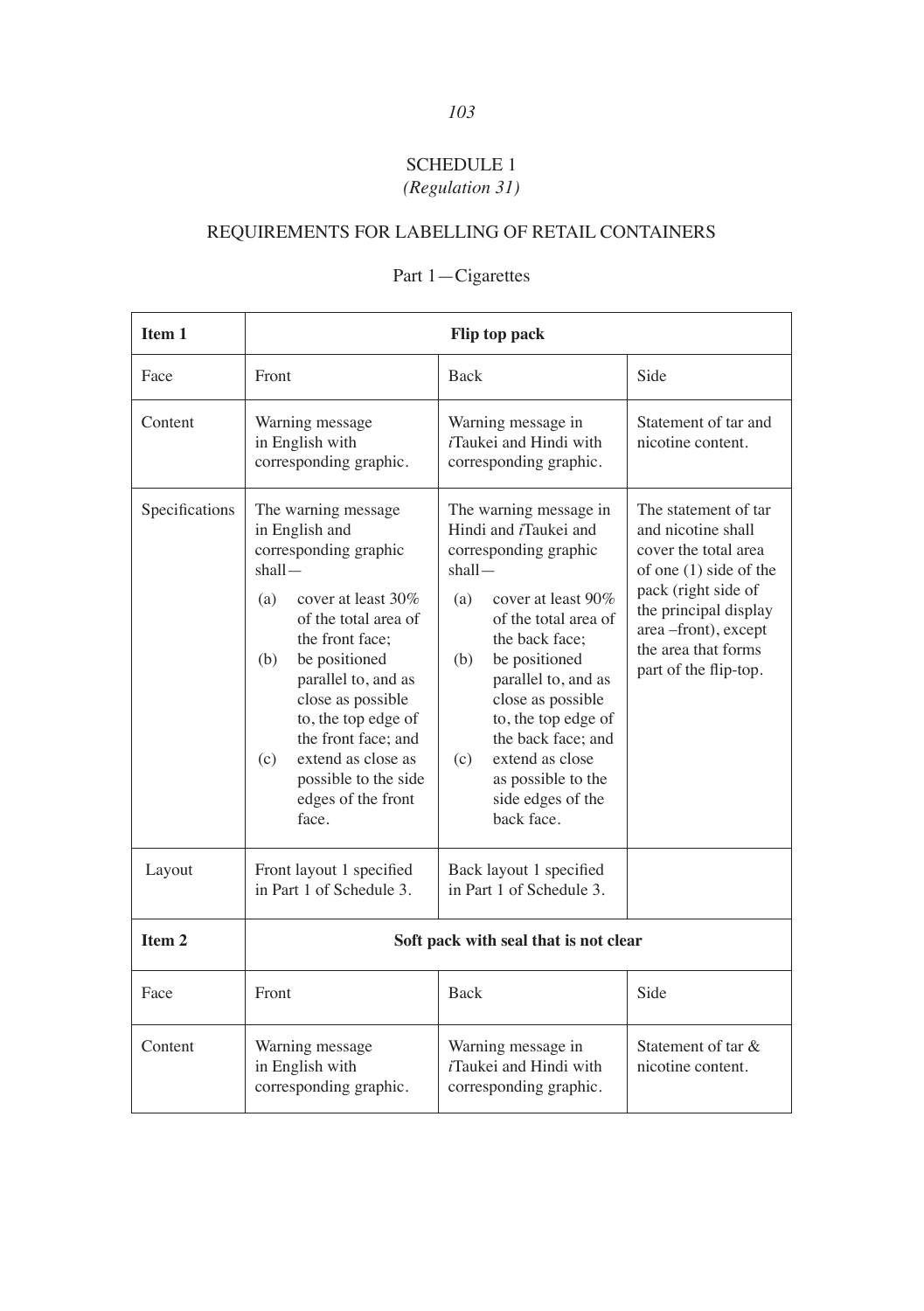| Specifications    | The warning message<br>in English and<br>corresponding graphic<br>shall-                                                                                                                                                                                                                                                                                                                                                                                                      | The warning message in<br><i>i</i> Taukei and Hindi and<br>corresponding graphic<br>shall-                                                                                                                                                                                                                                                                                                                                                                                                                                      | The statement of tar<br>and nicotine shall<br>cover the total area<br>of one $(1)$ side of the        |
|-------------------|-------------------------------------------------------------------------------------------------------------------------------------------------------------------------------------------------------------------------------------------------------------------------------------------------------------------------------------------------------------------------------------------------------------------------------------------------------------------------------|---------------------------------------------------------------------------------------------------------------------------------------------------------------------------------------------------------------------------------------------------------------------------------------------------------------------------------------------------------------------------------------------------------------------------------------------------------------------------------------------------------------------------------|-------------------------------------------------------------------------------------------------------|
|                   | (a)<br>cover at least 30%<br>of the total area of<br>the front face;<br>(b)<br>be positioned<br>immediately below<br>the seal, parallel<br>to and as close as<br>possible to, the top<br>edge of the front<br>face so that the<br>warning message<br>in English and<br>the corresponding<br>graphic will not be<br>obscured, severed<br>or obliterated when<br>the pack is opened;<br>and<br>extend as close as<br>(c)<br>possible to the side<br>edges of the front<br>face. | (a)<br>cover the total<br>area of the back<br>face that is<br>below seal, not<br>exceeding 90%<br>of the area of the<br>back face:<br>(b)<br>be positioned<br>immediately<br>below the seal,<br>parallel to, and as<br>close as possible<br>to, the top edge of<br>the back face so<br>that the warning<br>message, and<br>corresponding<br>graphic will not<br>be obscured,<br>severed or<br>obliterated when<br>the pack is<br>opened; and<br>extend as close<br>(c)<br>as possible to the<br>side edges of the<br>back face. | pack.                                                                                                 |
| Layout            | Front layout 1 specified<br>in Part 1 of Schedule 3                                                                                                                                                                                                                                                                                                                                                                                                                           | Back layout 1 specified<br>in Part 1 of Schedule 3.                                                                                                                                                                                                                                                                                                                                                                                                                                                                             |                                                                                                       |
| Item <sub>3</sub> |                                                                                                                                                                                                                                                                                                                                                                                                                                                                               | Soft-pack with clear seal                                                                                                                                                                                                                                                                                                                                                                                                                                                                                                       |                                                                                                       |
| Face              | Front                                                                                                                                                                                                                                                                                                                                                                                                                                                                         | Back                                                                                                                                                                                                                                                                                                                                                                                                                                                                                                                            | Side                                                                                                  |
| Content           | Warning message<br>in English with<br>corresponding graphic                                                                                                                                                                                                                                                                                                                                                                                                                   | Warning message in<br><i>i</i> Taukei and Hindi with<br>corresponding graphic.                                                                                                                                                                                                                                                                                                                                                                                                                                                  | The statement of tar<br>and nicotine shall<br>cover the total area<br>of one (1) side of the<br>pack. |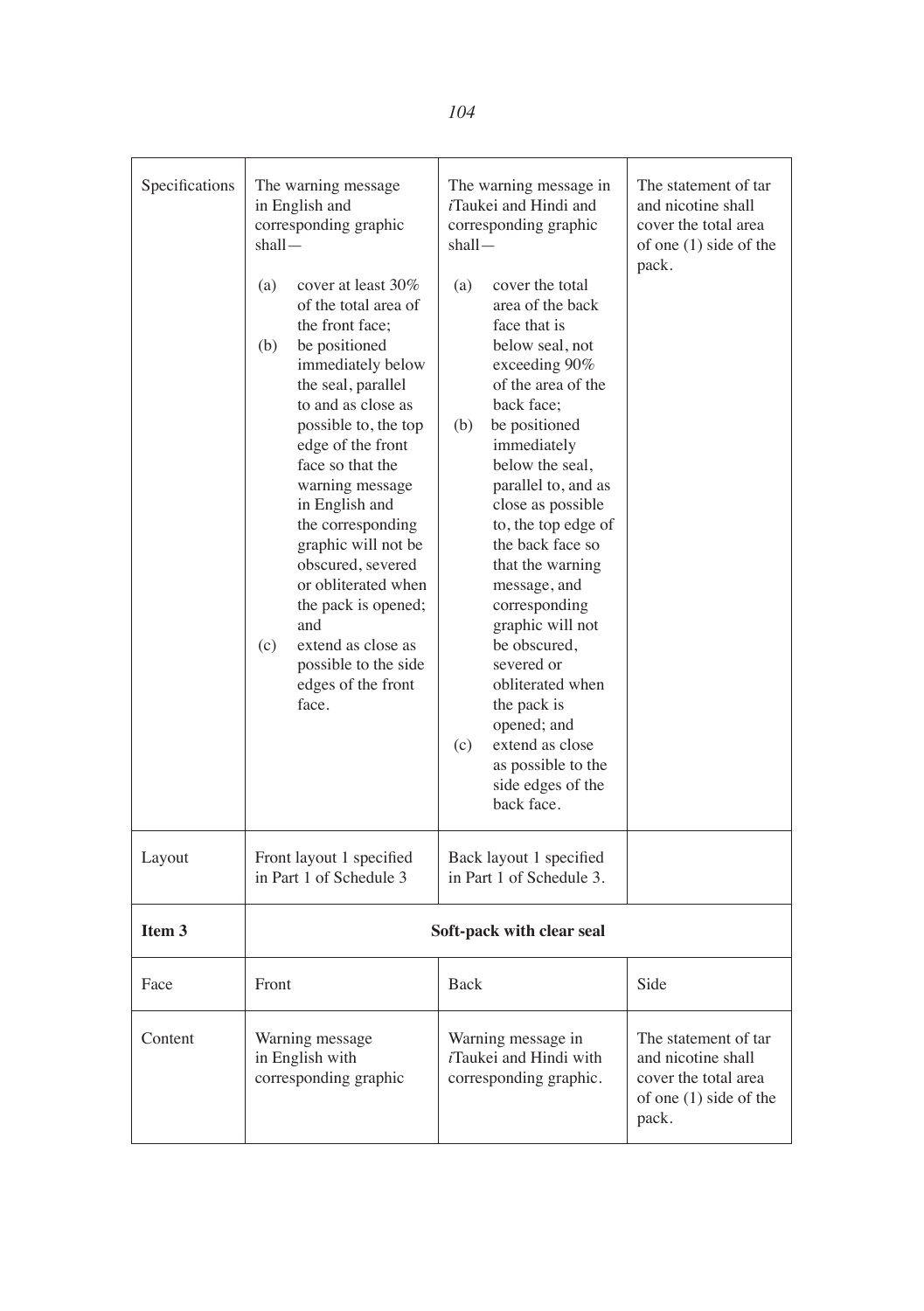| Specifications | The warning message<br>in English and<br>corresponding graphic<br>shall –                                                                                                                                                                                                                                                                                                                                                                                                       | The warning message in<br><i>i</i> Taukei and Hindi and<br>corresponding graphic<br>$shall -$                                                                                                                                                                                                                                                                                                                                                                    | The statement of tar<br>& nicotine content<br>shall cover the total<br>area of one $(1)$ side<br>of the pack. |
|----------------|---------------------------------------------------------------------------------------------------------------------------------------------------------------------------------------------------------------------------------------------------------------------------------------------------------------------------------------------------------------------------------------------------------------------------------------------------------------------------------|------------------------------------------------------------------------------------------------------------------------------------------------------------------------------------------------------------------------------------------------------------------------------------------------------------------------------------------------------------------------------------------------------------------------------------------------------------------|---------------------------------------------------------------------------------------------------------------|
|                | (a)<br>cover at least<br>30% of the total<br>area of the front<br>face:<br>be positioned<br>(b)<br>parallel to, and as<br>close as possible<br>to, the top edge<br>of the front face;<br>extend as close<br>(c)<br>as possible to the<br>side edges of the<br>front face; and<br>be positioned so<br>(d)<br>that the warning<br>message in<br>English and the<br>corresponding<br>graphic will not<br>be obscured,<br>severed, or<br>obliterated when<br>the pack is<br>opened. | (a)<br>cover at least<br>90% of the total<br>area of the back<br>face:<br>be positioned<br>(b)<br>parallel to,<br>and as close as<br>possible to, the<br>top edge of the<br>back face;<br>extend as close<br>(c)<br>as possible to<br>the side edges<br>of the back face;<br>and<br>be positioned so<br>(d)<br>that the warning<br>message and<br>corresponding<br>graphic will not<br>be obscured,<br>severed, or<br>obliterated when<br>the pack is<br>opened. |                                                                                                               |
| Layout         | Front layout 1 specified<br>in Part 1 of Schedule 3.                                                                                                                                                                                                                                                                                                                                                                                                                            | Back layout 1 specified<br>in Part 1 of Schedule 3.                                                                                                                                                                                                                                                                                                                                                                                                              |                                                                                                               |
| Item 4         | Vertical carton: semi-transparent and non-transparent                                                                                                                                                                                                                                                                                                                                                                                                                           |                                                                                                                                                                                                                                                                                                                                                                                                                                                                  |                                                                                                               |
| Face           | Front                                                                                                                                                                                                                                                                                                                                                                                                                                                                           | <b>Back</b>                                                                                                                                                                                                                                                                                                                                                                                                                                                      | Side                                                                                                          |
| Content        | Warning message<br>in English with<br>corresponding graphic.                                                                                                                                                                                                                                                                                                                                                                                                                    | Warning message in<br><i>i</i> Taukei and Hindi with<br>corresponding graphic.                                                                                                                                                                                                                                                                                                                                                                                   | Statement of tar &<br>nicotine content.                                                                       |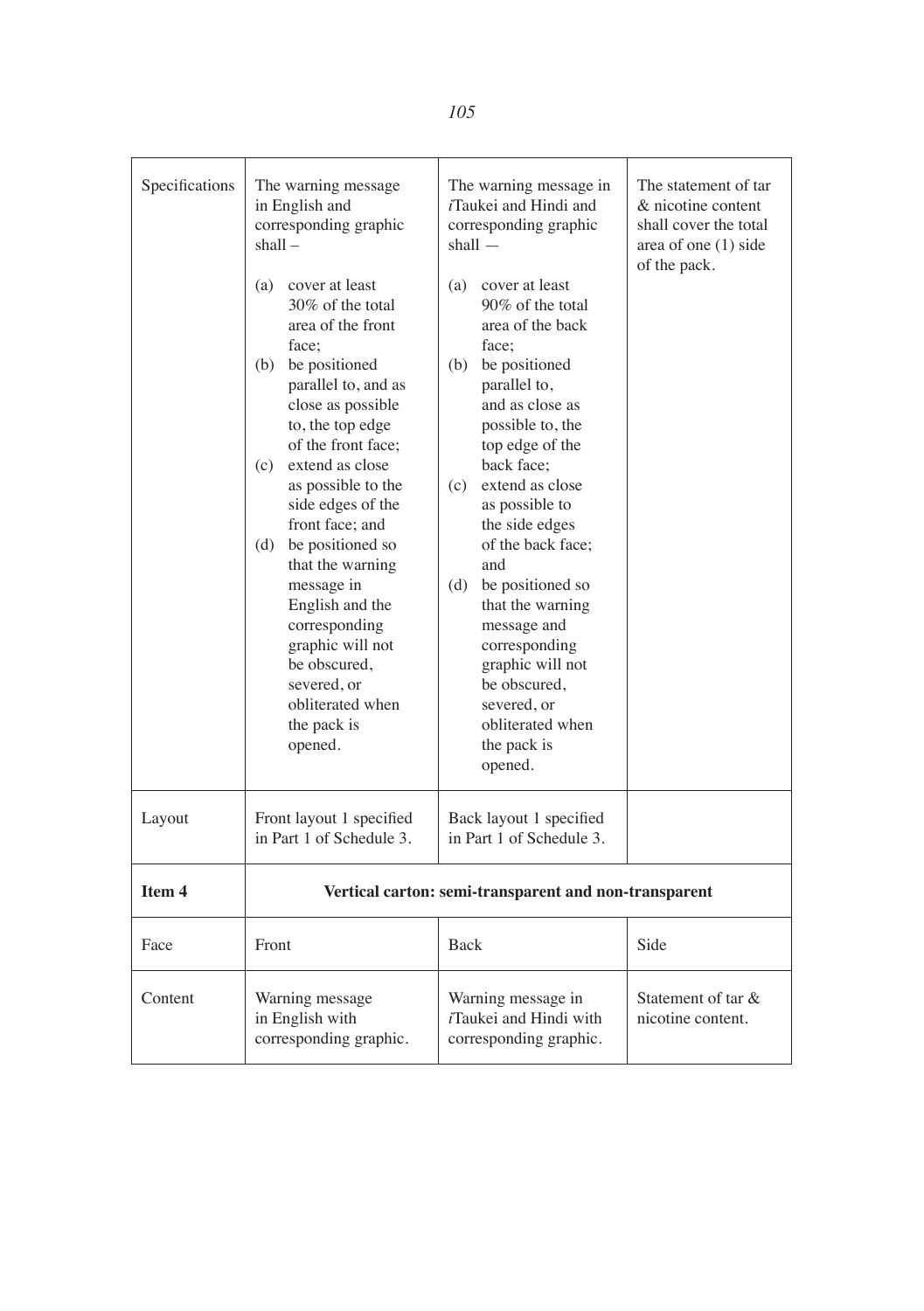| Specifications | The warning message<br>in English and<br>corresponding graphic<br>$shall -$<br>(a) cover at least<br>30% of the total<br>area of the front<br>face;<br>be positioned<br>(b)<br>parallel to, and as<br>close as possible<br>to, the top edge<br>of the front face;<br>and<br>extend as close<br>(c)<br>as possible to the<br>side edges of the<br>front face. | The warning message in<br>iTaukei and Hindi and<br>corresponding graphic<br>shall –<br>(a) if the back face is<br>partially obscured by<br>a seal-<br>(i) cover as much of<br>the remainder of<br>the back face as<br>practicable; and<br>(ii) in any case cover<br>at least $90\%$ of the<br>remaining area of<br>the back face;<br>(b) in any other case,<br>cover at least 90% of<br>the total area of the<br>back face;<br>(c) be positioned parallel<br>to, and as close<br>as possible to, the<br>longest edge of the<br>back face; and<br>(d) extend as close as<br>possible to the side<br>edges of the back face. | The statement of tar<br>and nicotine content<br>shall cover the total<br>area of one $(1)$ side<br>of the pack. |
|----------------|--------------------------------------------------------------------------------------------------------------------------------------------------------------------------------------------------------------------------------------------------------------------------------------------------------------------------------------------------------------|----------------------------------------------------------------------------------------------------------------------------------------------------------------------------------------------------------------------------------------------------------------------------------------------------------------------------------------------------------------------------------------------------------------------------------------------------------------------------------------------------------------------------------------------------------------------------------------------------------------------------|-----------------------------------------------------------------------------------------------------------------|
| Layout         | Front layout 1 specified<br>in Part 1 of Schedule 3.                                                                                                                                                                                                                                                                                                         | (a) If the back face is<br>partially obscured<br>by a seal, back<br>layout 4 or back<br>layout 5 specified in<br>Part 1 of Schedule<br>3 as appropriate,<br>according to the<br>position of the seal<br>on the back face,<br>including compliance<br>with any conditions<br>mentioned in the<br>layout; and<br>(b) in any other case,<br>back layout 1<br>specified in Part 1 of<br>Schedule 3.                                                                                                                                                                                                                            |                                                                                                                 |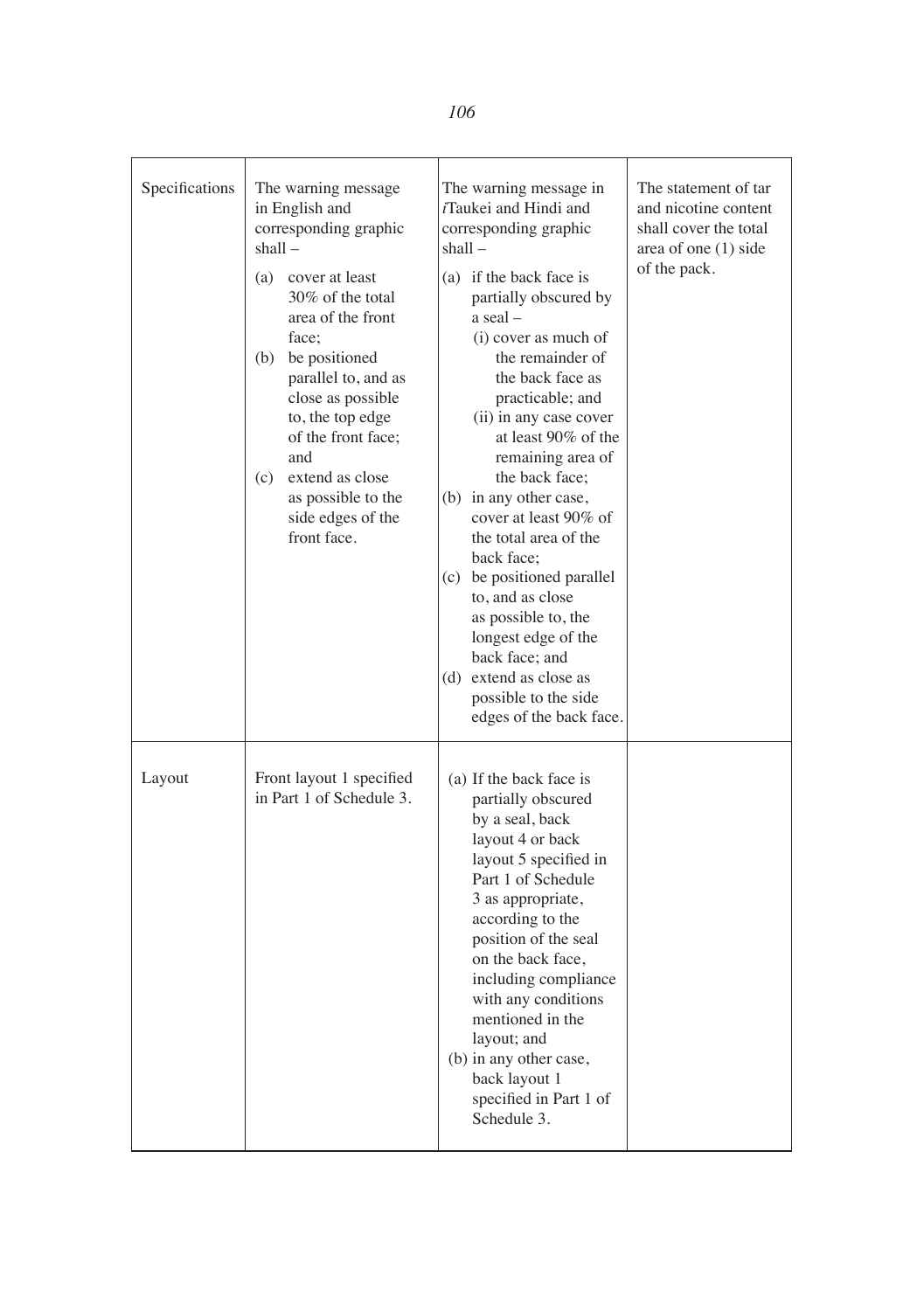|  | ł<br>۰. |
|--|---------|
|--|---------|

| Item 5         | Horizontal carton: semi-transparent and non-transparent                                                                                                                                                                                                                                                                                                         |                                                                                                                                                                                                                                                                                                                                                                                                                                                                                                                                                         |                                                                                                                 |
|----------------|-----------------------------------------------------------------------------------------------------------------------------------------------------------------------------------------------------------------------------------------------------------------------------------------------------------------------------------------------------------------|---------------------------------------------------------------------------------------------------------------------------------------------------------------------------------------------------------------------------------------------------------------------------------------------------------------------------------------------------------------------------------------------------------------------------------------------------------------------------------------------------------------------------------------------------------|-----------------------------------------------------------------------------------------------------------------|
| Face           | Front                                                                                                                                                                                                                                                                                                                                                           | <b>Back</b>                                                                                                                                                                                                                                                                                                                                                                                                                                                                                                                                             | Side                                                                                                            |
| Content        | Warning message in<br>English with corresponding<br>graphic.                                                                                                                                                                                                                                                                                                    | Warning message in<br><i>i</i> Taukei and Hindi with<br>corresponding graphic.                                                                                                                                                                                                                                                                                                                                                                                                                                                                          | Statement of tar and<br>nicotine content.                                                                       |
| Specifications | The warning message in<br>English and corresponding<br>graphic shall -<br>cover at least 30% of<br>(a)<br>the total area of the<br>front face;<br>be positioned parallel<br>(b)<br>to, and as close as<br>possible to, the top<br>edge of the front face;<br>and<br>be positioned as close<br>(c)<br>as possible to the<br>left-hand edge of the<br>front face. | The warning message in<br><i>i</i> Taukei and Hindi and the<br>corresponding graphic<br>shall-<br>(a)<br>if the back face is<br>obscured<br>partially<br>by a seal, cover as<br>much as practicable<br>the remainder of the<br>back face:<br>(b)<br>in any other case,<br>cover at least 90% of<br>the total area of the<br>back face;<br>(c)<br>be positioned parallel<br>and<br>as<br>close<br>to,<br>as possible to, the<br>longest edge of the<br>back face; and<br>extend as close as<br>(d)<br>possible to the side<br>edges of the back<br>face. | The statement of tar<br>and nicotine content<br>shall cover the total<br>area of one $(1)$ side of<br>the pack. |
| Layout         | Front layout 2 specified<br>in Part 1 of Schedule 3.                                                                                                                                                                                                                                                                                                            | (a)<br>If the back<br>face is partially<br>obscured by a<br>seal, back layout<br>4 or back layout<br>5 specified in Part<br>1 of Schedule 3<br>as appropriate,<br>according to the<br>position of the<br>seal on the back<br>face, including<br>compliance with<br>any conditions<br>mentioned in the<br>layout; and<br>in any other case,<br>(b)<br>back layout 2<br>specified in Part 1<br>of Schedule 3.                                                                                                                                             |                                                                                                                 |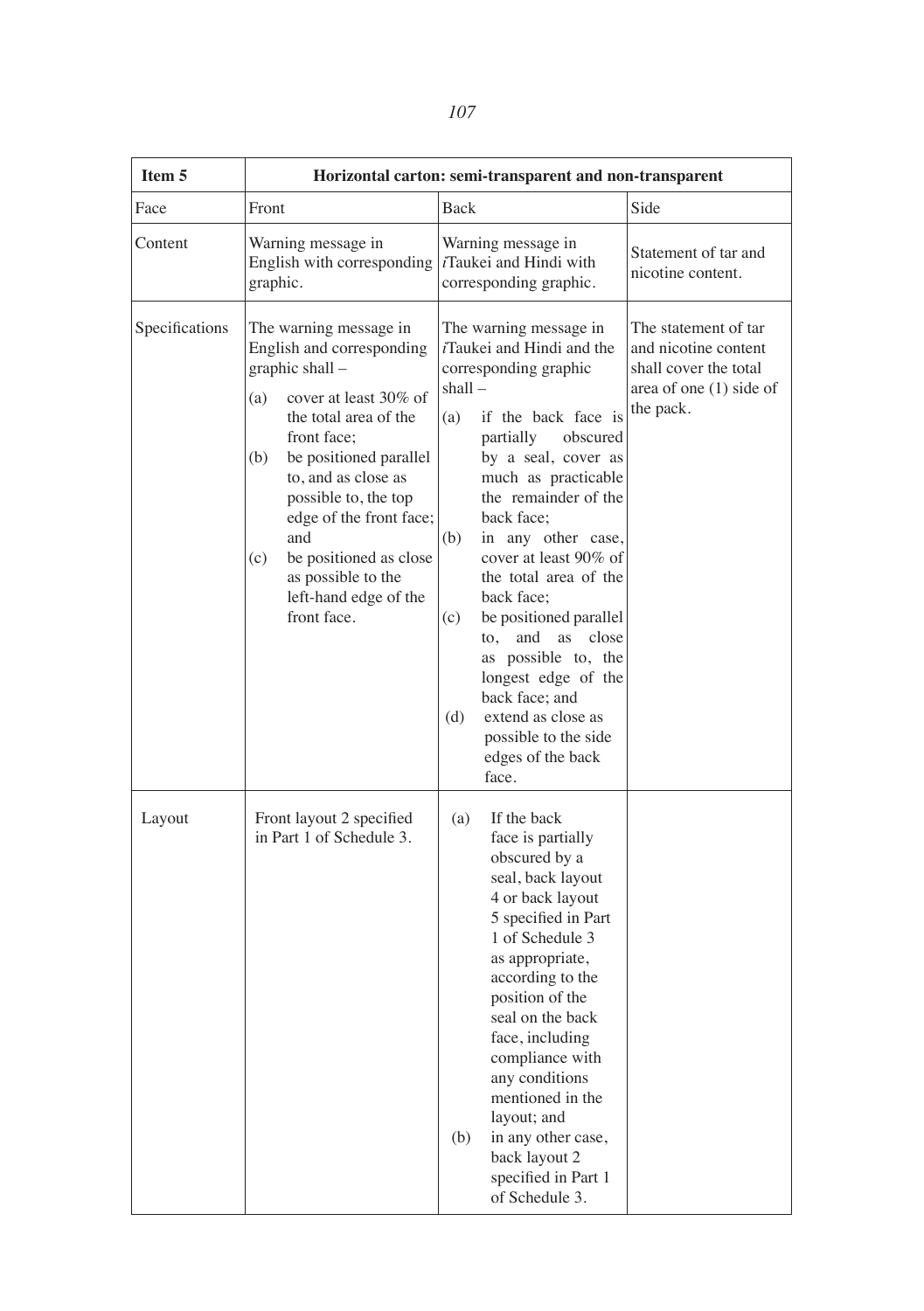| Item 6         | Rectangular or square-shaped pack, other than a carton                                                                                                                                                                                                                                                                                                                                                                                                                                                                         |                                                                                                                                                                                                                                                                                                                                                                                                                                                                                                                                                                       |                                                                                                                                                                   |
|----------------|--------------------------------------------------------------------------------------------------------------------------------------------------------------------------------------------------------------------------------------------------------------------------------------------------------------------------------------------------------------------------------------------------------------------------------------------------------------------------------------------------------------------------------|-----------------------------------------------------------------------------------------------------------------------------------------------------------------------------------------------------------------------------------------------------------------------------------------------------------------------------------------------------------------------------------------------------------------------------------------------------------------------------------------------------------------------------------------------------------------------|-------------------------------------------------------------------------------------------------------------------------------------------------------------------|
| Face           | Front                                                                                                                                                                                                                                                                                                                                                                                                                                                                                                                          | Back                                                                                                                                                                                                                                                                                                                                                                                                                                                                                                                                                                  | Side                                                                                                                                                              |
| Content        | Warning message<br>in English with<br>corresponding graphic.                                                                                                                                                                                                                                                                                                                                                                                                                                                                   | Warning message in<br><i>i</i> Taukei and Hindi with<br>corresponding graphic.                                                                                                                                                                                                                                                                                                                                                                                                                                                                                        | Statement of tar and<br>nicotine content.                                                                                                                         |
| Specifications | The warning message<br>in English and<br>corresponding graphic<br>$shall -$<br>cover at least 30%<br>(a)<br>of the total area of<br>the front face;<br>(b)<br>be positioned<br>parallel to, and as<br>close as possible<br>to, the top edge<br>of the front<br>face so that the<br>warning message<br>in English and<br>the corresponding<br>graphic will not be<br>obscured, severed<br>or obliterated when<br>the pack is opened;<br>and<br>extend as close as<br>(c)<br>possible to the side<br>edges of the front<br>face. | The warning message in<br><i>i</i> Taukei and Hindi and<br>corresponding graphic<br>shall –<br>cover at least 90%<br>(a)<br>of the total area of<br>the back face;<br>be positioned<br>(b)<br>parallel to, and as<br>close as possible<br>to, the top edge<br>of the back<br>face so that the<br>warning message,<br>corresponding<br>explanatory<br>message and<br>corresponding<br>graphic will not be<br>obscured, severed<br>or obliterated<br>when the pack is<br>opened; and<br>extend as close<br>(c)<br>as possible to the<br>side edges of the<br>back face. | The statement of tar<br>and nicotine content<br>shall cover the total<br>area of one $(1)$ side<br>of the pack, except<br>any area that forms<br>part of the lid. |
| Layout         | Front layout 1 specified<br>in Part 1 of Schedule 3.                                                                                                                                                                                                                                                                                                                                                                                                                                                                           | Back layout 1 specified<br>in Part 1 of Schedule 3.                                                                                                                                                                                                                                                                                                                                                                                                                                                                                                                   |                                                                                                                                                                   |
| Item 7         | Hexagonal or octagonal prism-shaped pack, other than a flip-top pack                                                                                                                                                                                                                                                                                                                                                                                                                                                           |                                                                                                                                                                                                                                                                                                                                                                                                                                                                                                                                                                       |                                                                                                                                                                   |
| Face           | Front – rectangular<br>face of pack on which<br>the largest brand name<br>appears.                                                                                                                                                                                                                                                                                                                                                                                                                                             | Back – face opposite<br>front face.                                                                                                                                                                                                                                                                                                                                                                                                                                                                                                                                   | Side - one of the<br>rectangular or square<br>faces of the pack,<br>except the front and<br>back faces.                                                           |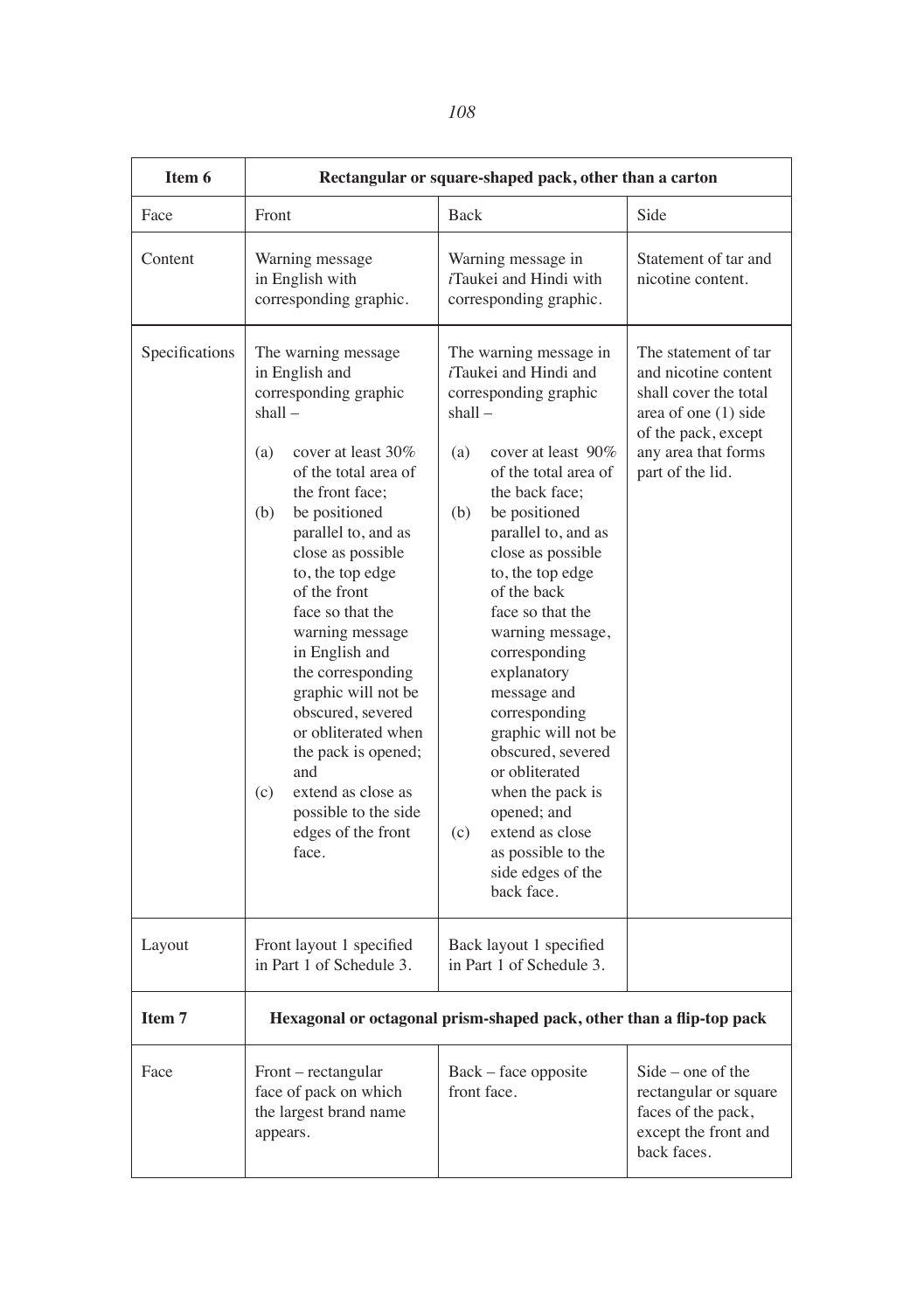| Content        | Warning message<br>in English with<br>corresponding graphic.                                                                                                                                                                                                                                                                                                                                                                          | Warning message in<br><i>i</i> Taukei and Hindi with<br>corresponding graphic.                                                                                                                                                                                                                                                                                                                                                                                                                                   | Statement of tar and<br>nicotine content.                                                                       |
|----------------|---------------------------------------------------------------------------------------------------------------------------------------------------------------------------------------------------------------------------------------------------------------------------------------------------------------------------------------------------------------------------------------------------------------------------------------|------------------------------------------------------------------------------------------------------------------------------------------------------------------------------------------------------------------------------------------------------------------------------------------------------------------------------------------------------------------------------------------------------------------------------------------------------------------------------------------------------------------|-----------------------------------------------------------------------------------------------------------------|
| Specifications | The warning message<br>in English and<br>corresponding graphic<br>shall –<br>cover at least 30%<br>(a)<br>of the total area of<br>the front face; and<br>be positioned<br>(b)<br>parallel to, and as<br>close as possible<br>to, the top edge<br>of the front<br>face so that the<br>warning message<br>in English and<br>the corresponding<br>graphic will not be<br>obscured, severed<br>or obliterated when<br>the pack is opened. | The warning message in<br>iTaukei and Hindi and<br>corresponding graphic<br>shall-<br>cover at least 90%<br>(a)<br>of the total area of<br>the back face;<br>be positioned<br>(b)<br>parallel to, and as<br>close as possible<br>to, the top edge of<br>the back face so<br>that the warning<br>message and<br>corresponding<br>graphic will not be<br>obscured, severed<br>or obliterated<br>when the pack is<br>opened; and<br>extend as close<br>(c)<br>as possible to the<br>side edges of the<br>back face. | The statement of tar<br>and nicotine content<br>shall cover the total<br>area of one $(1)$ side<br>of the pack. |
| Layout         | Front layout 1 specified<br>in Part 1 of Schedule 3.                                                                                                                                                                                                                                                                                                                                                                                  | Back layout 1 specified<br>in Part 1 of Schedule 3.                                                                                                                                                                                                                                                                                                                                                                                                                                                              |                                                                                                                 |
| Item 8         |                                                                                                                                                                                                                                                                                                                                                                                                                                       | <b>Cylindrical-shaped pack</b>                                                                                                                                                                                                                                                                                                                                                                                                                                                                                   |                                                                                                                 |
| Face           | Front – curved surface<br>of cylinder that extends<br>one-twelfth of the<br>circumference of the<br>package each side of the<br>vertical centre line of<br>the largest brand name<br>appearing on that surface.                                                                                                                                                                                                                       | Back - face of cylinder<br>opposite front face.                                                                                                                                                                                                                                                                                                                                                                                                                                                                  | Outer surface of base<br>of pack.                                                                               |
| Content        | Warning message<br>in English and<br>corresponding graphic.                                                                                                                                                                                                                                                                                                                                                                           | Warning message in<br>iTaukei and Hindi and<br>corresponding graphic.                                                                                                                                                                                                                                                                                                                                                                                                                                            | Statement of tar and<br>nicotine.                                                                               |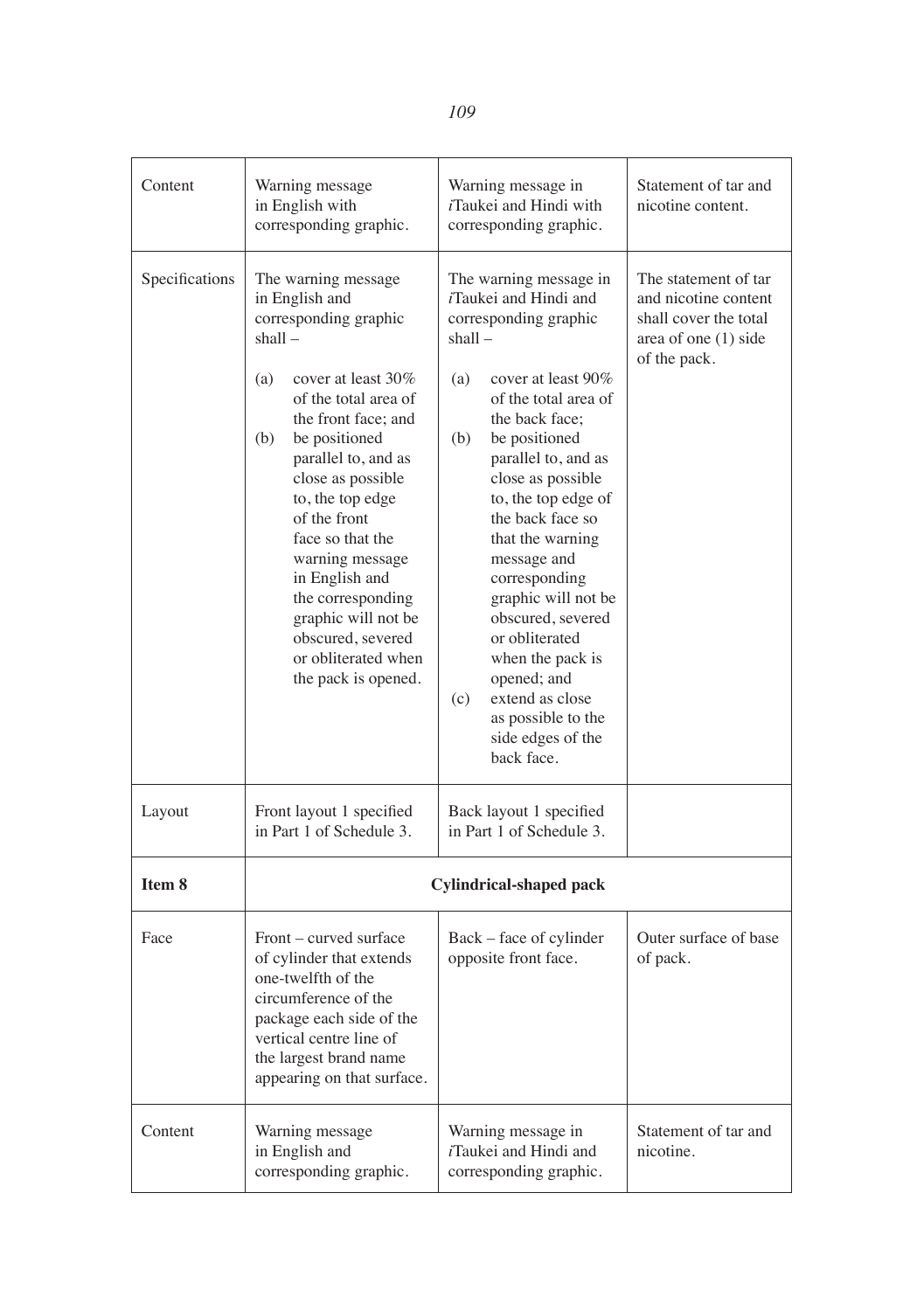| Specifications | The warning message in<br>English and corresponding<br>graphic shall -<br>(a)<br>cover at least 30% of<br>the total area of the<br>front face; and<br>(b)<br>be positioned parallel<br>to, and as close as<br>possible to, the top<br>edge of the front face<br>so that the warning<br>message in English<br>and the corresponding<br>graphic will not be<br>obscured, severed or<br>obliterated when the<br>pack is opened.                                                                                | The warning message in<br><i>i</i> Taukei and Hindi and<br>corresponding graphic<br>shall –<br>(a)<br>cover at least 90%<br>of the total area of<br>the back face; and<br>be positioned<br>(b)<br>parallel to, and as<br>close as possible to,<br>the top edge of the<br>back face so that the<br>warning message<br>and corresponding<br>graphic will not be<br>obscured, severed or<br>obliterated when the<br>pack is opened.                                                                                     | The statement of tar<br>and nicotine shall<br>cover 25% of the<br>total area of the outer<br>surface of the base of<br>the pack. |
|----------------|-------------------------------------------------------------------------------------------------------------------------------------------------------------------------------------------------------------------------------------------------------------------------------------------------------------------------------------------------------------------------------------------------------------------------------------------------------------------------------------------------------------|----------------------------------------------------------------------------------------------------------------------------------------------------------------------------------------------------------------------------------------------------------------------------------------------------------------------------------------------------------------------------------------------------------------------------------------------------------------------------------------------------------------------|----------------------------------------------------------------------------------------------------------------------------------|
| Layout         | Front layout 1 specified in<br>Part 1 of Schedule 3.                                                                                                                                                                                                                                                                                                                                                                                                                                                        | Back layout 1 specified in<br>Part 1 of Schedule 3.                                                                                                                                                                                                                                                                                                                                                                                                                                                                  |                                                                                                                                  |
| Item 9         | Pack of shape or size not mentioned in items 1-8                                                                                                                                                                                                                                                                                                                                                                                                                                                            |                                                                                                                                                                                                                                                                                                                                                                                                                                                                                                                      |                                                                                                                                  |
| Face           | Front – face of pack on<br>which the largest brand<br>name appears.                                                                                                                                                                                                                                                                                                                                                                                                                                         | $Back - face opposite to the Side$<br>front face.                                                                                                                                                                                                                                                                                                                                                                                                                                                                    |                                                                                                                                  |
| Content        | Warning message in<br>English with corresponding<br>graphic.                                                                                                                                                                                                                                                                                                                                                                                                                                                | Warning message in<br><i>i</i> Taukei and Hindi with<br>corresponding graphic.                                                                                                                                                                                                                                                                                                                                                                                                                                       | Statement of tar and<br>nicotine content.                                                                                        |
| Specifications | The warning message<br>in English and the<br>corresponding graphic<br>shall-<br>cover at least 30% of<br>(a)<br>the total area of the<br>front face;<br>be positioned parallel,<br>(b)<br>and as close as<br>possible to, the top<br>edge of the front face<br>so that the warning<br>in English and<br>the corresponding<br>graphic will not be<br>obscured, severed or<br>obliterated when the<br>pack is opened; and<br>extend as close as<br>(c)<br>possible to the side<br>edges of the front<br>face. | The warning message in<br><i>i</i> Taukei and Hindi and<br>corresponding graphic<br>shall –<br>cover at least 90%<br>(a)<br>of the total area of<br>the back face:<br>(b)<br>be positioned<br>parallel to, and as<br>close as possible to,<br>the top edge of the<br>back face, so that<br>the warning message<br>and corresponding<br>graphic will not be<br>obscured, severed or<br>obliterated when the<br>pack is opened; and<br>extend as close as<br>(c)<br>possible to the side<br>edges of the back<br>face. | The statement of tar<br>and nicotine content<br>shall cover the total<br>area of one $(1)$ side of<br>the pack.                  |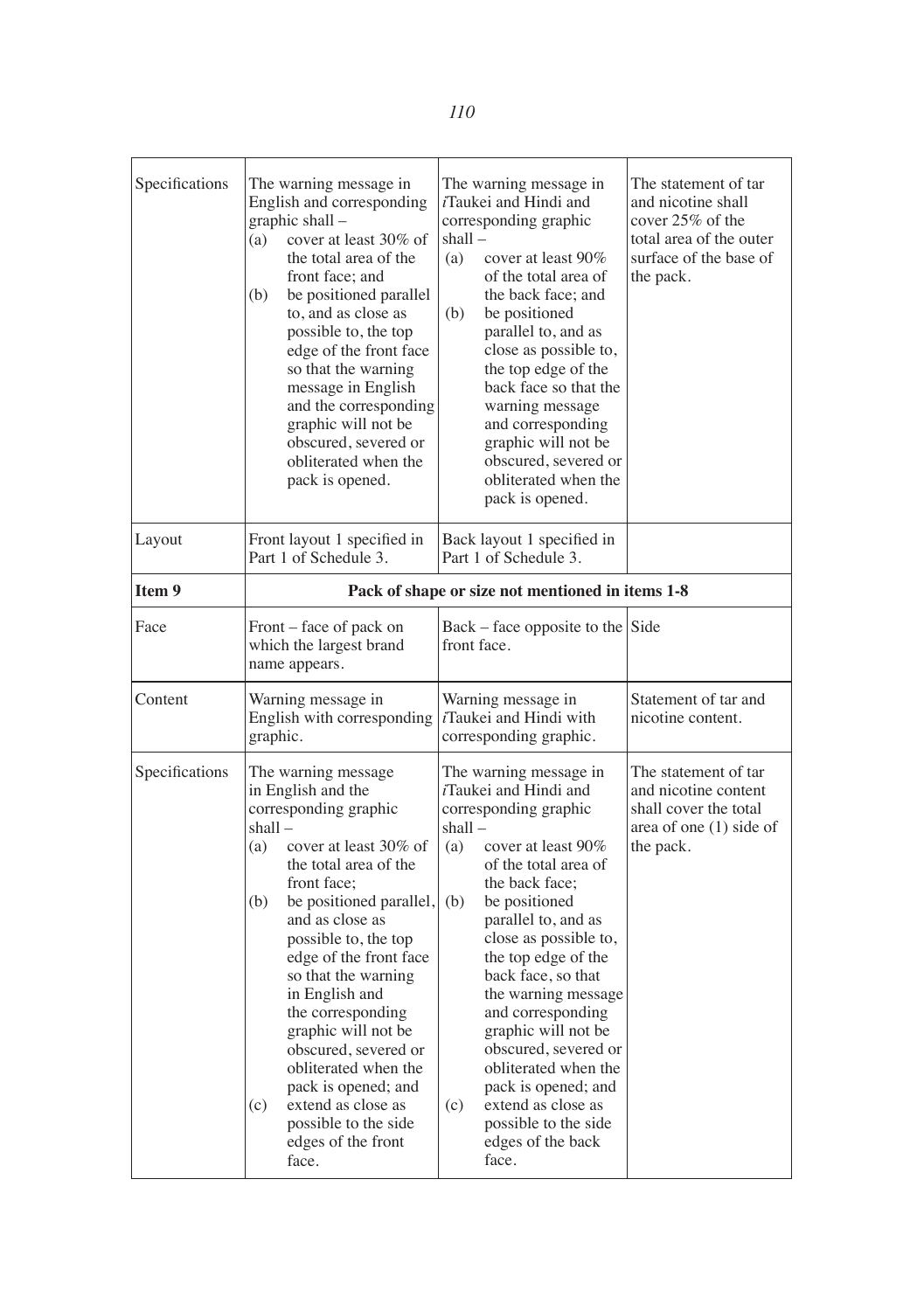| Layout | Front layout 1 specified in Back layout 1 specified in<br>Part 1 of Schedule 3. | Part 1 of Schedule 3. |  |
|--------|---------------------------------------------------------------------------------|-----------------------|--|
|        |                                                                                 |                       |  |

| Part 2                |
|-----------------------|
| Loose or pipe tobacco |

| Item 1         | Pouch                                                                                                                                                                                                                                                                                                                                                                                                                                                                                                                                                                                                                                                                                                                                         |                                                                                                                                                                                                                                                                                                                                                                           |
|----------------|-----------------------------------------------------------------------------------------------------------------------------------------------------------------------------------------------------------------------------------------------------------------------------------------------------------------------------------------------------------------------------------------------------------------------------------------------------------------------------------------------------------------------------------------------------------------------------------------------------------------------------------------------------------------------------------------------------------------------------------------------|---------------------------------------------------------------------------------------------------------------------------------------------------------------------------------------------------------------------------------------------------------------------------------------------------------------------------------------------------------------------------|
| Face           | Front – largest face of<br>the pouch that is not<br>overlapped by the flap of<br>the pouch.                                                                                                                                                                                                                                                                                                                                                                                                                                                                                                                                                                                                                                                   | Back – face comprising<br>the flap, opposite the front<br>face.                                                                                                                                                                                                                                                                                                           |
| Content        | Warning message in<br>English with corresponding<br>graphic.                                                                                                                                                                                                                                                                                                                                                                                                                                                                                                                                                                                                                                                                                  | Warning message in<br><i>i</i> Taukei and Hindi with<br>corresponding graphic.                                                                                                                                                                                                                                                                                            |
| Specifications | For a front face with<br>portrait orientation, the<br>warning message in<br>English and corresponding<br>graphic shall –<br>(a)<br>cover at least 30\% of<br>the total area of the<br>front face:<br>(b)<br>be positioned parallel<br>to, and as close as<br>possible to, the top<br>edge of the front face;<br>and<br>extend as close as<br>(c)<br>possible to the side<br>edges of the front<br>face.<br>For a front face with<br>landscape orientation,<br>the warning message in<br>English and corresponding<br>graphic shall $-$<br>cover at least 30% of<br>(a)<br>the total area of the<br>front face; and<br>(b)<br>be positioned parallel<br>to and as close as<br>possible to the top<br>and left hand sides of<br>the front face. | The warning message in<br><i>i</i> Taukei and Hindi and<br>corresponding graphic<br>shall –<br>cover at least $50\%$<br>(a)<br>of the total area of<br>the back face;<br>(b)<br>be positioned<br>parallel to, and as<br>close as possible to,<br>the top edge of the<br>back face; and<br>(c)<br>extend as close as<br>possible to the side<br>edges of the back<br>face. |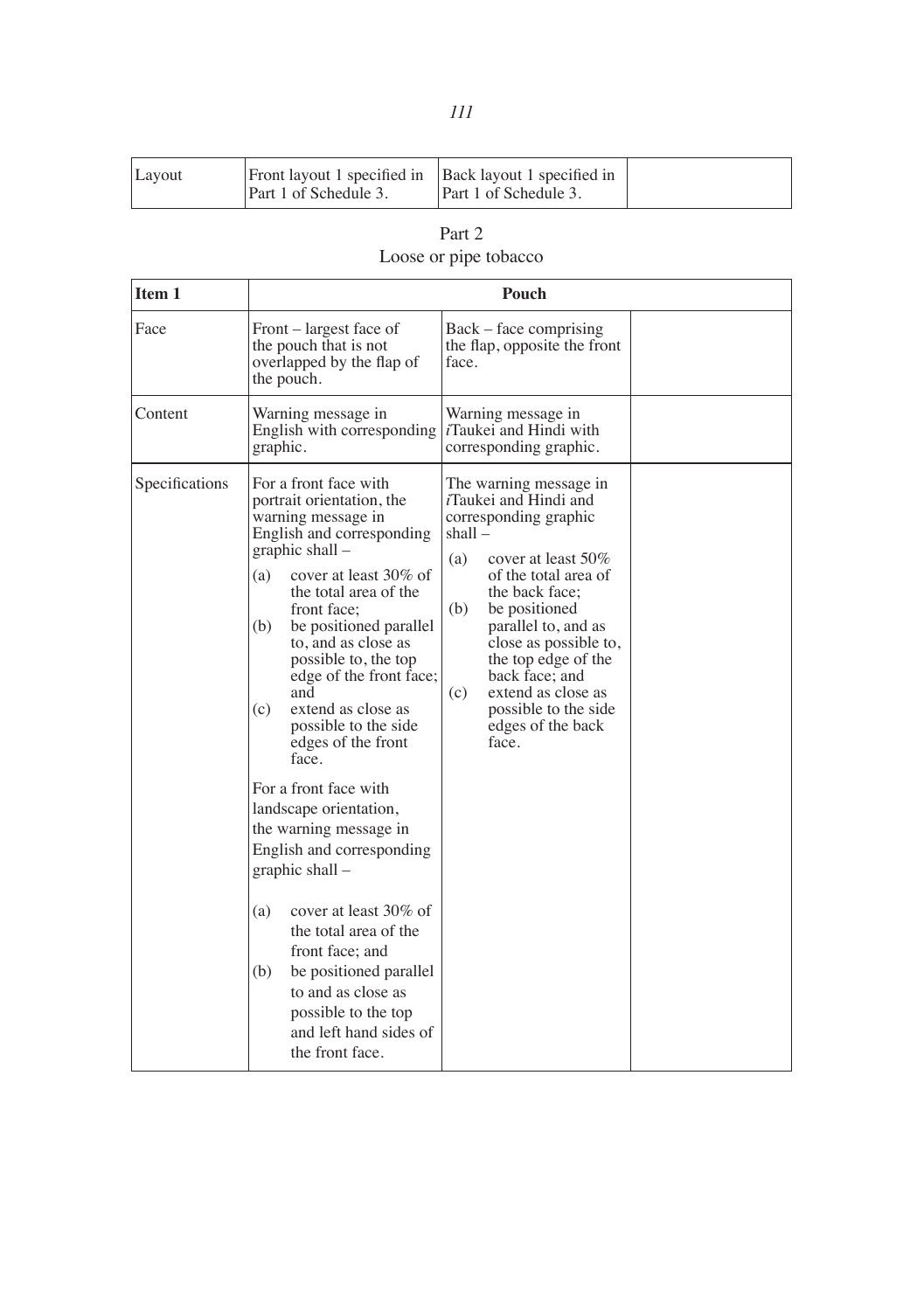| Layout         | For a front face with<br>portrait orientation, front<br>layout 1 specified in Part 1<br>of Schedule 3.<br>For a front face with<br>landscape orientation, front<br>layout 2 specified in Part 1<br>of Schedule 3.                                                                                                                                                                                                               | Back layout 1 specified in<br>Part 1 of Schedule 3.                                                                                                                                                                                                                                                                                                                                                                                |                                                                                                                                              |
|----------------|---------------------------------------------------------------------------------------------------------------------------------------------------------------------------------------------------------------------------------------------------------------------------------------------------------------------------------------------------------------------------------------------------------------------------------|------------------------------------------------------------------------------------------------------------------------------------------------------------------------------------------------------------------------------------------------------------------------------------------------------------------------------------------------------------------------------------------------------------------------------------|----------------------------------------------------------------------------------------------------------------------------------------------|
| Item 2         | Cylindrical-shaped package with minimum height of 41 mm                                                                                                                                                                                                                                                                                                                                                                         |                                                                                                                                                                                                                                                                                                                                                                                                                                    |                                                                                                                                              |
| Face           | Front – curved surface<br>of the cylinder that<br>extends one-twelfth of<br>the circumference of the<br>package each side of the<br>vertical centre line of<br>the largest brand name<br>appearing on that surface.                                                                                                                                                                                                             | Back – face of the cylinder<br>opposite the front face.                                                                                                                                                                                                                                                                                                                                                                            | Outer surface of base<br>package.                                                                                                            |
| Content        | Warning message in<br>English with corresponding<br>graphic.                                                                                                                                                                                                                                                                                                                                                                    | Warning message in<br><i>i</i> Taukei and Hindi with<br>corresponding graphic.                                                                                                                                                                                                                                                                                                                                                     | Statement of tar $\&$<br>nicotine content.                                                                                                   |
| Specifications | The warning message in<br>English and corresponding<br>graphic shall -<br>(a)<br>cover at least 30% of<br>the total area of the<br>front face; and<br>(b)<br>be positioned<br>immediately below<br>the seal, parallel<br>to and as close as<br>possible to, the top<br>edge of the front face<br>so that the warning<br>message in English<br>will not be obscured,<br>severed or obliterated<br>when the package is<br>opened. | The warning message in<br><i>i</i> Taukei and Hindi and<br>corresponding graphic<br>shall –<br>(a)<br>cover at least 50%<br>of the total area of<br>the back face; and<br>(b)<br>be positioned<br>parallel to, and as<br>close as possible to<br>the top edge of the<br>back face so that the<br>warning message<br>and corresponding<br>graphic will not be<br>obscured, severed or<br>obliterated when the<br>package is opened. | The statement of tar<br>and nicotine shall<br>cover at least 25% of<br>the total area of the<br>outer surface of the<br>base of the package. |
| Layout         | Front layout 1 specified in<br>Part 1 of Schedule 3.                                                                                                                                                                                                                                                                                                                                                                            | Back layout 1 specified in<br>Part 1 of Schedule 3.                                                                                                                                                                                                                                                                                                                                                                                |                                                                                                                                              |
| Item 3         | Cylindrical-shaped package or tin with height less than 41mm                                                                                                                                                                                                                                                                                                                                                                    |                                                                                                                                                                                                                                                                                                                                                                                                                                    |                                                                                                                                              |
| Face           | Front – outer surface of the<br>lid of package or tin.                                                                                                                                                                                                                                                                                                                                                                          | Back – outer surface of the<br>base of the package or tin.                                                                                                                                                                                                                                                                                                                                                                         | Outer surface of the<br>base of package.                                                                                                     |
| Content        | Warning message in<br>English with corresponding<br>graphic.                                                                                                                                                                                                                                                                                                                                                                    | Warning message in<br><i>i</i> Taukei and Hindi with<br>corresponding graphic.                                                                                                                                                                                                                                                                                                                                                     | The statement of tar<br>and nicotine content.                                                                                                |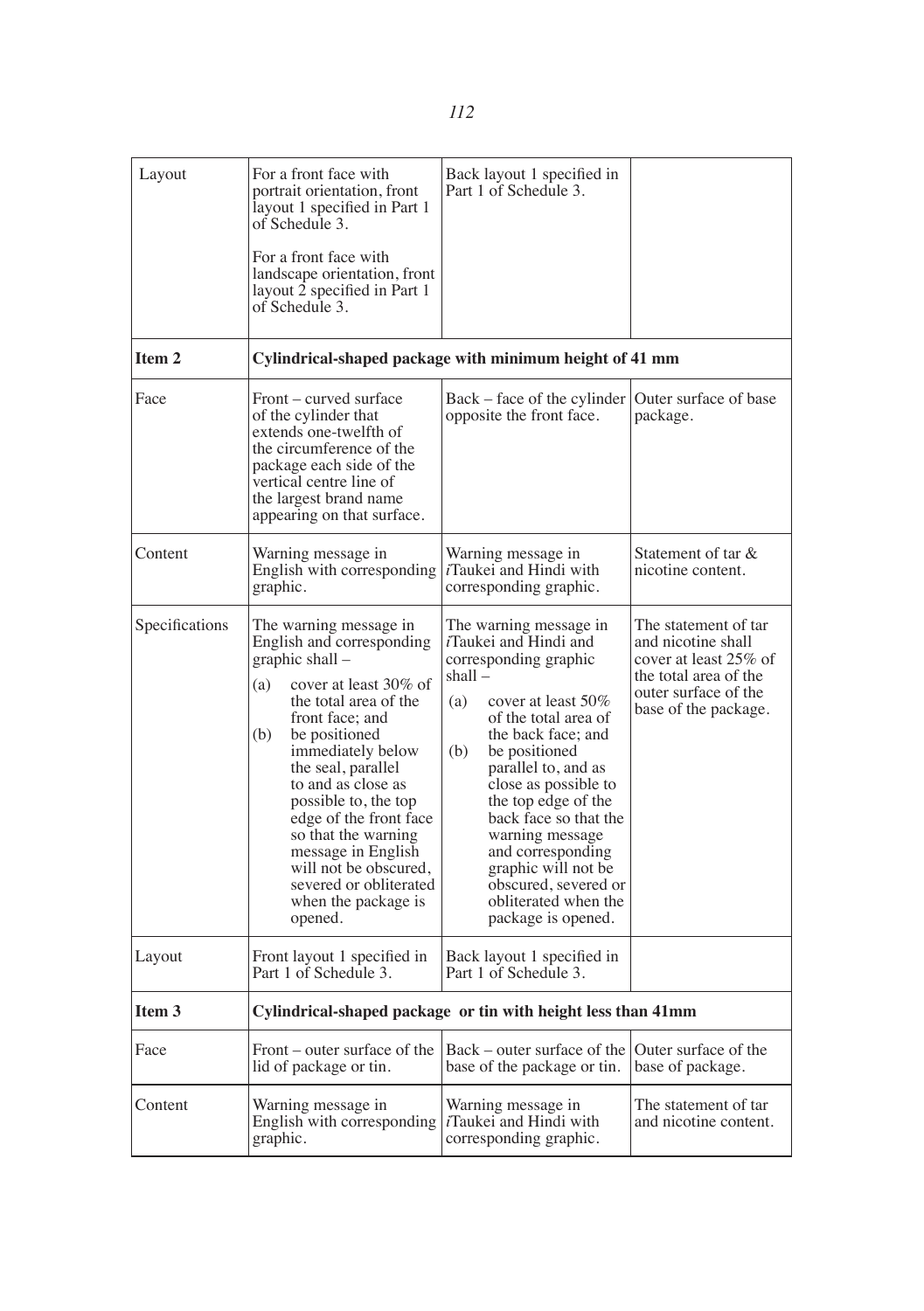| Specifications | The warning message in<br>English and corresponding<br>graphic shall –<br>(a)<br>cover at least 30%<br>of the total area of<br>the front face: and<br>be positioned<br>(b)<br>parallel to the<br>largest brand name<br>on the front face.                                     | The warning message.<br>in <i>i</i> Taukei and Hindi and<br>corresponding graphic<br>shall cover at least 50% of<br>the total area of the back<br>face. | The statement of tar<br>& nicotine content<br>shall cover at least<br>25% of the total area<br>of the outer surface<br>of the base of the<br>package.   |
|----------------|-------------------------------------------------------------------------------------------------------------------------------------------------------------------------------------------------------------------------------------------------------------------------------|---------------------------------------------------------------------------------------------------------------------------------------------------------|---------------------------------------------------------------------------------------------------------------------------------------------------------|
| Item 4         |                                                                                                                                                                                                                                                                               | Rectangular or square tin or package                                                                                                                    |                                                                                                                                                         |
| Face           | Front – outer surface of the<br>lid of the tin or the front of<br>the package.                                                                                                                                                                                                | Back – outer face of the<br>base of the tin or the back<br>of the package.                                                                              | Side                                                                                                                                                    |
| Content        | Warning message in<br>English with corresponding<br>graphic.                                                                                                                                                                                                                  | Warning message in<br><i>i</i> Taukei and Hindi with<br>corresponding graphic.                                                                          | Statement of tar &<br>nicotine content.                                                                                                                 |
| Specifications | The warning message in<br>English and corresponding<br>graphic shall -<br>(a)<br>cover at least 30%<br>of the total area of<br>the front face; and<br>(b)<br>be positioned<br>parallel to, and as<br>close as possible<br>to, the largest<br>brand name on the<br>front face. | The warning message in<br>iTaukei and Hindi and<br>corresponding graphic<br>shall cover at least $50\%$ of<br>the total area of the back<br>face.       | The statement of tar<br>and nicotine content<br>shall cover at least<br>25% of the total area<br>of the outer surface<br>of the base of the<br>package. |
| Item 5         | Pack of shape or size not mentioned in items 1-4                                                                                                                                                                                                                              |                                                                                                                                                         |                                                                                                                                                         |
| Face           | Front – face of the package<br>on which the largest brand<br>name appears.                                                                                                                                                                                                    | Back – face opposite the<br>front face.                                                                                                                 | Side                                                                                                                                                    |
| Content        | Warning message in<br>English with corresponding<br>graphic.                                                                                                                                                                                                                  | Warning message in<br><i>i</i> Taukei and Hindi with<br>corresponding graphic.                                                                          | Statement of tar and<br>nicotine content.                                                                                                               |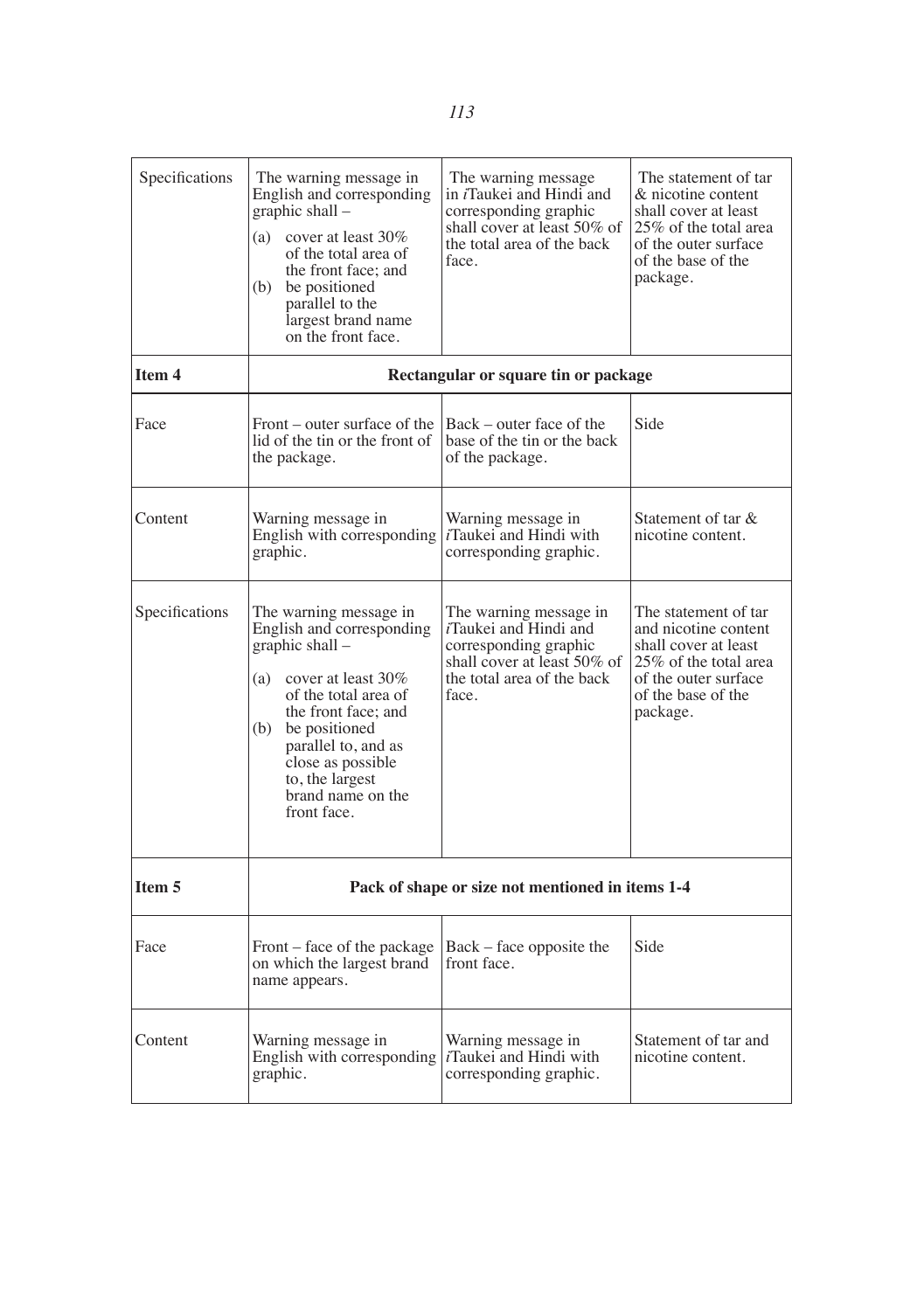| Specifications | The warning message in<br>English and corresponding<br>graphic shall $-$<br>cover at least 30% of<br>(a)<br>the total area of the<br>front face; and<br>be positioned parallel<br>(b)<br>to the largest brand<br>name on the front<br>face. | The warning message in<br>$i$ Taukei and Hindi and the<br>corresponding graphic<br>shall cover at least 50% of $125%$ the total area of<br>the total area of the back<br>face. | The statement of tar<br>and nicotine content<br>shall cover at least<br>the outer surface of the<br>base of the package. |
|----------------|---------------------------------------------------------------------------------------------------------------------------------------------------------------------------------------------------------------------------------------------|--------------------------------------------------------------------------------------------------------------------------------------------------------------------------------|--------------------------------------------------------------------------------------------------------------------------|
|----------------|---------------------------------------------------------------------------------------------------------------------------------------------------------------------------------------------------------------------------------------------|--------------------------------------------------------------------------------------------------------------------------------------------------------------------------------|--------------------------------------------------------------------------------------------------------------------------|

# Part 3 Cigars

| Item 1            | Package with hinged lid                                                                                                                                                                                                                                                                             |                                                         |  |
|-------------------|-----------------------------------------------------------------------------------------------------------------------------------------------------------------------------------------------------------------------------------------------------------------------------------------------------|---------------------------------------------------------|--|
| Face              | Front – outer surface of lid                                                                                                                                                                                                                                                                        | Back - outer face of base                               |  |
| Content           | Warning message in English<br>and <i>i</i> Taukei with corresponding<br>graphic.                                                                                                                                                                                                                    | Warning message in Hindi with<br>corresponding graphic. |  |
| Specifications    | The warning message in <i>i</i> Taukei and Hindi<br>The warning message in English<br>and <i>i</i> Taukei and corresponding<br>and corresponding graphic shall cover at<br>least 35% of the total area of the back face.<br>graphic shall cover at least 30%<br>of the total area of the back face. |                                                         |  |
| Item 2            | <b>Flip-top pack</b>                                                                                                                                                                                                                                                                                |                                                         |  |
| Face              | Front                                                                                                                                                                                                                                                                                               | <b>Back</b>                                             |  |
| Content           | Warning message in English<br>and <i>i</i> Taukei with corresponding<br>graphic.                                                                                                                                                                                                                    | Warning message in Hindi with<br>corresponding graphic. |  |
| Specifications    | The warning message in English<br>The warning message in Hindi and<br>and <i>i</i> Taukei and corresponding<br>corresponding graphic shall cover at least<br>35% of the total area of the back face.<br>graphic shall cover at least $30\%$<br>of the total area of the front face.                 |                                                         |  |
| Item <sub>3</sub> | Soft-pack                                                                                                                                                                                                                                                                                           |                                                         |  |
| Face              | Front                                                                                                                                                                                                                                                                                               | <b>Back</b>                                             |  |
| Content           | Warning message in Hindi with<br>Warning message in English<br>and <i>i</i> Taukei with corresponding<br>corresponding graphic.<br>graphic.                                                                                                                                                         |                                                         |  |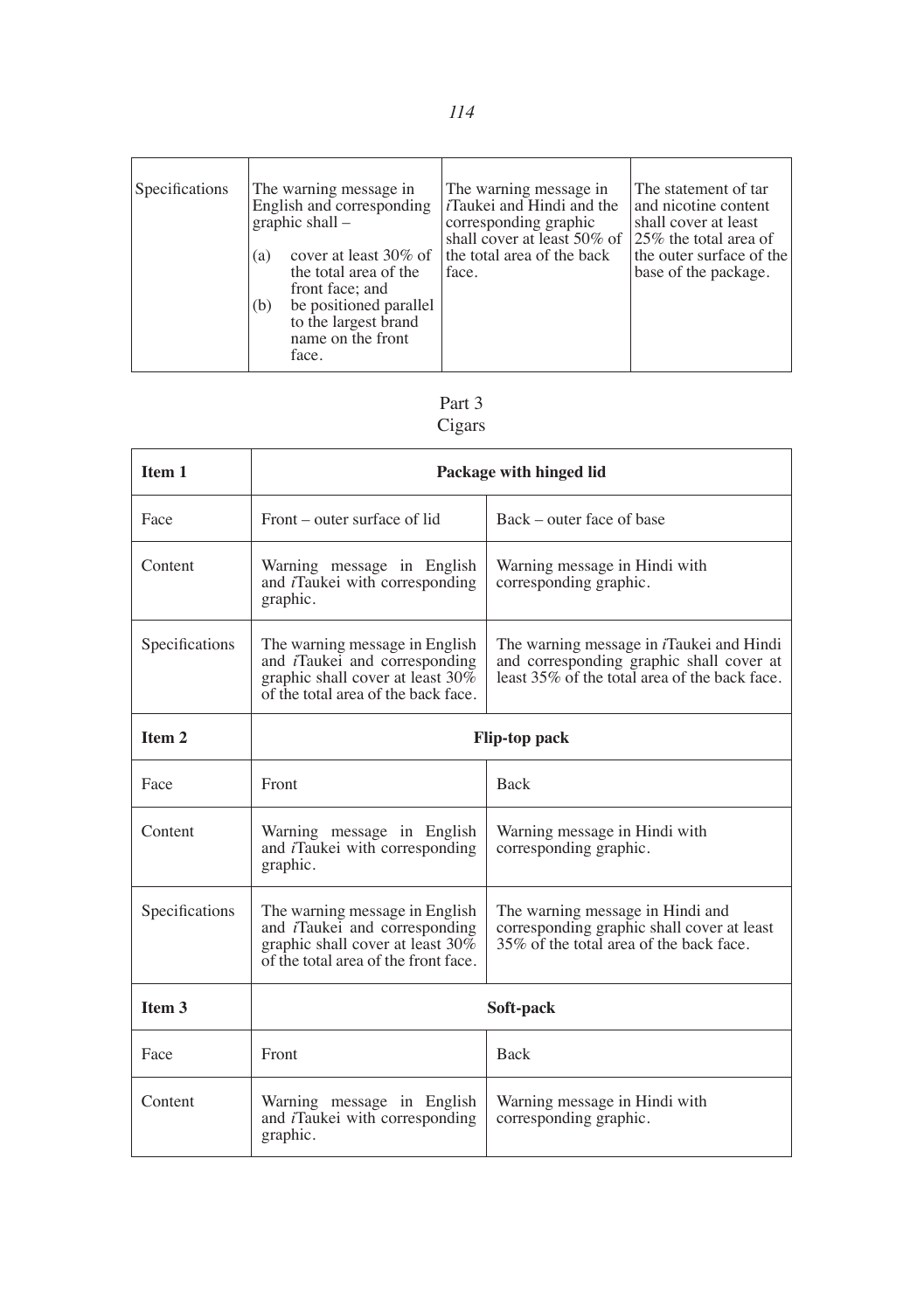| Specifications | The warning message in English<br>and <i>i</i> Taukei and corresponding<br>graphic shall cover at least 30%<br>of the total area of the front face.                                                                | The warning message in Hindi and the<br>corresponding graphic shall cover at least<br>35% of the total area of the back face. |  |
|----------------|--------------------------------------------------------------------------------------------------------------------------------------------------------------------------------------------------------------------|-------------------------------------------------------------------------------------------------------------------------------|--|
| Item 4         |                                                                                                                                                                                                                    | Rectangular or square-shaped pack or tin with minimum front face<br>width of 61mm                                             |  |
| Face           | Front                                                                                                                                                                                                              | Back                                                                                                                          |  |
| Content        | Warning message in English<br>and <i>i</i> Taukei with corresponding<br>graphic.                                                                                                                                   | Warning message in Hindi with<br>corresponding graphic.                                                                       |  |
| Specifications | The warning message in<br>English and iTaukei and<br>corresponding graphic shall<br>cover at least $30\%$ of the total<br>area of the front face.                                                                  | The warning message in Hindi and the<br>corresponding graphic shall cover at least<br>35% of the total area of the back face. |  |
| Item 5         | Rectangular or square-shaped pack or tin with front face width less than<br>61mm                                                                                                                                   |                                                                                                                               |  |
| Face           | Front                                                                                                                                                                                                              | Back                                                                                                                          |  |
| Content        | Warning message in English<br>and <i>i</i> Taukei with corresponding<br>graphic.                                                                                                                                   | Warning message in Hindi with<br>corresponding graphic.                                                                       |  |
| Specifications | The warning message in English<br>and corresponding graphic shall<br>cover at least 30% of the total<br>area of the front face.                                                                                    | The warning message in Hindi and the<br>corresponding graphic shall cover at least<br>35% of the total area of the back face. |  |
| Item 6         | <b>Cylindrical-shaped pack</b>                                                                                                                                                                                     |                                                                                                                               |  |
| Face           | Front – curved surface of the<br>cylinder that extends one-<br>twelfth of the circumference<br>of the cylinder each side of the<br>vertical centre line of the largest<br>brand name appearing on that<br>surface. | Back – face opposite the front face                                                                                           |  |
| Content        | Warning message in English<br>and <i>i</i> Taukei with corresponding<br>graphic.                                                                                                                                   | Warning message in Hindi with<br>corresponding graphic.                                                                       |  |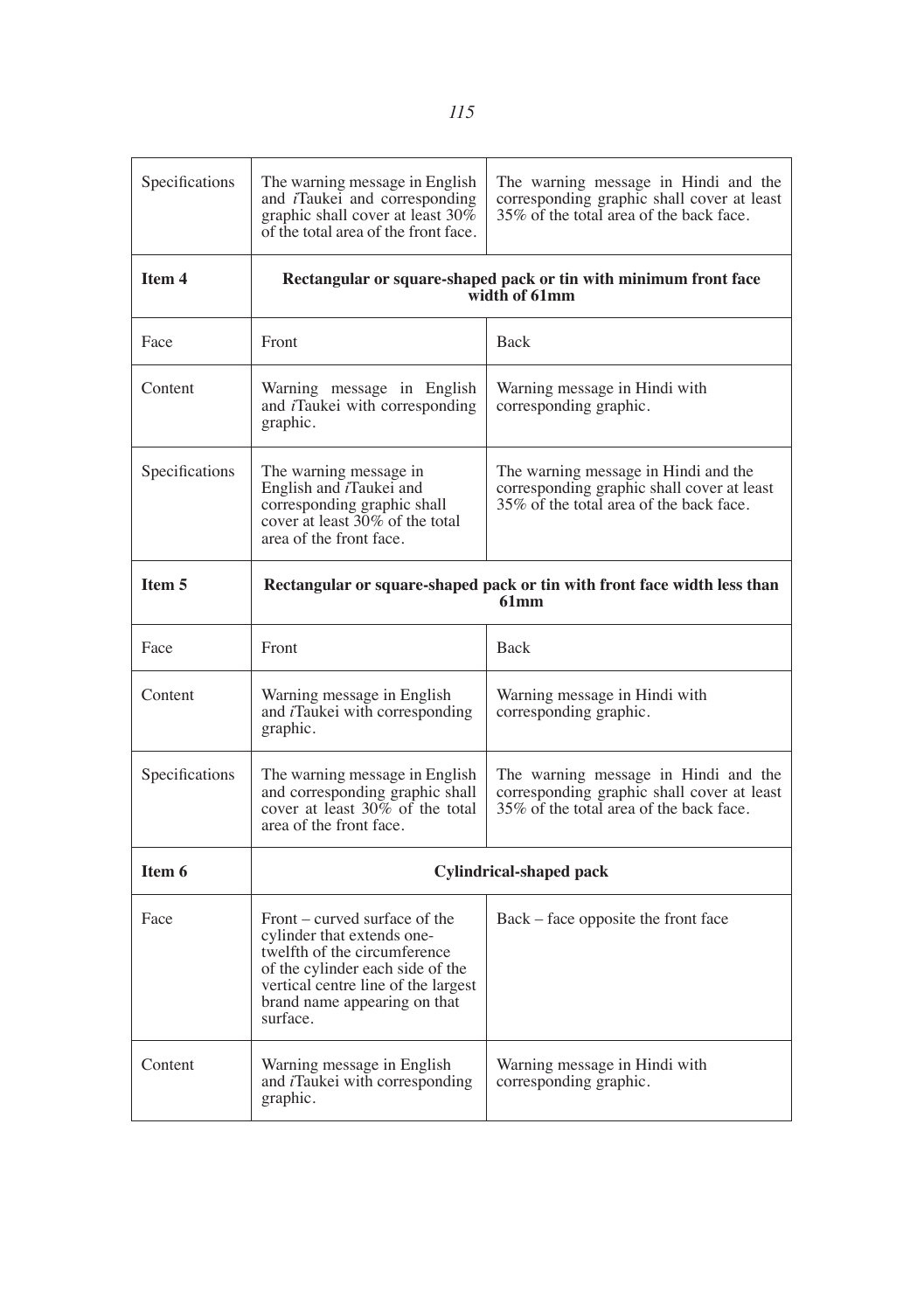| Specifications | The warning message in<br>English and <i>i</i> Taukei and the<br>corresponding graphic shall<br>cover at least 30% of the total<br>area of the front face. | The warning message in Hindi and the<br>corresponding graphic shall cover at least<br>35% of the total area of the back face. |  |
|----------------|------------------------------------------------------------------------------------------------------------------------------------------------------------|-------------------------------------------------------------------------------------------------------------------------------|--|
| Item 7         |                                                                                                                                                            | Hexagonal or octagonal prism-shaped pack                                                                                      |  |
| Face           | Front – rectangular face of pack<br>of the package on which the<br>largest brand name appears.                                                             | Back – face opposite front face                                                                                               |  |
| Content        | Warning message in English<br>and <i>i</i> Taukei with corresponding<br>graphic.                                                                           | Warning message in Hindi with<br>corresponding graphic.                                                                       |  |
| Specifications | The warning message in<br>English and the corresponding<br>graphic shall cover at least 30%<br>of the total area of the front<br>face.                     | The warning message in Hindi and the<br>corresponding graphic shall cover at least<br>35% of the total area of the back face. |  |
| Item 8         | Pack of shape or size not mentioned in items 1-7                                                                                                           |                                                                                                                               |  |
| Face           | Front-face of package on<br>which the largest brand name<br>appears.                                                                                       | Back—face opposite front face                                                                                                 |  |
| Content        | Warning message in English<br>and <i>i</i> Taukei with corresponding<br>graphic.                                                                           | Warning message in Hindi and<br>corresponding graphic.                                                                        |  |
| Specifications | The warning message in<br>English and <i>i</i> Taukei and the<br>corresponding graphic shall<br>cover at least 30% of the total<br>area of the front face. | The warning message in Hindi and the<br>corresponding graphic shall cover at least<br>35% of the total area of the back face. |  |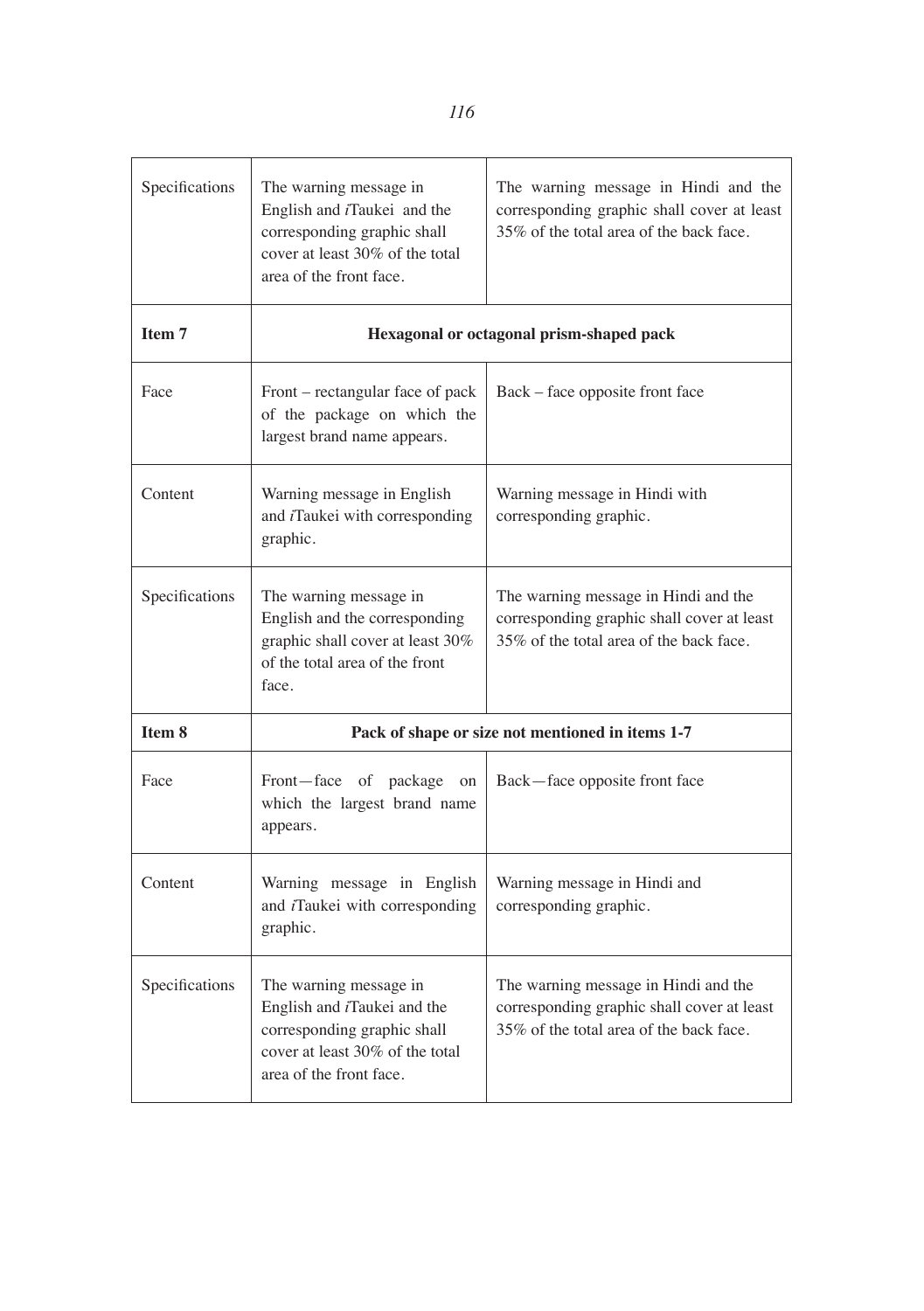# SCHEDULE 2 *(Regulation 31)*

# WARNING MESSAGES AND CORRESPONDING GRAPHICS

Cigarettes, cigars, loose or pipe tobacco

| Item           | Warning message                                                                                                                                                                                                            | Graphic       |              |
|----------------|----------------------------------------------------------------------------------------------------------------------------------------------------------------------------------------------------------------------------|---------------|--------------|
|                |                                                                                                                                                                                                                            | Front of pack | Back of pack |
| $\mathbf{1}$   | <b>SMOKING HARMS</b><br><b>UNBORN BABIES</b><br>Na vakatavako e rawa ni<br>vakaleqa na gone e kunekunetaki tiko<br>धूम्रपान करने से गर्भावस्था में शिशु को हानि होती है<br><b>FIJI GOVERNMENT</b><br><b>HEALTH WARNING</b> |               |              |
| $\overline{2}$ | <b>SMOKING CAUSES</b><br><b>LUNG CANCER</b><br>Na vakatavako e vakavuna<br>na kenisa ni yatevuso<br>धूम्रपान से फेफड़े का कैन्सर होता है<br><b>FIJI GOVERNMENT</b><br><b>HEALTH WARNING</b>                                |               |              |
| 3              | <b>SMOKING CAUSES</b><br><b>HEART ATTACKS</b><br>Na vakatavako e<br>vakavuna na mate ni uto<br>धूम्रपान से हार्ट अटेक होता है<br><b>FIJI GOVERNMENT</b><br><b>HEALTH WARNING</b>                                           |               |              |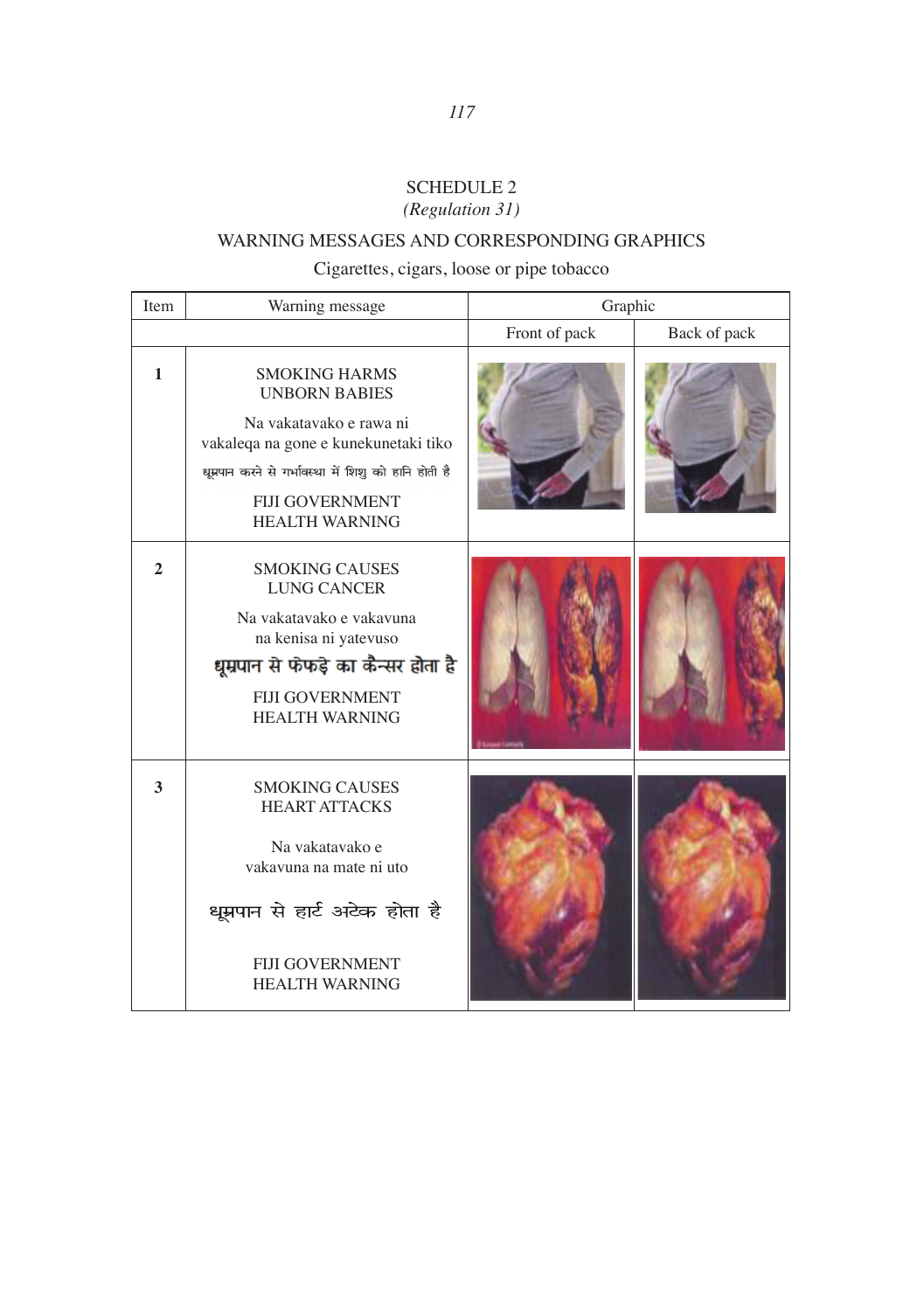| 4 | <b>SMOKING INCREASES</b><br>YOUR RISK OF STROKE<br>E rawarawa sara ni tauvi iko na<br>paralase ni yago ke ko dau vakatavako<br>धूम्रपान से लकवा के शिकार होने का खतरा बदता है<br><b>FIJI GOVERNMENT</b><br><b>HEALTH WARNING</b> |  |
|---|----------------------------------------------------------------------------------------------------------------------------------------------------------------------------------------------------------------------------------|--|
| 5 | <b>SMOKING IS HIGHLY ADDICTIVE</b>                                                                                                                                                                                               |  |
|   | Na vakatavako e vesuka na noda bula                                                                                                                                                                                              |  |
|   | धूमपान का जल्द आदी होना सम्भव है                                                                                                                                                                                                 |  |
|   | <b>FIJI GOVERNMENT</b><br><b>HEALTH WARNING</b>                                                                                                                                                                                  |  |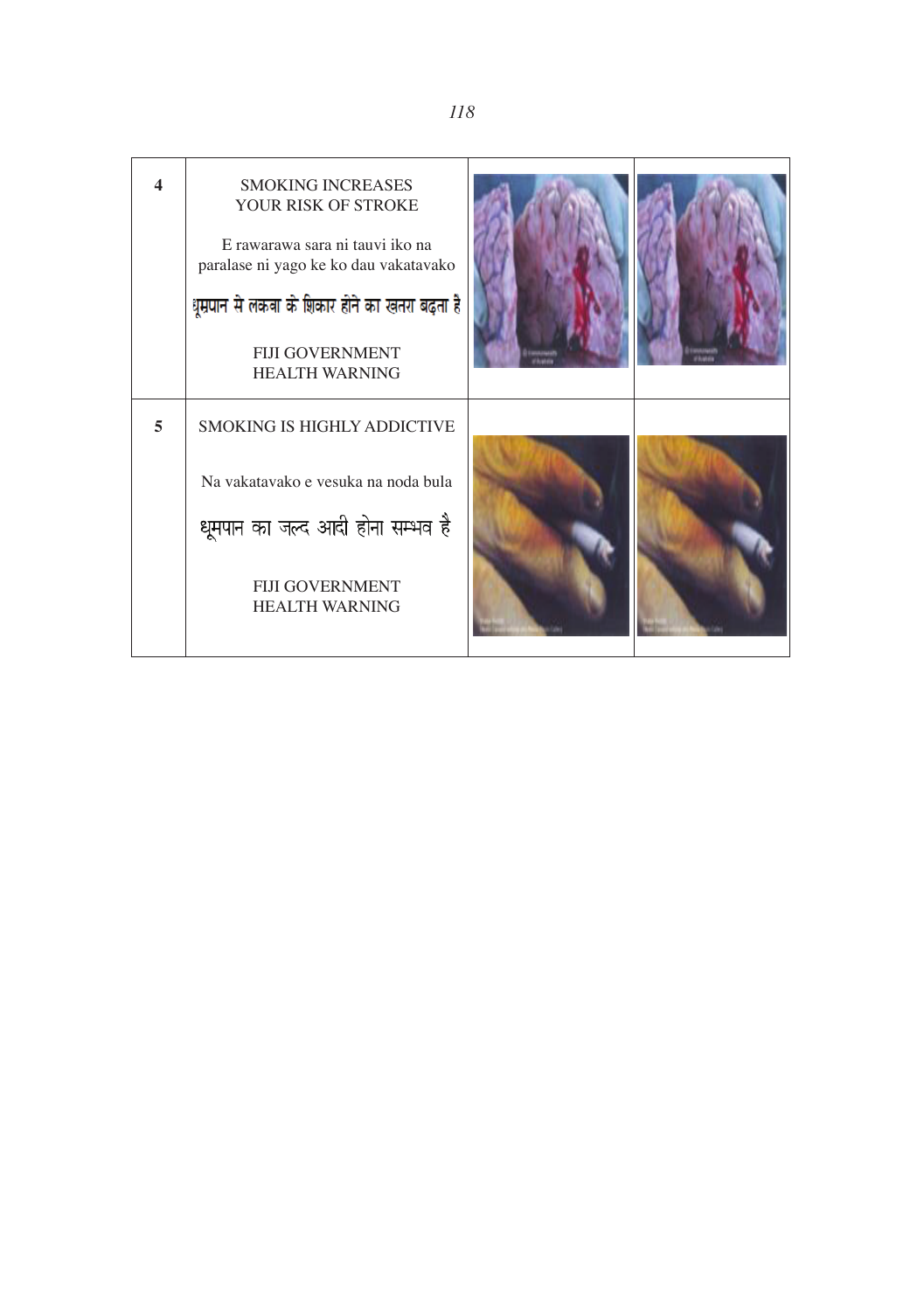# SCHEDULE 3 SCHEDULE 3 *(Regulation 30, 31) (Regulation 30,31)*

#### LAYOUT FOR LABELLING OF RETAIL CONTAINERS LAYOUT FOR LABELLING OF RETAIL CONTAINERS

Part 1—Layout for labelling of cigarettes and loose or pipe tobacco



# Front layout-2 Front layout—2



Back layout-1 Back layout—1

| iTaukei Warning |
|-----------------|
| Hindi Warning   |
| Graphic         |
|                 |

*119*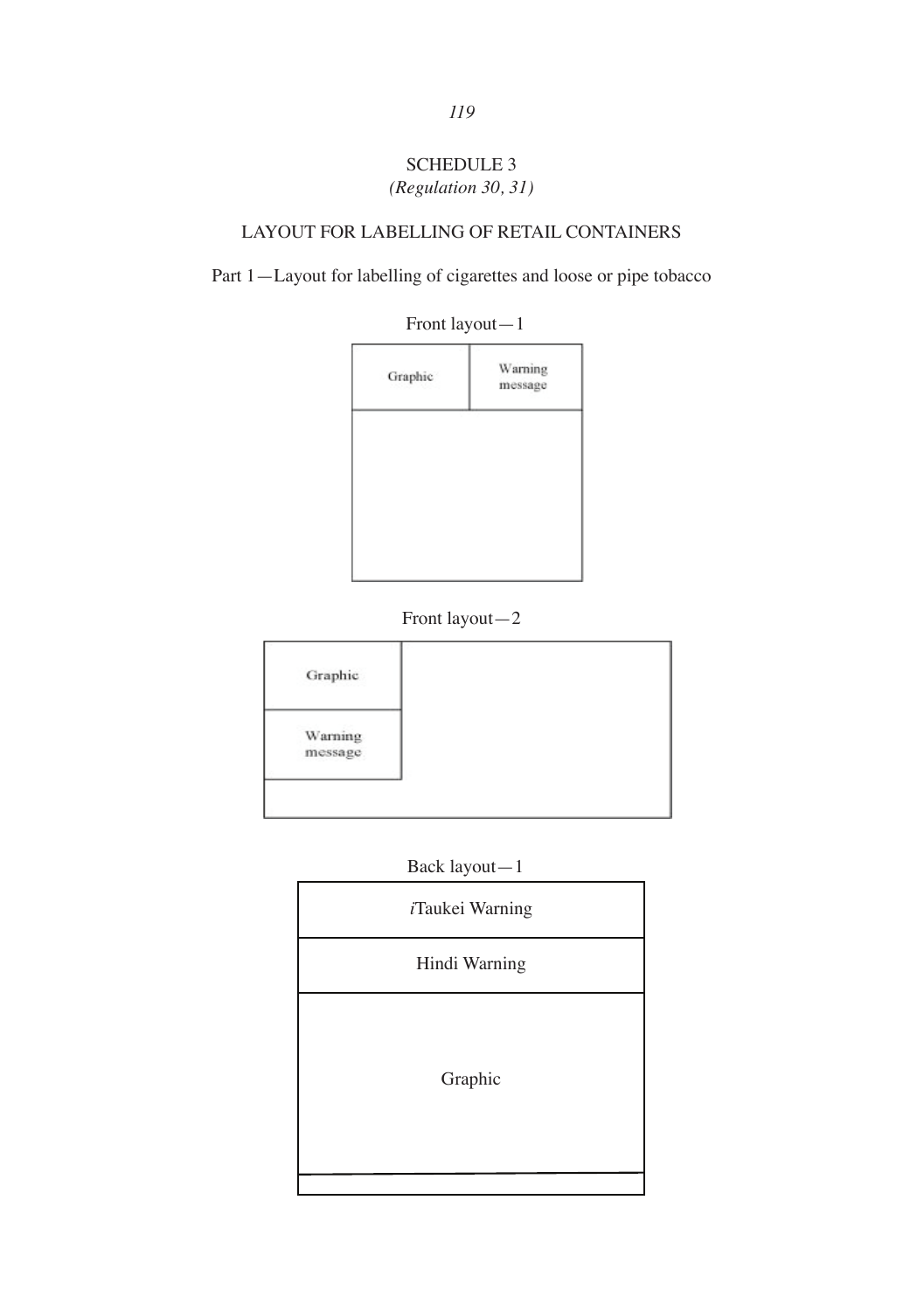*120*

Back Layout 2

| iTaukei Warning | Graphic Warning |
|-----------------|-----------------|
| Hindi Warning   |                 |

|                 |             | <i>i</i> Taukei Warning |
|-----------------|-------------|-------------------------|
| Graphic Warning |             | Hindi Warning           |
|                 | <b>SEAL</b> |                         |
|                 |             |                         |
|                 |             |                         |
| Graphic Warning |             | iTaukei Warning         |
|                 |             | Hindi Warning           |

| Graphic Warning | <i>i</i> Taukei Warning |  |
|-----------------|-------------------------|--|
|                 | Hindi Warning           |  |
| <b>SEAL</b>     |                         |  |
|                 |                         |  |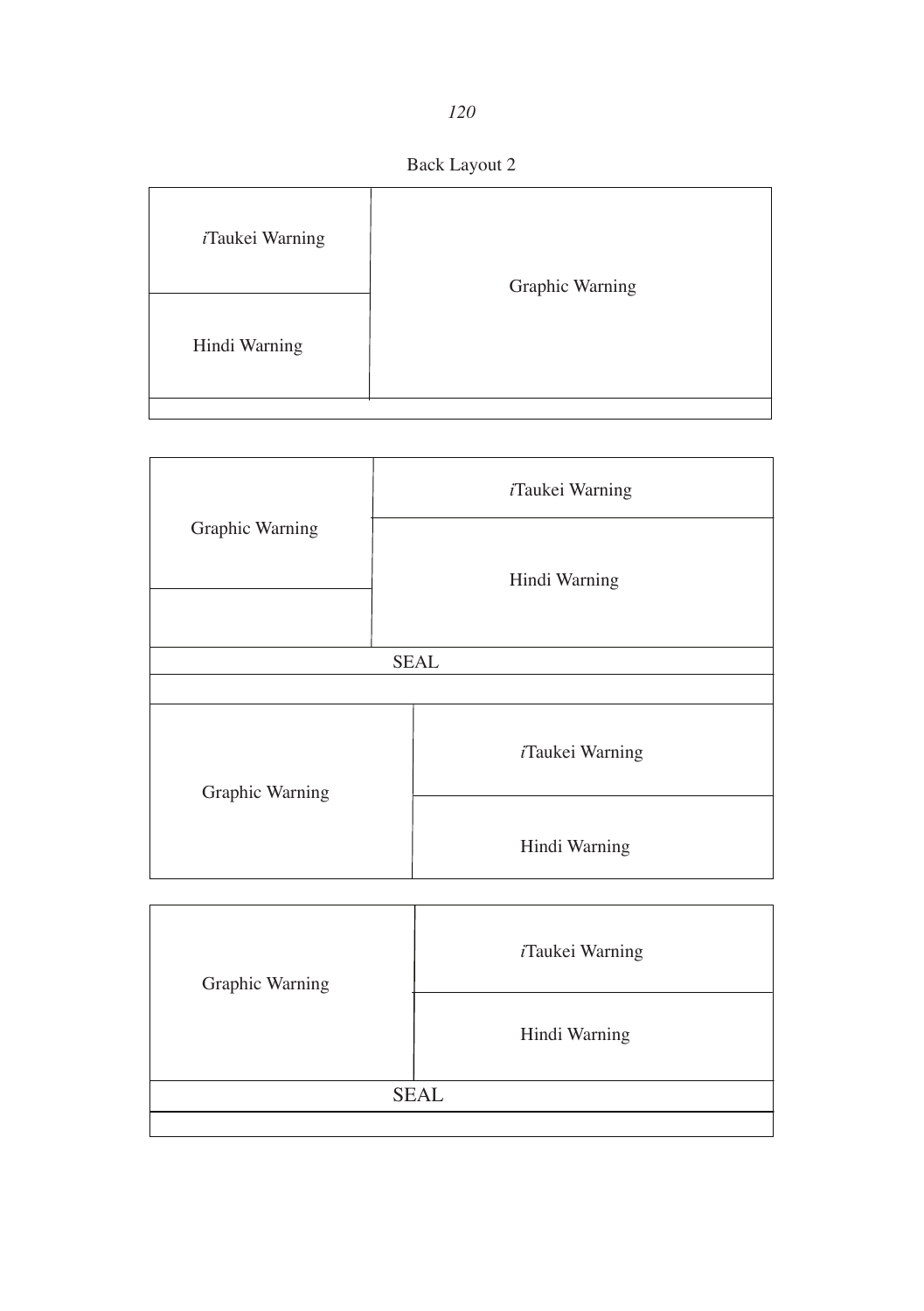Part 2—Layout for labelling of cigars

# Front Layout





| Graphic | <i>i</i> Taukei &<br>Hindi<br>Message |
|---------|---------------------------------------|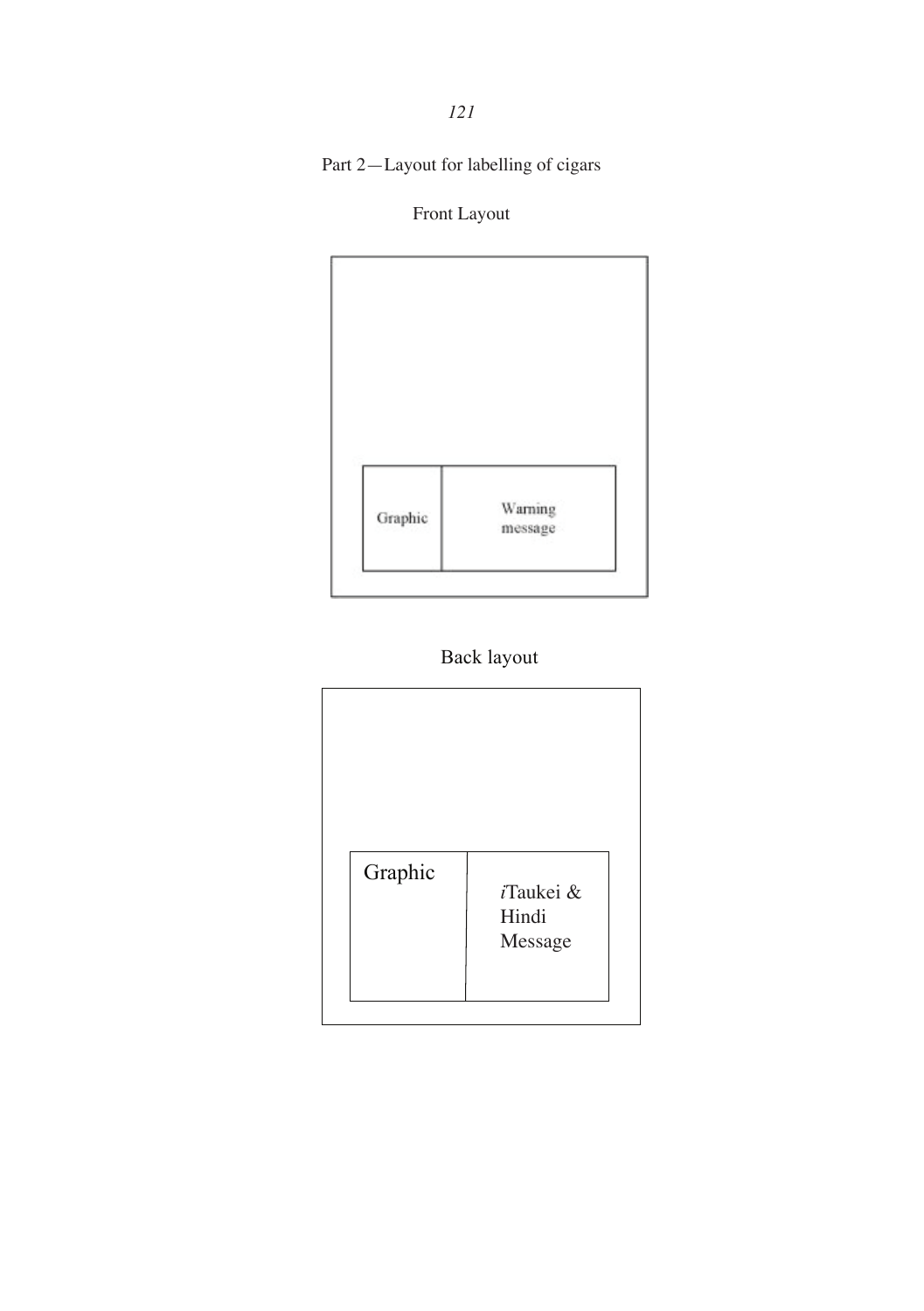# SCHEDULE 4 *(Regulation 36)*

# FIGURES FOR DESCRIBING AVERAGE AMOUNT OF TAR AND NICOTINE

| Tar          | Nicotine              |  |  |
|--------------|-----------------------|--|--|
| (milligrams) | ( <i>milligrams</i> ) |  |  |
| 1            | 0.2                   |  |  |
| 2            | 0.3                   |  |  |
| 3            | 0.4                   |  |  |
| 8            | 0.8                   |  |  |
| 12           | 1.2                   |  |  |
| 15           | 1.5                   |  |  |

# SCHEDULE 5

*(Regulation 5 (2) (e))*

# REGISTRATION FEES

| <b>Regulation</b> | <b>Registration category</b>                           | <b>Fees Payable (VIP)</b> |
|-------------------|--------------------------------------------------------|---------------------------|
| 5(2)(e)           | Retail Shop                                            | \$7.00                    |
|                   | Dairy Shop                                             | \$5.00                    |
|                   | Canteen                                                | \$5.00                    |
|                   | Hawker                                                 | \$5.00                    |
|                   | Hotels (including boarding houses and<br>back packers) | \$20.00                   |
|                   | Night clubs, bars, taverns, and clubs                  | \$20.00                   |
|                   | Service station                                        | \$15.00                   |
|                   | Restaurant, café and milkbars                          | \$15.00                   |
|                   | Supermarket                                            | \$25.00                   |
|                   | Suki vendors only                                      | \$15.00                   |
|                   | Others not listed                                      | \$15.00                   |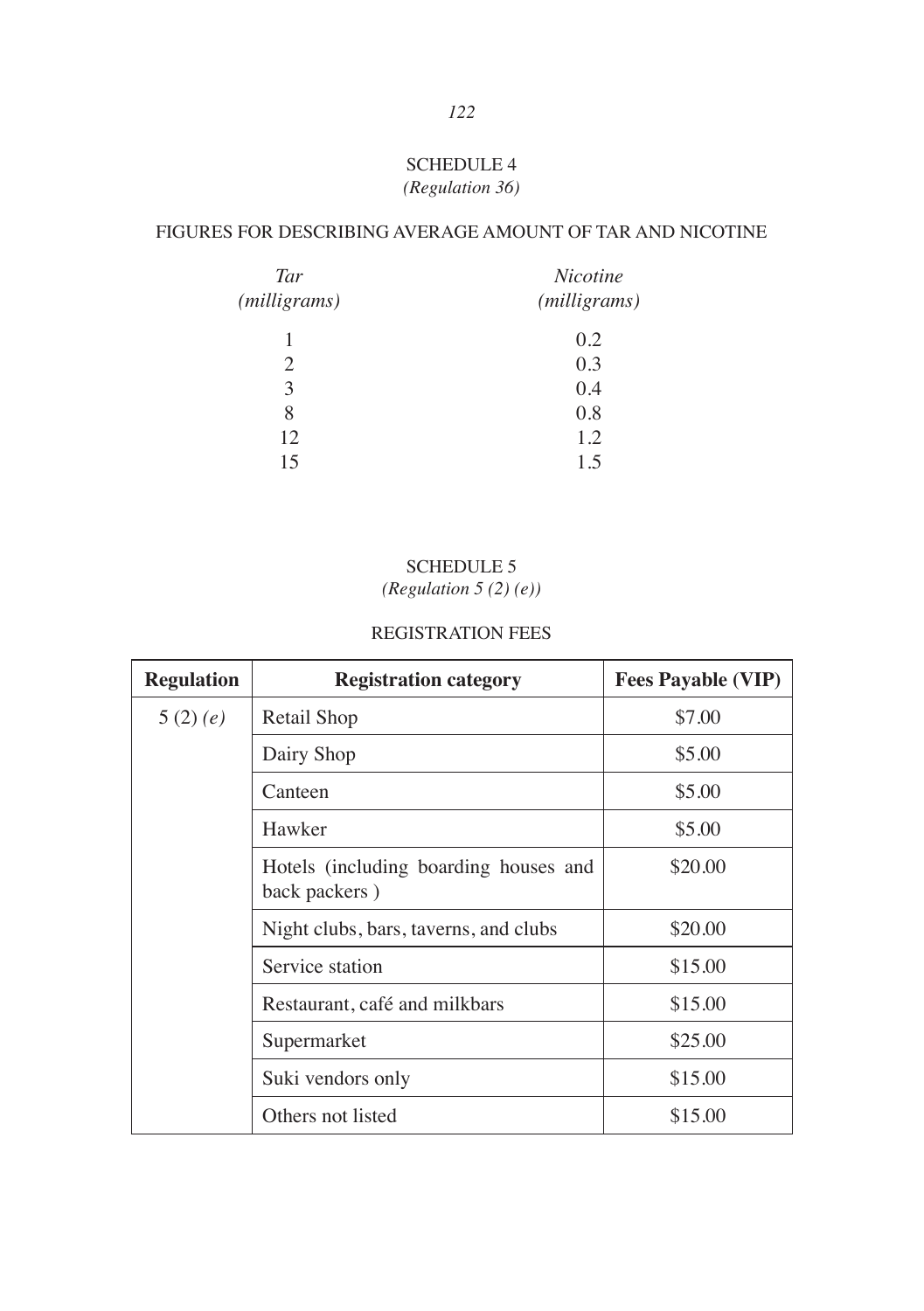# SCHEDULE 6 (*Regulation 12 (1)*)

# NOTICE OF SUSPENSION/ REVOCATION



# NOTICE OF SUSPENSION/REVOCATION

Cigarette and Tobacco Products Retailer/Wholesaler/Distributor Registration Number: ………..

The Ministry of Health hereby gives notice that the above Cigarette and Tobacco Products wholesaler/distributor/retailer licence issued to

Business Name: ………………………..

is suspended/ revoked for violation of : …… …………. (state violation and section/regulation)

DATE OF SUSPENSION: .…….… to .……….

This notice must be posted at the retail location subject to the suspension/ revocation for the duration of the suspension.

Any person who fails to post a notice as required under regulation 9 commits an offence and shall be liable on conviction to a fine of \$1,000 and in the case of a body corporate, to a fine not exceeding \$5000.00.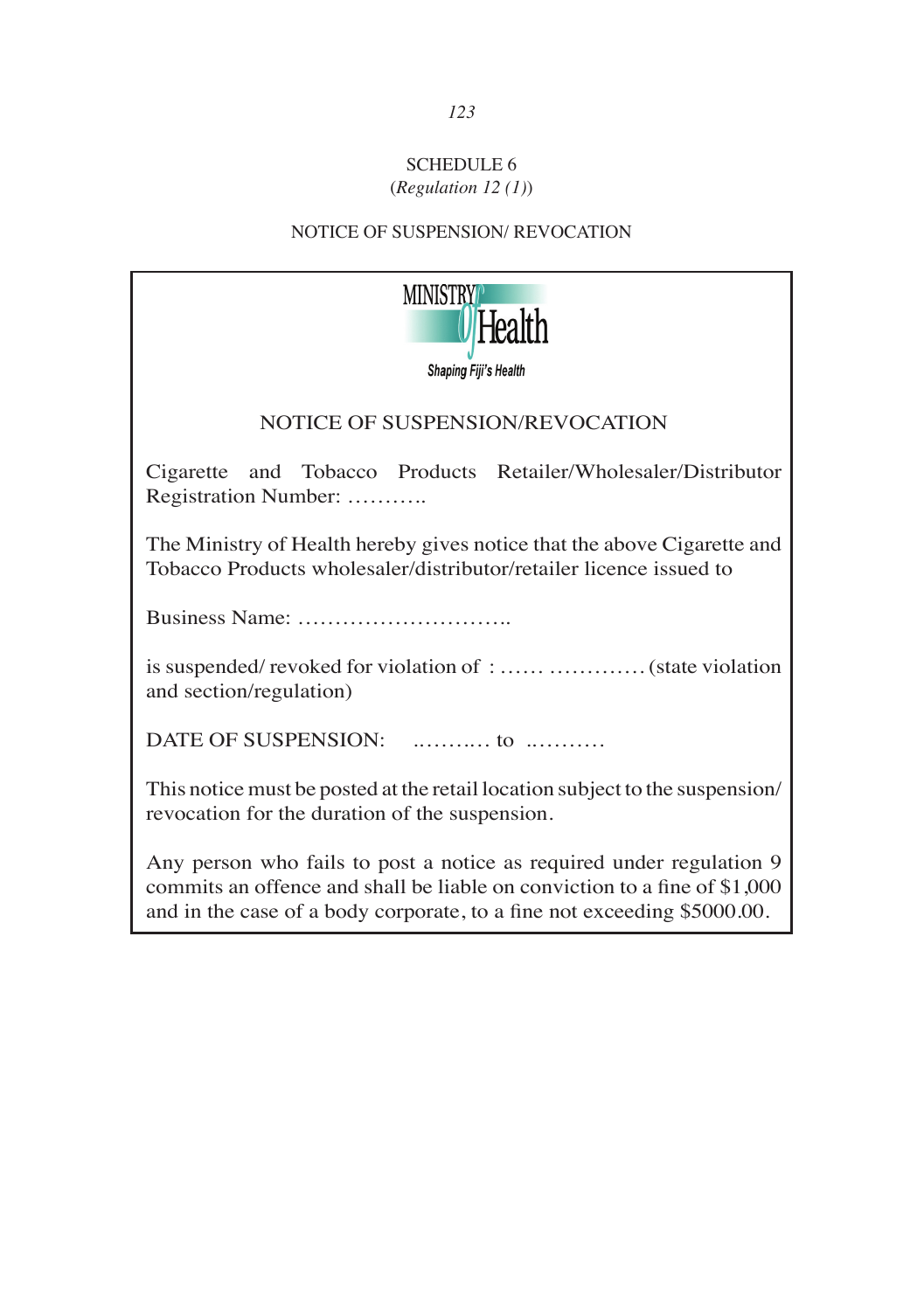# SCHEDULE 7 (*Regulation 24 (2) (b)*)

# \_\_\_\_\_ MANUFACTURER AND IMPORTER QUARTERLY REPORT FORM

# Part 1—Importer Report Form

| <i>Importer:</i><br><u> 1980 - Jan Barbara, manazarta da Barbara</u> | Date submitted:                                             |
|----------------------------------------------------------------------|-------------------------------------------------------------|
| Address:                                                             | <i>Phone/Fax/email:</i>                                     |
| Nature of business: Duty Free Sales $\Box$                           | $\textit{ship \, \, \overline{ \textit{Stores} \, \, \Box}$ |
|                                                                      |                                                             |

1. DUTY FREE SALES

| Name of brand $(s)$<br><i>Imported</i> | Actual import (pkts)<br>for the Quarter | <b>Balance of sale</b><br>$(\textit{pkts})$ from<br>previous quarter | Actual sales of brands<br>for the quarter being<br>reported with Health<br>Warnings |
|----------------------------------------|-----------------------------------------|----------------------------------------------------------------------|-------------------------------------------------------------------------------------|
|                                        |                                         |                                                                      |                                                                                     |

# 2. SHIP STORES

| Name of brand $(s)$<br>imported | Actual Import (pkts)<br>for the reported<br><i>auarter</i> | <b>Balance of sale</b><br>$(\textit{pkts})$ from<br><i>previous quarter</i> | Actual sales of brand(s)<br>for the reported quarter<br>with Health Warnings |
|---------------------------------|------------------------------------------------------------|-----------------------------------------------------------------------------|------------------------------------------------------------------------------|
|                                 |                                                            |                                                                             |                                                                              |

# 3. SUPPLIER DETAILS

| $\vert$ Name of brand(s) imported $\vert$ Name of supplier | $\vert$ Country of Origin |
|------------------------------------------------------------|---------------------------|
|                                                            |                           |

Name of reporting officer*:* \_\_\_\_\_\_\_\_\_\_\_\_\_\_\_\_ Position*:* \_\_\_\_\_\_\_\_\_\_\_\_\_\_\_\_

Signature*:* \_\_\_\_\_\_\_\_\_\_\_\_\_\_\_\_\_\_\_\_\_\_\_\_\_\_\_\_ Date*:* \_\_\_\_\_\_\_\_\_\_\_\_\_\_\_\_\_\_\_

Company stamp: